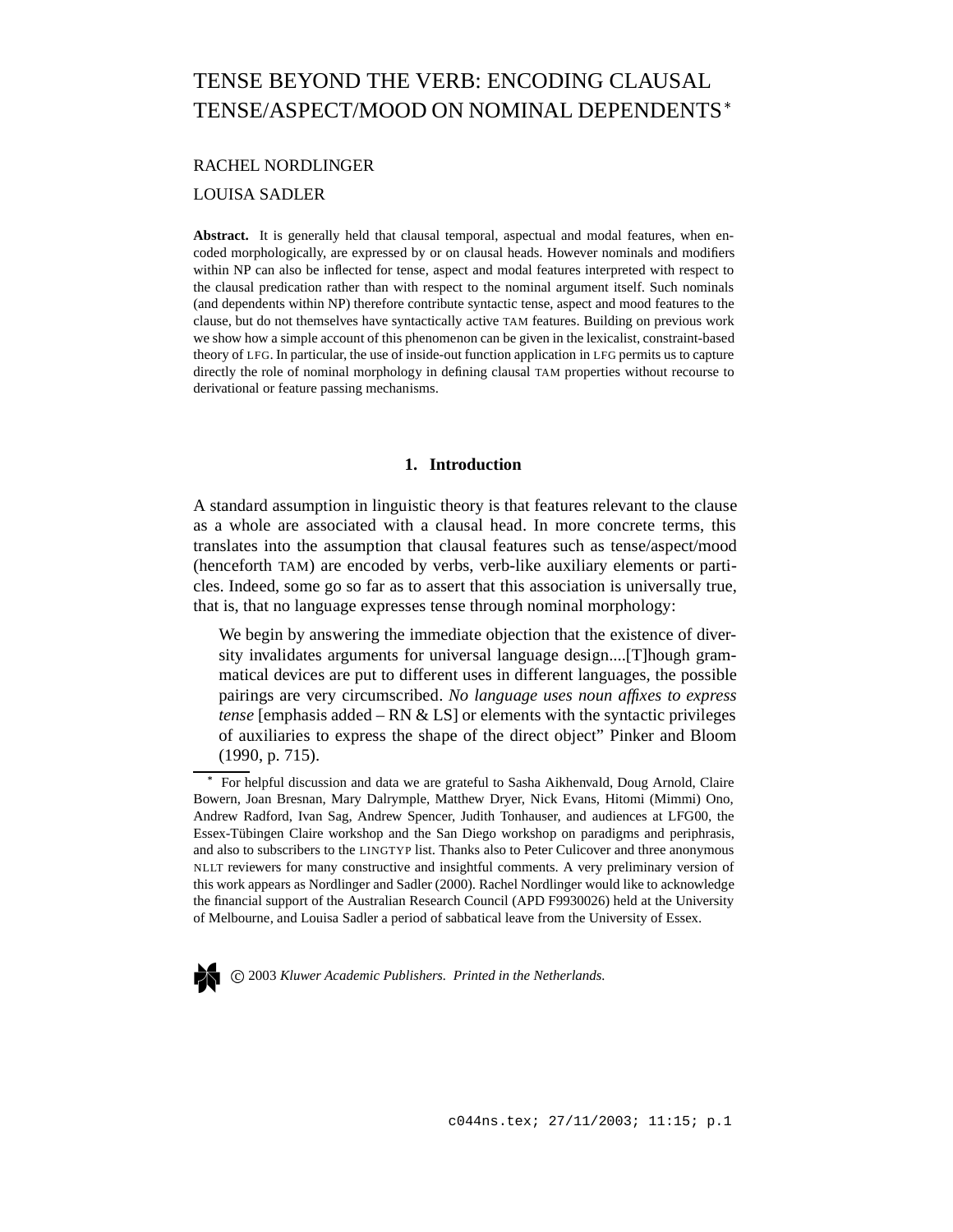However, this assumption is incorrect. In many languages dependent nominals and nominal modifiers may also be inflected for tense, aspect and mood interpreted with respect to the clausal predication.<sup>1</sup> For example, in Chamicuro (Arawak, Peru), the definite article encodes a (clausal) past/non-past tense distinction, independently of the verb (which usually has no tense marking at all) (Parker, 1999). Note that in (1a, b) the definite article is encliticized phonologically to a consonant-final preceding element, for reasons internal to the language's phonology. Parker (1999) argues convincingly that this is purely phonological cliticization and thus that the article is an independent NP constituent, and not incorporated morphologically into the preceding verb. This is demonstrated by the contrast with (1c, d) in which the preceding verb is vowel-final. Note further that in any case, the preceding element is not always a verb. 2

 $(1)$  a. P-aškala?t-ís=na *2-kill-2.*PL*=*THE(NPST) *bat* čamálo. 'You (plural) are killing the bat.' (Parker 1999:553, 7) b. P-aškala? $t$ -ís=ka *2-kill-2.*PL*=*THE(PAST) *bat* čamálo. 'You (plural) killed the bat.' (ibid:553, 8) c. I-nis-kána na *3-see-*PL THE(NPST) *bat* čamálo. 'They see the bat.' (ibid:552, 2) d. Y-alíyo ka *3-fall* THE(PAST) *rain* ké:ni. 'It rained' (the rain fell). (ibid:552, 3) e. I-mak-ye?-kána na *3-sleep-*FUT-PL THE(NPST) *tomorrow* wá?ni. 'They are going to sleep tomorrow.' (ibid:555, 18)

In other languages, the same tense and aspect affixes which appear on verbs may also appear on dependent nominals. In Sirionó (Tupí-Guaraní, Bolivia) suffixes marking clausal tense and aspect may be found on the verb, on a dependent nominal, or on both (Firestone, 1965). In example (2a) the verb alone is inflected for both past tense and perfective aspect, in (2b) past tense is marked on the nominal and perfective aspect on the verb and in (2c) perfective aspect is 'doubly-marked', appearing on the object noun as well as the verb. Note that Firestone (1965) provides extensive argumentation for the view that these tense/aspect markers are indeed affixes rather than syntactic elements.

<sup>1</sup> For reasons of space, we exemplify the phenomenon here with only a subset of languages; for the full range of languages with such TAM-marked NPs see Nordlinger and Sadler (2002).

 $2<sup>2</sup>$  A reviewer notes that it would be best to have contrasting examples for all tenses with the same verb, but unfortunately these are not provided in the source.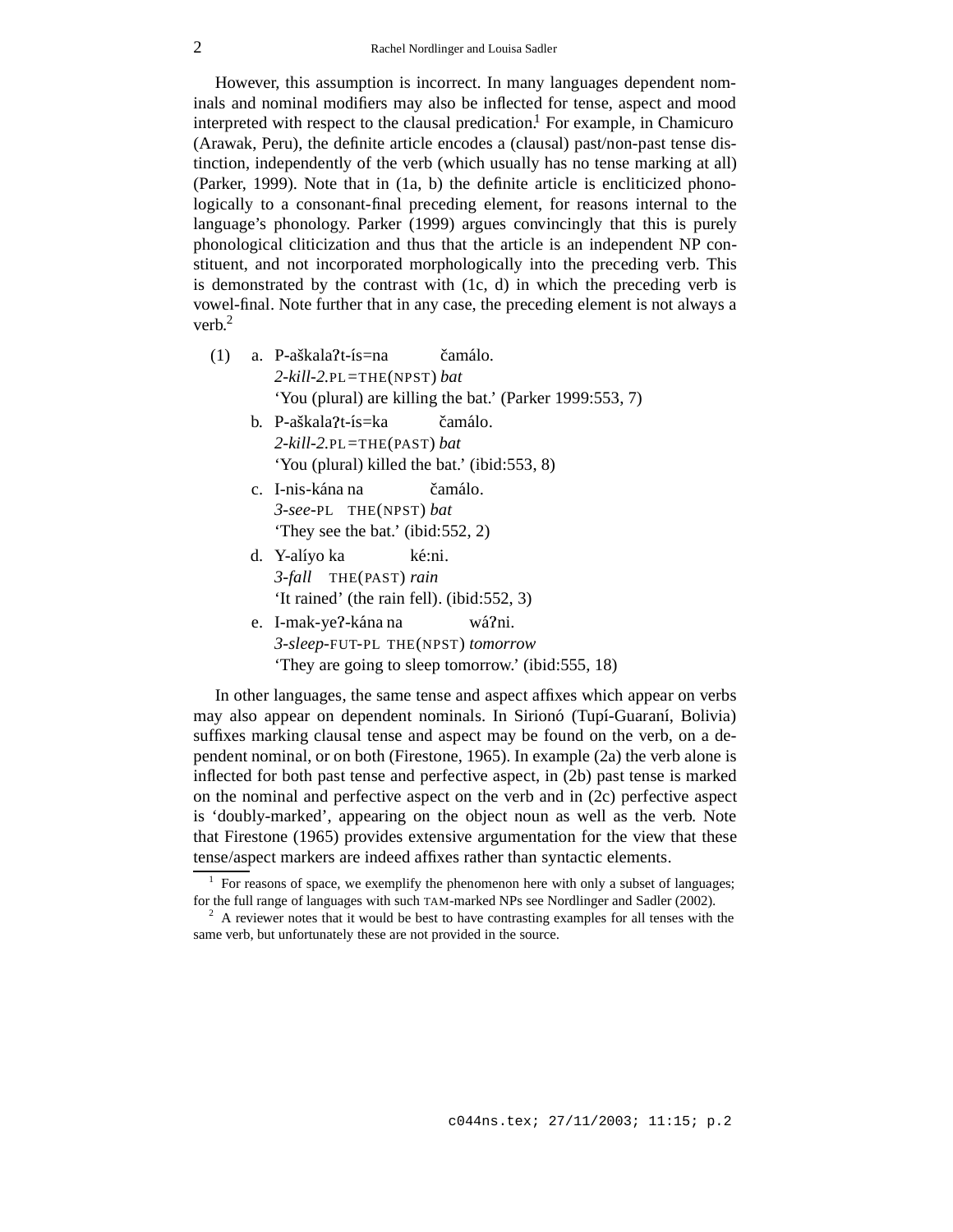|  |                    | $(2)$ a. Áe ií osó-ke-rv.                   |
|--|--------------------|---------------------------------------------|
|  |                    | he water go-PAST-PERF                       |
|  |                    | 'He went to the water.' (Firestone 1965:35) |
|  | b. jýkv-ke úke-rv. |                                             |

- *tiger-*PST *sleep-*PERF 'The tiger slept.' (ibid:35) c. Áe osó-ke-rv ií-rv.
- *he go-*PAST-PERF *water-*PERF 'He went to the water.' (ibid:35)

And in Lardil, a Tangkic (non-Pama-Nyungan) language from northern Australia, most non-subject constituents are inflected with case/tense portmanteau suffixes which vary according to the tense category of the verb (Klokeid 1976, Hale 1998):<sup>3</sup>

- (3) a. Ngada *1*SG*.*NOM *tomorrow give-*FUT *2*SG*.*FOBJ bilaa wu-thur ngimbenthar diin-kur *this-*FOBJ wangalk-ur. *boomerang-*FOBJ 'I'll give you this boomerang tomorrow.' (Klokeid 1976:493)
	- b. Ngada *1*SG*.*NOM *3*SG*.*NFOBJ *spear-*NFOBJ *give-*NFUT niwentharr maarn-arr wu-tharr. 'I gave him a spear' (ibid:476)

The primary purpose of this paper is to demonstrate how this phenomenon of encoding clause-level TAM features on dependent NPs can be given a natural and unified analysis using the model of constructive morphology developed in Nordlinger (1998) within the framework of Lexical-Functional Grammar (LFG), and in particular the association of so-called inside-out descriptions with words. This work builds on and extends this previous work on constructive morphology on several levels. Firstly we provide extensive further motivation for the approach from a range of languages from diverse linguistic types. Secondly we show that the phenomenon is not limited to case markers in temporal function (data of the sort treated in Nordlinger's previous work), but extends to

(1) Ngada *1*SG.NOM *see-*FUT *dugong-*FOBJ *tomorrow-*FOBJ kudi-thur kentapal-ur pilaan-kur. 'I'll see a dugong tomorrow.' (Klokeid 1976: 413)

<sup>3</sup> It is not clear to us why the temporal NP *bilaa* 'tomorrow' in (3a) does not have future case/tense marking in this example, since Klokeid provides other similar examples in which this NP is so inflected: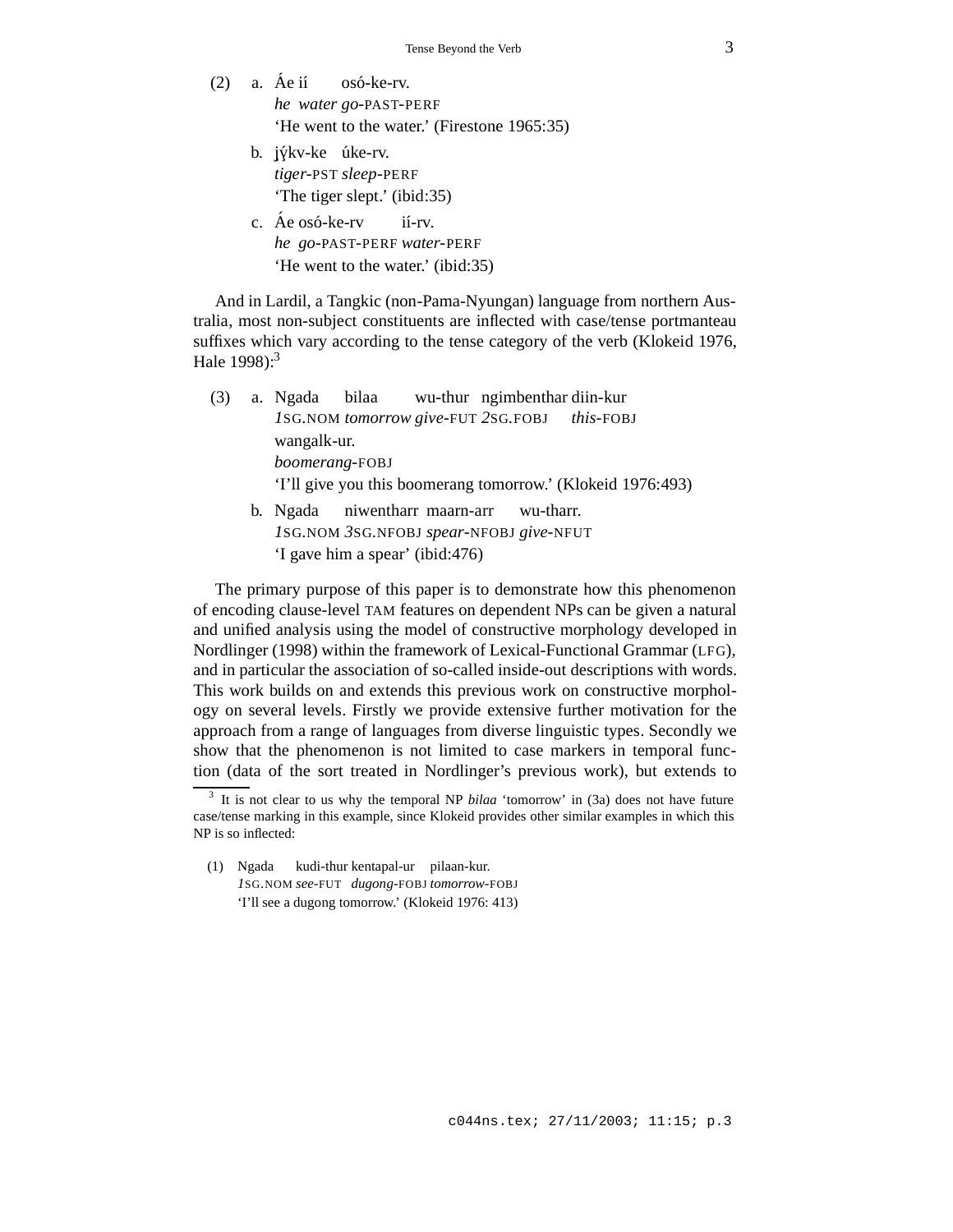include a wide variety of morphological exponents, including the use of 'verbal' TAM affixes on nominals, and cases in which the encoding of clausal TAM features occurs on determiners, or on pronouns alone. As we will see, the constructive morphology approach, developed in the treatment of Australian case marking, extends directly without further refinement to account for all these cases. Thirdly, we show how in some languages, the association of clausal TAM information with nominals deeply embedded within the clause can be straightforwardly and directly captured by the use of inside-out functional uncertainty statements. Finally, we consider some cases which seem to involve a finite element, which would otherwise be the head of the clause, incorporating morphologically into a clausal dependent, that is, true head incorporation as opposed to the (simple!) incorporation of features of the head. Our analysis is presented in section 2, and is followed by a discussion of other theoretical approaches to such phenomena in section 3. In the remainder of this section, however, we discuss the many interesting theoretical issues raised by the phenomenon of dependentencoded clausal TAM, of relevance to any formal syntactic framework.

Firstly, in these languages we find clausal information encoded on dependent nominals and other NP constituents, contrary to the normal assumption that clausal information is associated with the heads of clauses (and/or co-heads or functional categories associated with the verb, such as auxiliaries and particles). Furthermore, as a consequence of this, such tense-inflected nominals are encoded with information that is not relevant to their own semantic interpretation; they are morphologically tensed without being temporally located. As such this phenomenon appears to constitute a counter-example to Bybee's principle of relevance which predicts that a semantic element will only have inflectional expression if its meaning is "highly relevant" to the stem to which it attaches (Bybee, 1985, p. 13). Consider, for example, the Sirionó example in  $(2b)$  above. Here, the object NP morphologically encodes the past tense. However, the semantic predicate over which this past tense has scope – the predicate which is to be temporally located in the past – is not that of the NP ('tiger'), but that of the whole proposition ('the tiger sleeping'). The semantics associated with this example, then, can be informally represented as in  $(4a)$ ,<sup>4</sup> and crucially *not* as in (4b).

- (4) a. tiger (x) &  $[PAST(sleep(x))]$ 
	- b. [PAST(tiger  $(x)$ )] & sleep  $(x)$

This contrast between temporal location of the clause and the NP can be illustrated most clearly by contrasting the languages we are focussing on here with those in which we find morphological encoding of tense on nominals where

Leaving aside for the moment the semantics of the perfective aspect marker, which is more standardly affixed to the clausal head in this example.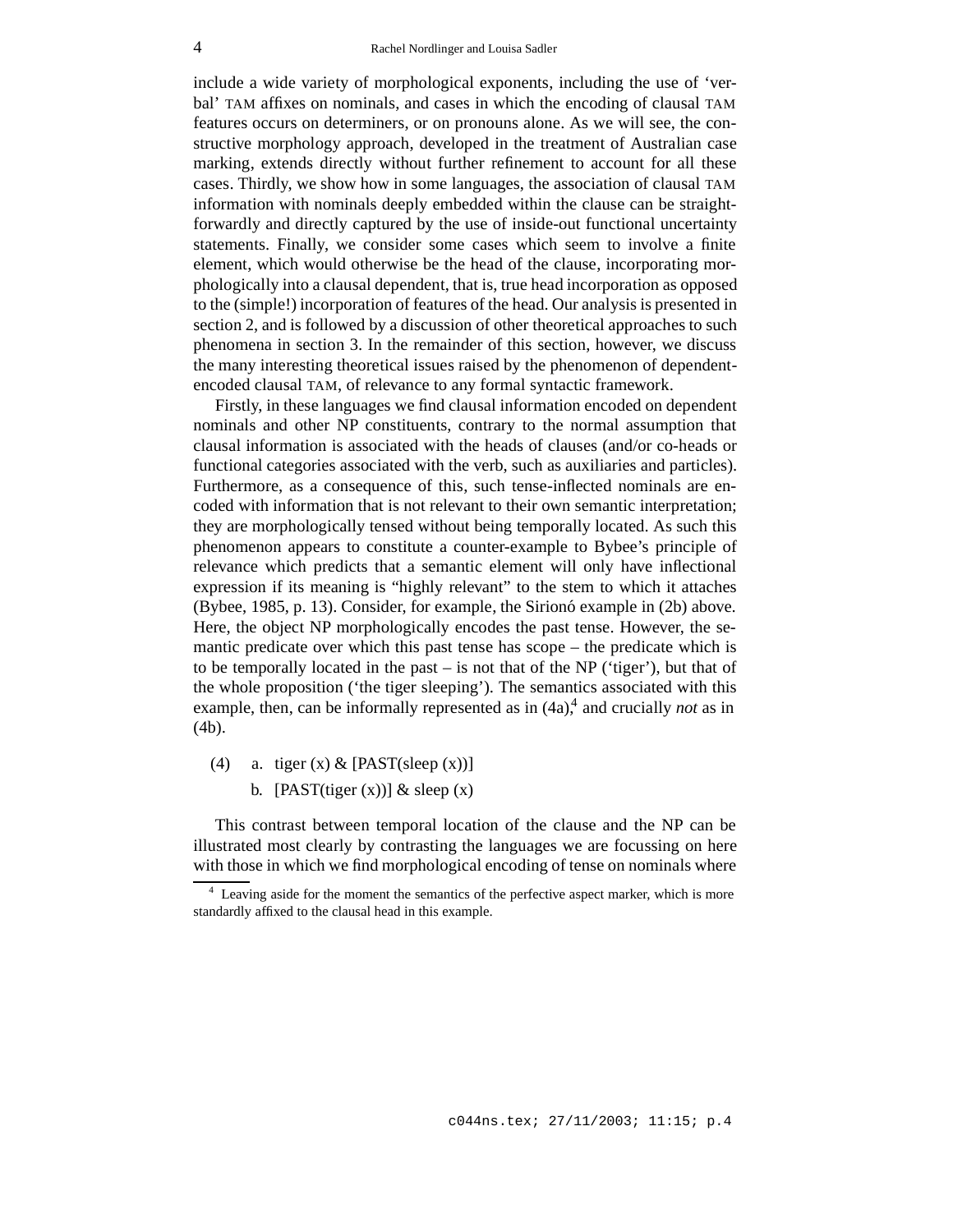the nominal *is* itself temporally located.<sup>5</sup> Consider the following examples from Tariana (Arawak, Brazil) (Aikhenvald to appear):

- (5) Diha di-sa-do-**pena** *he 3*SG.NF*-spouse-*FEM-FUT *near 3*SG.NF*-go* dalipa di-a di-ka-tha-pidana. *3*SG.NF*-see-*FR-REM.PST.REP 'He went (in vain) to look at his wife-to-be.'
- $(6)$  pi-ruku *2*SG*-come.down 2*SG*-arrive* DEM:ANIM pi-uka h˜i panisaru-**miki**-i-naku *abandoned.village-*PST-NF-TOP.NON.A/S *2*SG*.order 2*SG*-vomit-*IMP pira pi-katha-nha. 'When you come to an abandoned ex-village, order (him) to vomit.'

Tariana has two nominal tense suffixes – *-pena* 'FUT' and *-miki* 'PST'. Unlike the other examples of nominal tense illustrated earlier, these tense markers do not encode the tense of the clause, but rather temporally locate the nominal itself (or, more accurately, the time at which the property denoted by the nominal holds of the referent). In (6), for example, the past tense marker on *panisaru* 'abandoned village', encodes the fact that the time at which the property of being a village holds of the referent is in the past (i.e. 'ex-village, former village'). That this nominal tense system is distinct from that encoding clausal tense is shown by the fact that the two need not agree in temporal value: in (5), for example, the noun *sa* 'spouse' is marked with the future tense, while the clause as a whole is marked with the 'remote past, reported evidentiality' clitic *-pidana*.

There is, therefore, a clear semantic contrast between non-propositional nominal tense and the phenomenon of nominal-marked clausal tense, despite the fact that both are morphologically encoded on nominals. This distinction has important implications for a theoretical analysis of nominal tense marking, since any complete syntactic analysis will need to distinguish between nominal tense which is intrinsic to the NP itself, and that which is morphologically associated with the nominal but semantically interpreted with respect to the clause.

That these nominals are encoded with clause-level TAM also raises the related theoretical issue of how the TAM is to come to be associated with the clause at all. It is generally assumed in most theoretical frameworks that clause-level features percolate in some way through head chains (verbal projections and functional projections appropriate for verbs) and not through argument NPs (e.g. Haegeman (1994, pp. 108-123)). However, there are some languages in which the TAM marking on dependent NPs is the sole TAM marking for the clause; in these cases

<sup>5</sup> In Nordlinger and Sadler (to appear) this is referred to as 'independent nominal tense'.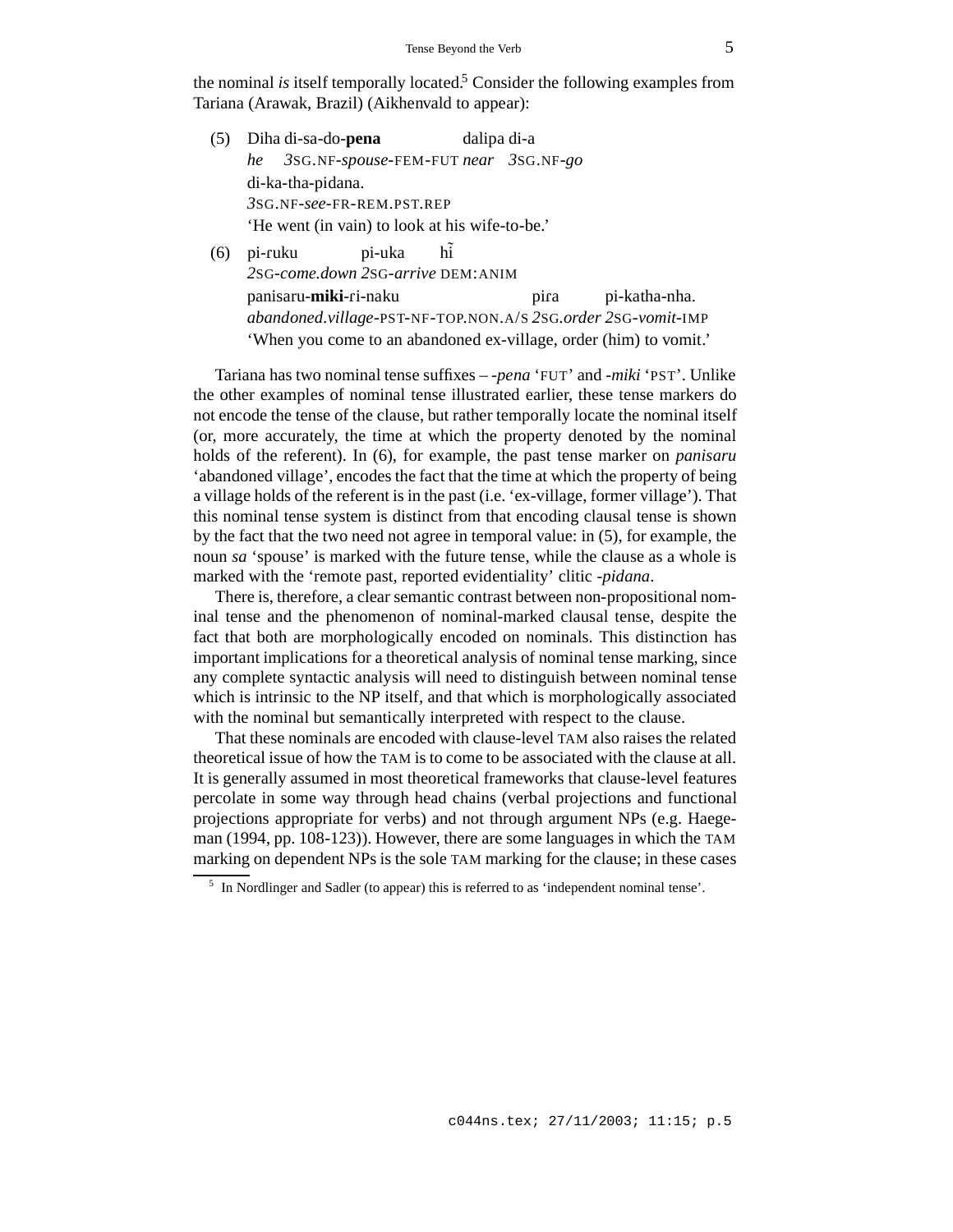the TAM information for the clause is provided *only* by a dependent NP. Consider again the following examples from Chamicuro, repeated from above.<sup>6</sup>

- $(7)$  a. P-aškala?t-ís=na *2-kill-2.* PL*=*THE(NPST) *bat* čamálo. 'You (plural) are killing the bat.'
	- $b.$  P-aškala?t-ís=ka *2-kill-2.* PL*=*THE(PAST) *bat* čamálo. 'You (plural) killed the bat.'

In both of these examples the verb appears in the same form, unmarked for tense. Instead, the past/nonpast tense contrast is encoded solely via the tensemarked determiners embedded within the object NPs. Any formal treatment of Chamicuro, therefore, needs to enable the tense information encoded by an argument NP to percolate directly to the clause, independently of the verb (since the verb is not marked for tense itself). Assuming that the verb in these examples contains some unexpressed or 'invisible' tense feature with which the tenseddeterminers agree isn't plausible since verbs in Chamicuro can optionally inflect for tense themselves (8):

(8) i-šwisyo-kana-kati *3-come.down-*PL-PST *raft-*WITH paspatal-musta. 'They came down (the river) by raft.' (ibid:556, 23)

Different theoretical challenges are raised by languages in which the TAMmarking on dependent NPs interacts in some way with the TAM-marking on the verb. Consider again the Lardil examples repeated here from above.

- (9) a. Ngada *1*SG*.*NOM *tomorrow give-*FUT *2*SG*.*FOBJ bilaa wu-thur ngimbenthar diin-kur *this-*FOBJ wangalk-ur. *boomerang-*FOBJ 'I'll give you this boomerang tomorrow.'
	- b. Ngada *1*SG*.*NOM *3*SG*.*NFOBJ *spear-*NFOBJ *give-*NFUT niwentharr maarn-arr wu-tharr. 'I gave him a spear.'

There is a general requirement in Lardil that when the verb is inflected with either the future (9a) or non-future (9b) tense suffix all non-subject NPs in the clause must usually carry tense marking in agreement.<sup>7</sup> The fact that Lardil

Recall that in (7), the definite article is encliticized phonologically to a consonant-final preceding element, but is syntactically part of the object NP.

 $<sup>7</sup>$  Note that there is third verbal form, termed the 'plain' or 'general non-future' form by Hale</sup> (1997), which does not trigger agreement on clausal dependents. We return to this issue in section 3 below.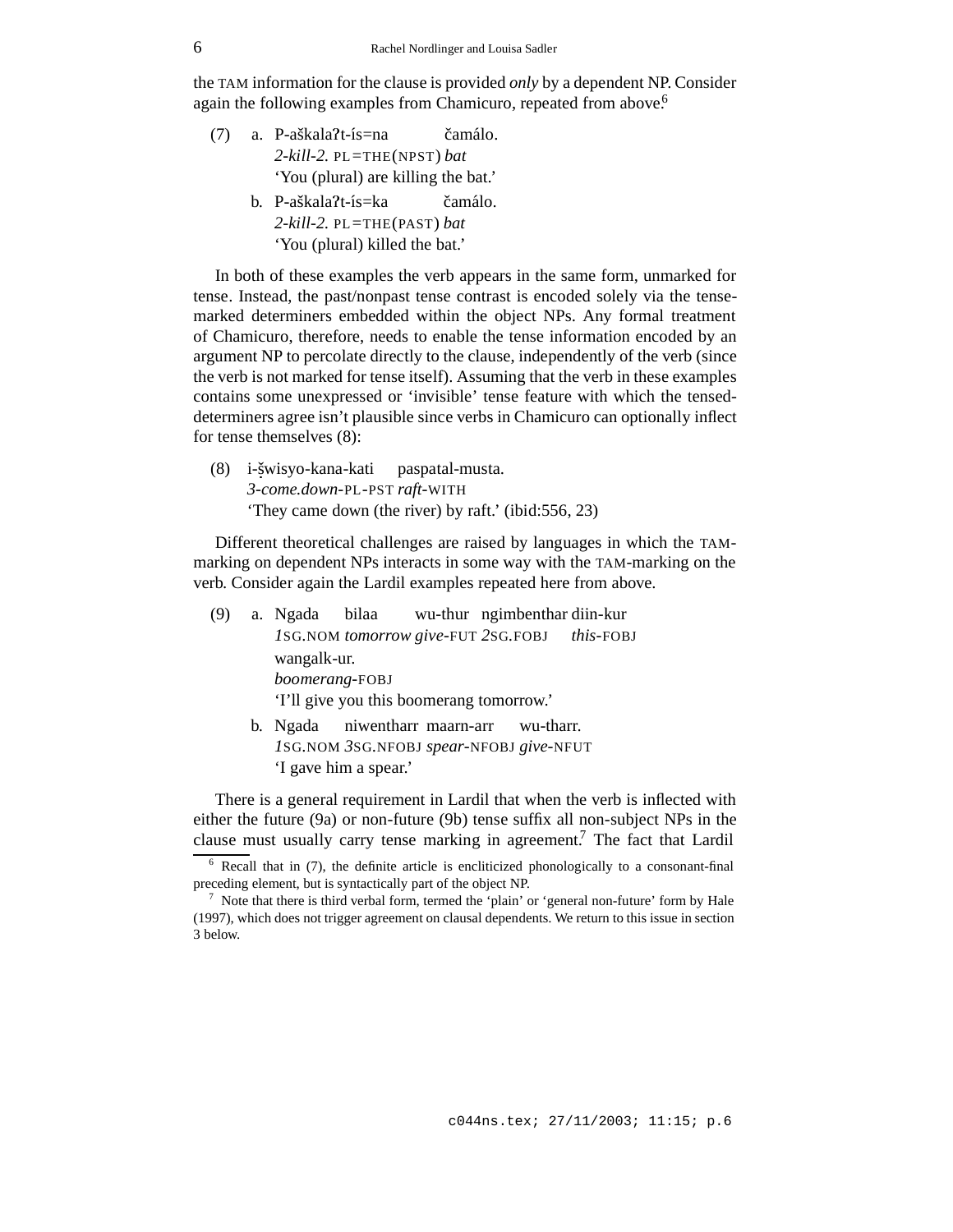verbs and dependents agree in clausal TAM features in this way challenges the claim by Lehmann and Moravscik (2000, 742) that "tense is not an agreement category". This type of agreement is in fact the reverse of what is usually expected between a verb and its dependents since it involves properties of the clausal head (i.e. clausal TAM) being marked on clausal dependents, rather than the more usual circumstance of properties of clausal dependents being reflected morphologically in the clausal head (as with subject-verb agreement, for example). Instead, the agreement between the Lardil verb and its dependent NPs is more like noun-adjective concord, in which adjectival modifiers are marked to agree with inherent features of the head noun (e.g. gender, number, case).<sup>8</sup>

The situation becomes even more complicated in the closely related language Kayardild, where there is a mismatch between the TAM information contributed by the verb and the NP dependents. In Kayardild, all non-subject NPs must be inflected with modal case which, along with the TAM information associated with the verb, encodes TAM features for the clause as a whole. Crucially, however, the clausal TAM features arise as a composite of the information contributed by the verbal and nominal TAM inflections (Evans, 1995). Consider the following examples.

- (10) Ngada *1*SG.NOM *see-*NEG.POT *sea-*M.PROP *morrow-*M.PROP kurri-nangku mala-wu (balmbi-wu). 'I won't be able to see the sea (tomorrow).' (Evans1995:404, 10-12)
- (11) Ngada *1*SG.NOM *see-*NEG.POT *sea-*M.LOC *yesterday-*M.LOC kurri-nangku mala-y (barruntha-y). 'I could not see the sea (yesterday).' (ibid, 10-13)

In these examples the verbal inflection remains constant; it is only through the variation in modal case ('modal proprietive' vs. 'modal locative') that the clausal tense/mood distinction is encoded. The 'negative potential' verbal inflection is used here with its meaning of 'inability': combining with the "future" meaning of the modal proprietive case marker in (10) places this inability in the future, while combining with the "instantiated" meaning of the modal locative in (11) expresses that there was a real occasion, yesterday, when the inability existed (Evans 1995, p. 404). The theoretical challenge raised by the Kayardild data is that, not only do dependent NPs reflect what would usually be considered to be categories of the head, but the values introduced by dependent and head do not match. Thus, an attempt to treat this phenomenon as an instance of 'spreading' or 'feature copying' would be unsustainable.

More challenging again is the fact that in some languages the TAM-marked dependent can be deeply embedded within the clause whose TAM value it marks,

<sup>8</sup> See Evans (2003) for detailed discussion of the implications of this tense agreement in Lardil and Kayardild for typologies of agreement.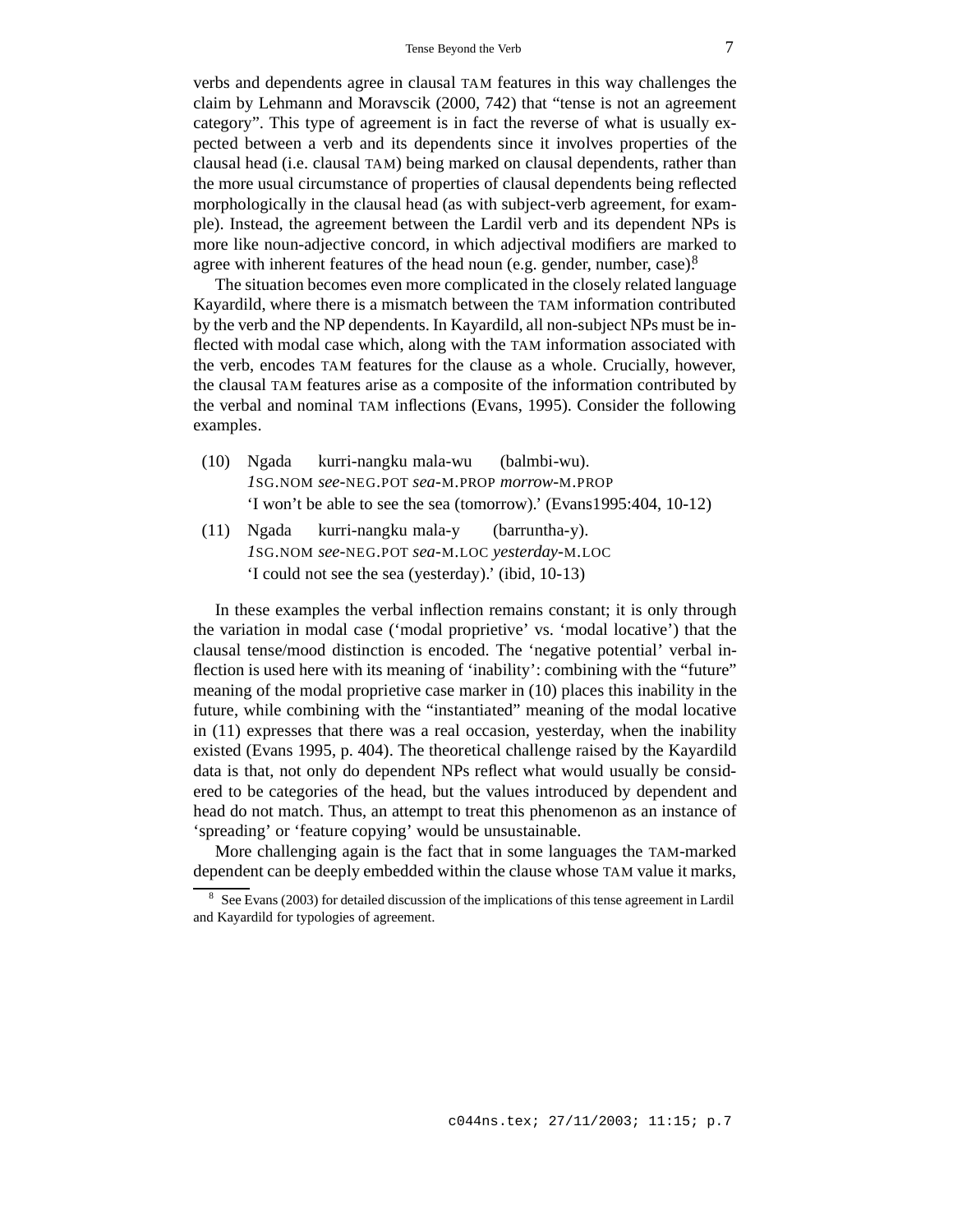thereby constituting examples of long distance agreement. In Supyire (Niger-Congo, Mali), for example, first and second person pronouns encode a distinction between declarative and non-declarative mood for the clause (Carlson, 1994).<sup>9</sup> This distinction is encoded on all pronominal forms, irrespective of their grammatical function e.g. as subject, objects or possessors. The following examples are typical.

(12) a. Mii à *I* PERF *come* pa. 'I have come.' (Carlson 1994:152, 1b)

- b. Mu a *You* PERF *me tire* mìì kánhá. 'You have annoyed me.' (ibid:152, 2b)
- (13) a. Na *me.*NONDECL *look.at* wìì. 'Look at me.' (imperative) (ibid:154, 7a)
	- b. Na *my.*NONDECL *friend chicken where you.*NONDECL *go.*IMPV LOC.Q cevoo `ŋkùu, taá ma kéégé ke ke? 'My friend chicken, where are you going?' (ibid, 7c)

In (12a) and (12b) the first person pronoun *mii* functions as subject and object respectively of a declarative clause. In (13a) we see the use of the nondeclarative form *na* marking the object of an imperative clause. In (13b) this same non-declarative pronoun functions as a possessor, embedded within the vocative NP.

Tense agreement is also extended to embedded possessors in Lardil (and Kayardild). Consider the following example in which the possessor of the instrumental NP *niwen-kur-u* carries not only instrumental case in agreement with its nominal head, but also tense in agreement with the head of the clause to which the larger instrumental NP belongs.

(14) Ngada *1*SG.NOM *rob-*FUT marndi-thu niwentha niwen-kur-u *3*SG.FOBJ *3*SG*.*GEN-INSTR-FOBJ kerndi-wur-u. *wife-*INSTR-FOBJ 'I will steal his wife for him.' (Hale 1997:201)

Such data would appear to (further) preclude an analysis in which dependentmarked TAM is treated as a type of concord with the verb. Concord relations are

Carlson (1994, p. 153) states that declarative pronouns can also be used in non-declarative contexts. Following Carlson's own practice, we refer to these forms as declarative while omitting DECL from the interlinear glossing.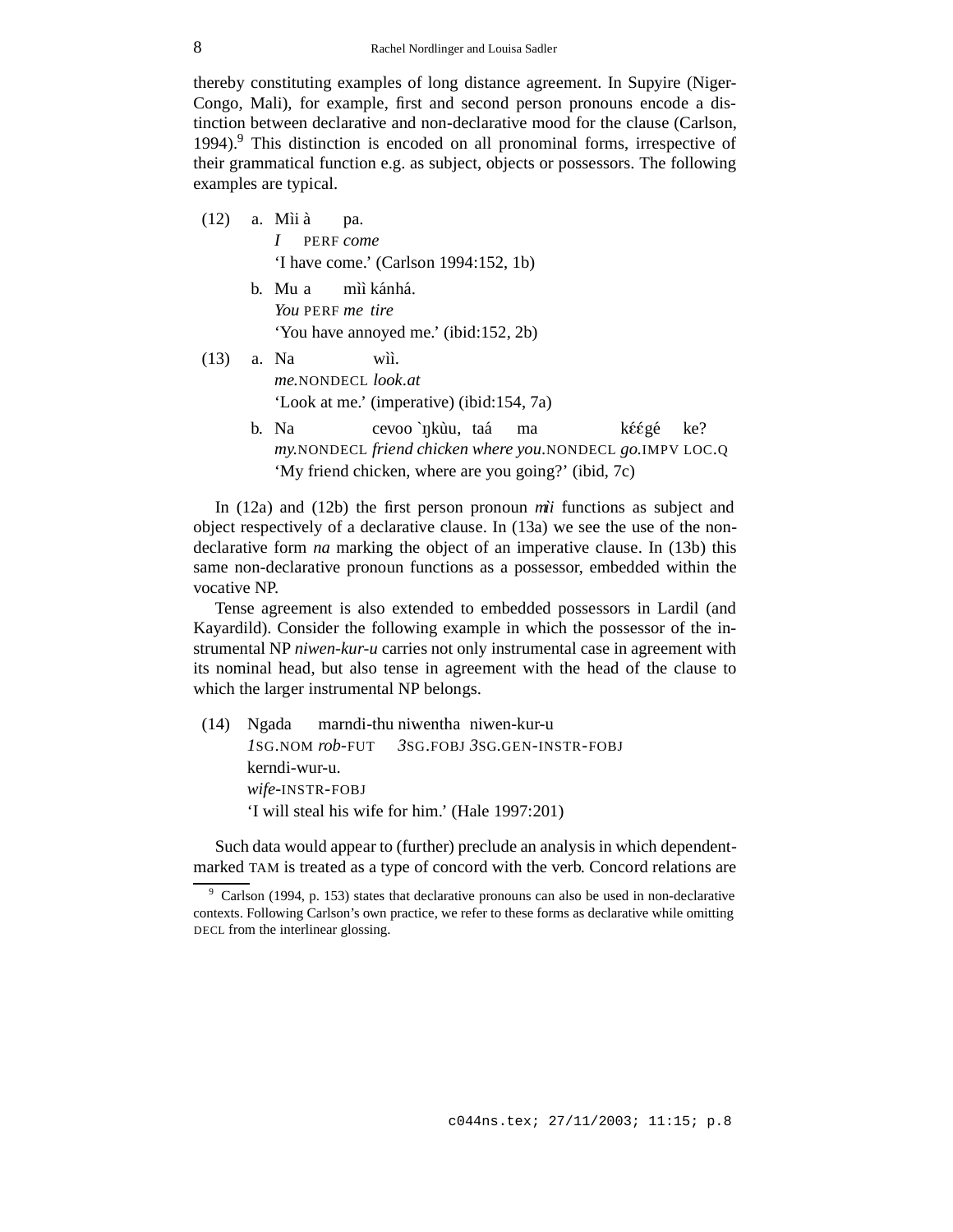necessarily local, yet in these languages clause-level TAM features are encoded not only on clausal dependent NPs, but on dependents of those dependents (and so on) as well. Crucially, in the case of Supyire, distinctions of mood are made only in the pronominal system, and treating this as an instance of (local) featural concord would require us to postulate the mood features for every phrasal node on the path between the "controlling" verbal head, and the embedded pronominal, irrespective of the fact that these features are never overtly instantiated on the heads of those intervening phrasal projections.

In the remainder of this paper, building on previous work in Nordlinger 1998 (see also Sadler 1998 and Nordlinger and Sadler 2000), we provide an analysis of this phenomenon in LFG which addresses all of these larger theoretical issues. We argue that this data can be straightforwardly accounted for by an approach in which clause-level TAM information may be directly contributed by nominal constituents. We show how the correspondence architecture of LFG, and particularly the constructive morphology approach currently being developed within it<sup>10</sup>, permits a simple and natural analysis of these data. A crucial aspect of this analysis is that it does not postulate (empty or vacuous) syntactic TAM features in the nominal syntactic structure, or rely on configurational assumptions which are not transparently motivated with respect to the language in question, but rather enables dependent nominals to contribute information directly to the syntactic structure of the clause. This approach not only provides an explanatory account for the cross-linguistic phenomenon of TAM-inflected dependent NPs, but also highlights one of the strengths of the flexible, correspondence-based architecture of LFG.

#### **2. An LFG Analysis**

#### 2.1. THE FRAMEWORK

Lexical-Functional Grammar (LFG) (Bresnan 1982, Kaplan and Bresnan 1982, Dalrymple et. al. 1995, Bresnan 2001, Falk 2001, Dalrymple 2001) is a nonderivational lexicalist constraint-based theory with co-present parallel structures, linked by principles of correspondence. Each of the structures of LFG has a distinct formal character and models a different aspect of the structure of language. The primary syntactic structures are c-structure (constituent structure) and fstructure (functional structure). The former models precedence and phrasal dominance relations in the familiar terms of a phrase structure tree and the latter models predicate-argument relations in terms of grammatical functions. Formally, f-structures are finite functions from attributes to values, which may themselves be complex (i.e. f-structures), and they are conventionally represented

<sup>10</sup> See Nordlinger (1998), Sadler (1998), Barron (1998), Lee (1999), Sharma (1999), Nordlinger and Sadler (2000), Sells (2000), O'Connor (2002), Ørsnes (2002), among others.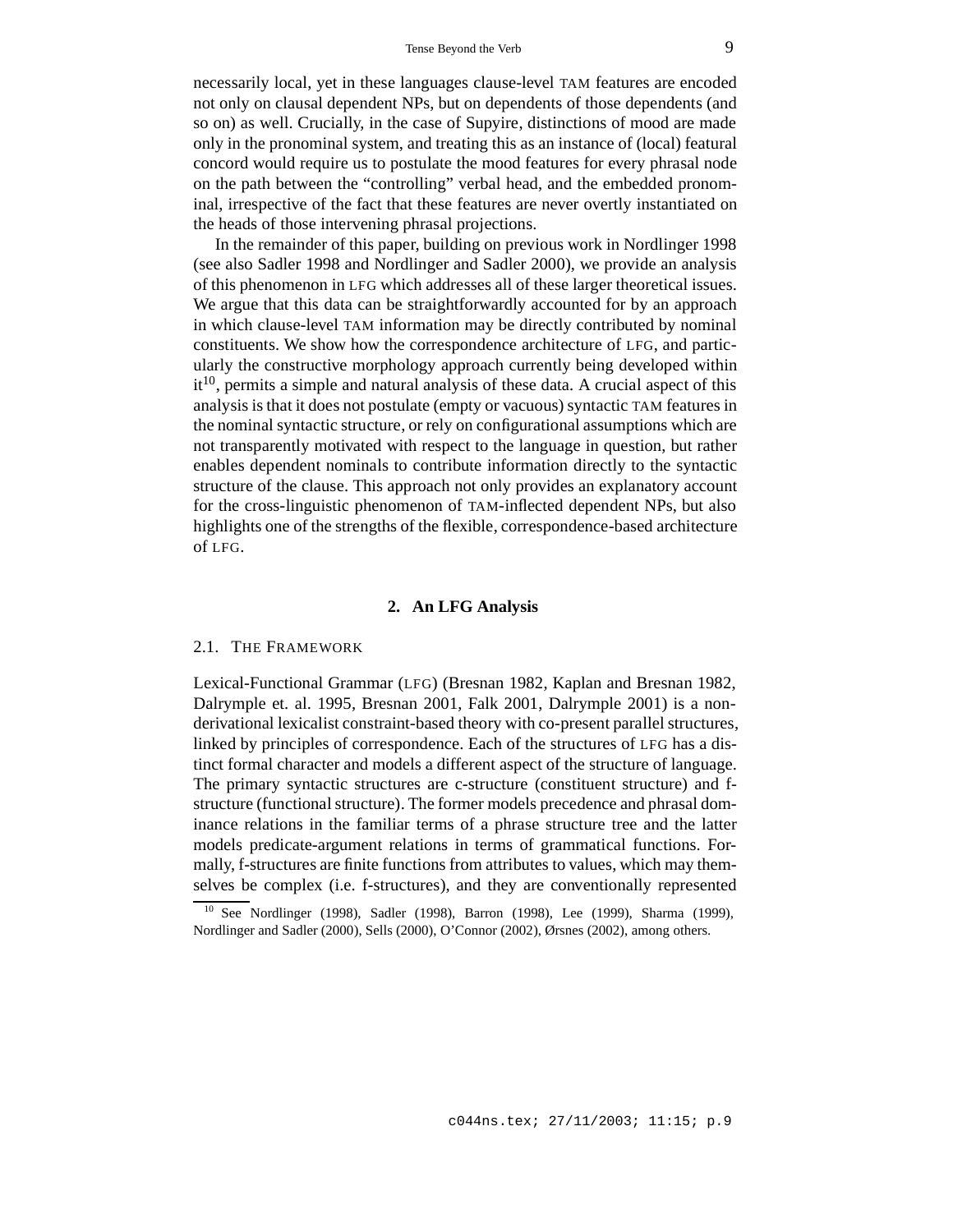as attribute-value matrices. Equations (known as functional (f-) descriptions) associated with lexical items and with nodes of the c-structure specify properties of f-structures: the mapping function or projection  $\phi$  has nodes of the c-structure as its domain and f-structures as its range (the inverse  $\phi^{-1}$  maps f-structures to c-structures): the notation  $\uparrow$  refers to the f-structure associated with the mother of the current node (i.e. it denotes the mother's f-structure) while  $\downarrow$  refers to the f-structure of the node to which it is annotated. Feature assertions are satisfied by f-structures which contain attribute-value pairs corresponding to these assertions. Of particular importance is the *smallest* f-structure which satisfies a collection of constraints or feature assertions, known as the *minimal model*. The f-structure of an utterance is the minimal model or solution satisfying the constraints introduced by the words and phrases in the utterance.

The formal correspondence between c-structure and f-structure is many-toone: to each c-structure node there is assigned a unique (but not necessarily distinct) (minimal) f-structure. Nevertheless individual c-structure elements, including words, may specify complex f-structures. For example, *sees* in (15), which will associate with a single node V in c-structure, defines the f-structure shown in (16).

(15) *sees*: 
$$
(\uparrow
$$
 PRED) = 'SEE  $(\uparrow$  SUBJ)  $(\uparrow$  OBJ)  $)$   
\n( $\uparrow$  TENSE) = PRES  
\n( $\uparrow$  SUBJ) =  $\downarrow$   
\n( $\downarrow$  PERS) = 3  
\n( $\downarrow$  NUM) = SG  
\n(16)  $\left[\begin{array}{cc} PRED & 'SEE \ (SUBJ) (OBJ) \end{array}\right]'$ 

$$
\begin{bmatrix}\n\text{TENSE} & \text{PRES} \\
\text{SUBJ} & \begin{bmatrix}\n\text{PERS} & 3 \\
\text{NUM} & \text{SG}\n\end{bmatrix}\n\end{bmatrix}
$$

An important facet of LFG is its commitment to lexicalism. The Lexical Integrity Principle (17) (see Simpson 1983, Bresnan and Mchombo 1995, Mohanan 1995, and references therein) distinguishes the morphological (lexical) and syntactic components as being subject to different principles of composition. Words are constructed in the morphology, while c-structure and f-structure form the core of the syntactic component. This means that the input to these syntactic levels—e.g. the terminal elements of c-structure trees—are fully inflected words, and that syntactic processes cannot manipulate the internal morphological structure of these items. Crucially however, this does not rule out the possibility that both morphological and syntactic constituents may contribute the same types of information to the f-structure (e.g. Simpson 1983, 1991, Bresnan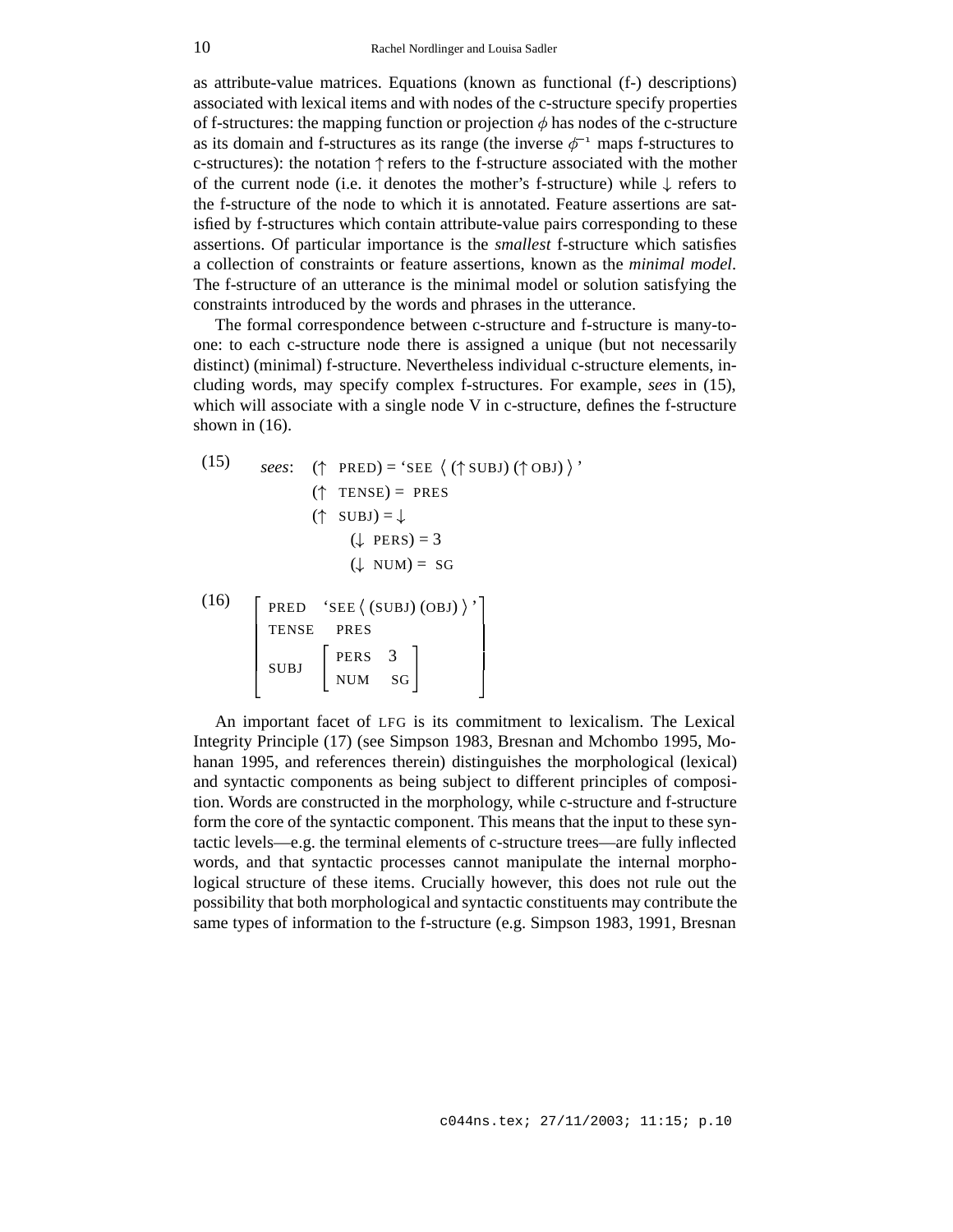and Mchombo 1987, 1995, Bresnan 2001). The Lexical Integrity Principle is stated as follows (from Bresnan 2001):

# (17) **Lexical integrity**:

Morphologically complete words are leaves of the c-structure tree and each leaf corresponds to one and only one c-structure node.

Given the flexibility of the LFG architecture, it is not necessary to postulate otherwise unmotivated c-structure nodes in morphologically rich languages where the morphology directly encodes much f-structure or relational information. Indeed the Principle of Economy of Expression states that all syntactic nodes are optional unless otherwise required for the satisfaction of semantic expressivity or other independent principles (Bresnan 2001).

A variety of wellformedness conditions are required to hold of f-structures. In particular, the principles of completeness and coherence require that all the arguments of a predicate occur in the f-structure and that no additional arguments occur. The subcategorised arguments of a predicate are specified in its PRED value (see (15) above), which additionally distinguishes thematic arguments (inside the angle brackets) from non-thematic arguments (outside the angle brackets). A governable grammatical function is one which can be subcategorised for by a predicate (for example, SUBJ, OBJ, OBL).

- (18) An f-structure is *locally complete* if and only if it contains all the governable grammatical functions that its predicate governs. An f-structure is *complete* if and only if it and all its subsidiary f-structures are locally complete (Dalrymple 2001:37)
- (19) An f-structure is *locally coherent* if and only if all the governable grammatical functions that it contains are governed by a local predicate. An f-structure is *coherent* if and only if all its subsidiary f-structures are locally coherent (Dalrymple 2001:39)

In f-descriptions, LFG provides a rich and flexible formalism for talking about f-structures. This includes *functionally uncertain* constraints, that is, equations which make use of regular expressions and abbreviatory symbols over grammatical function names to denote sets of paths through an f-structure, first used in the description of long distance dependencies. Consider for example whquestions in English, in which a fronted wh-element may correspond to a within clause function deeply embedded within the clause. The grammatical function corresponding to a fronted wh-question word in LFG is the FOCUS function. A possible functional annotation to capture English question formation might therefore be the following (Dalrymple 2001, p. 141):

$$
CP \rightarrow \text{XP} \qquad C'
$$
  
(20) 
$$
(\uparrow \text{FOCUS}) = \downarrow \qquad \uparrow = \downarrow
$$

$$
(\uparrow \text{FOCUS}) = (\uparrow \{\text{XCOMP}|\text{COMP}\} * \text{GF})
$$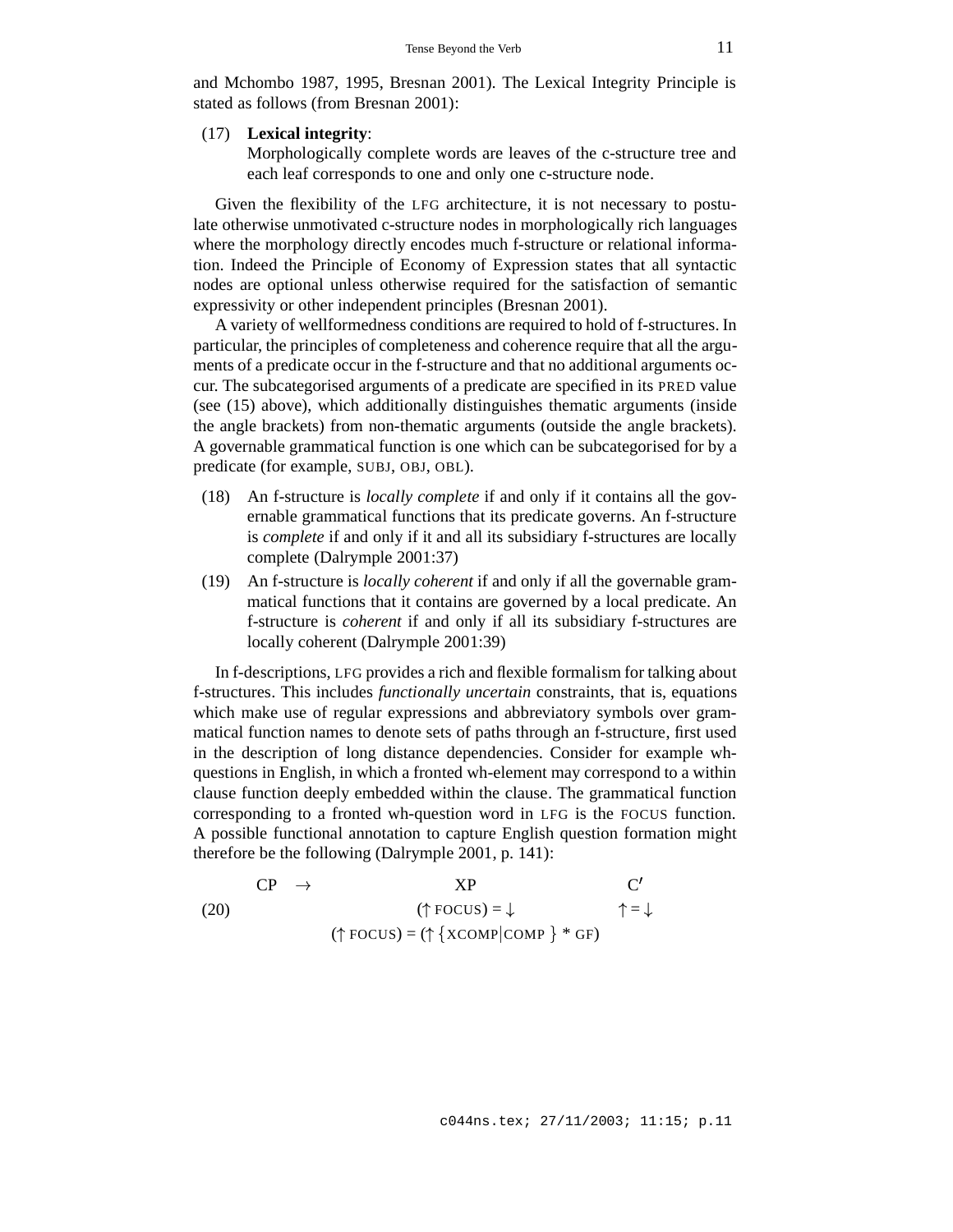The regular expression  ${XCOMP|COMP}^*$  stands for paths containing any number of XCOMP or COMP attributes, and GF stands for any grammatical function. Thus, the f-description ( $\uparrow$  FOCUS) = ( $\uparrow$  {XCOMP | COMP } \* GF) states that the f-structure of the FOCUS attribute of the f-structure denoted by  $\uparrow$  is identified with (i.e. is one and the same f-structure as) the f-structure of an unspecified grammatical function at the end of a path consisting of any number (including zero) of XCOMP or COMP attributes. It therefore accounts for an example as in (21a), in which the 'gap' is embedded in a single COMP as well as that in (21b), where the path to the within clause function is COMP XCOMP OBJ.

- (21) a. What does Kim think Peter bought?
	- b. What does Kim think Peter expected Mary to buy?

### 2.2. CONSTRUCTING DEPENDENT-ENCODED TAM

An account of dependent NPs inflected with clausal TAM follows naturally within the constructive morphology approach of LFG. Constructive morphology makes use of a further type of constraint, the inside-out expression (c.f. Halvorsen and Kaplan 1988, Dalrymple 1993, see also Andrews 1996, pp. 41-43), associated with the lexical elements or morphological processes to enable nominal constituents to define the larger syntactic (f-structure) context in which they are enclosed.<sup>11</sup> The model of constructive morphology (that is, the use of insideout function application in the morphology) is most developed in Nordlinger's (1998) analysis of case marking in Australian languages. In this approach, casemarked nominals specify the grammatical function of the higher clause of which their f-structure is the value. Thus the f-structure information associated with accusative case is as in (22), and an accusative-case nominal (e.g. 'tiger-ACC') specifies the f-structure in  $(23).$ <sup>12</sup>

(22) ACC: 
$$
(\uparrow \text{ CASE}) = ACC
$$
  
 $(OBJ \uparrow)$ 

<sup>11</sup> Inside-out function application is well-established in LFG through work on a large number of diverse phenomena, including quantifier scope (Halvorsen and Kaplan 1988), anaphoric binding (Dalrymple 1993), internally-headed relative clauses (Culy 1990), the treatment of the Russian genitive of negation (King 1995), Urdu case (Butt 1995), case in Australian Aboriginal languages (Nordlinger 1998), and topicalization (Bresnan 2001).

<sup>&</sup>lt;sup>12</sup> Nordlinger (1998) uses a morpheme-based morphology for expository convenience, but the basic principles of the constructive case model are independent of whether one assumes that such case information is associated with morphemes (form-function pairs) or with morphological features (which are independently related to exponence in a realizational approach to morphology) or indeed with the morphological processes themselves which map (sets of) morphological features to phonological exponents. For a translation of Nordlinger's (1998) constructive case model into the realizational Paradigm Function Morphology (Stump, 2001), see Sadler and Nordlinger (2003). For ease of exposition, we follow Nordlinger (1998) in adopting a morphemic "shorthand" here.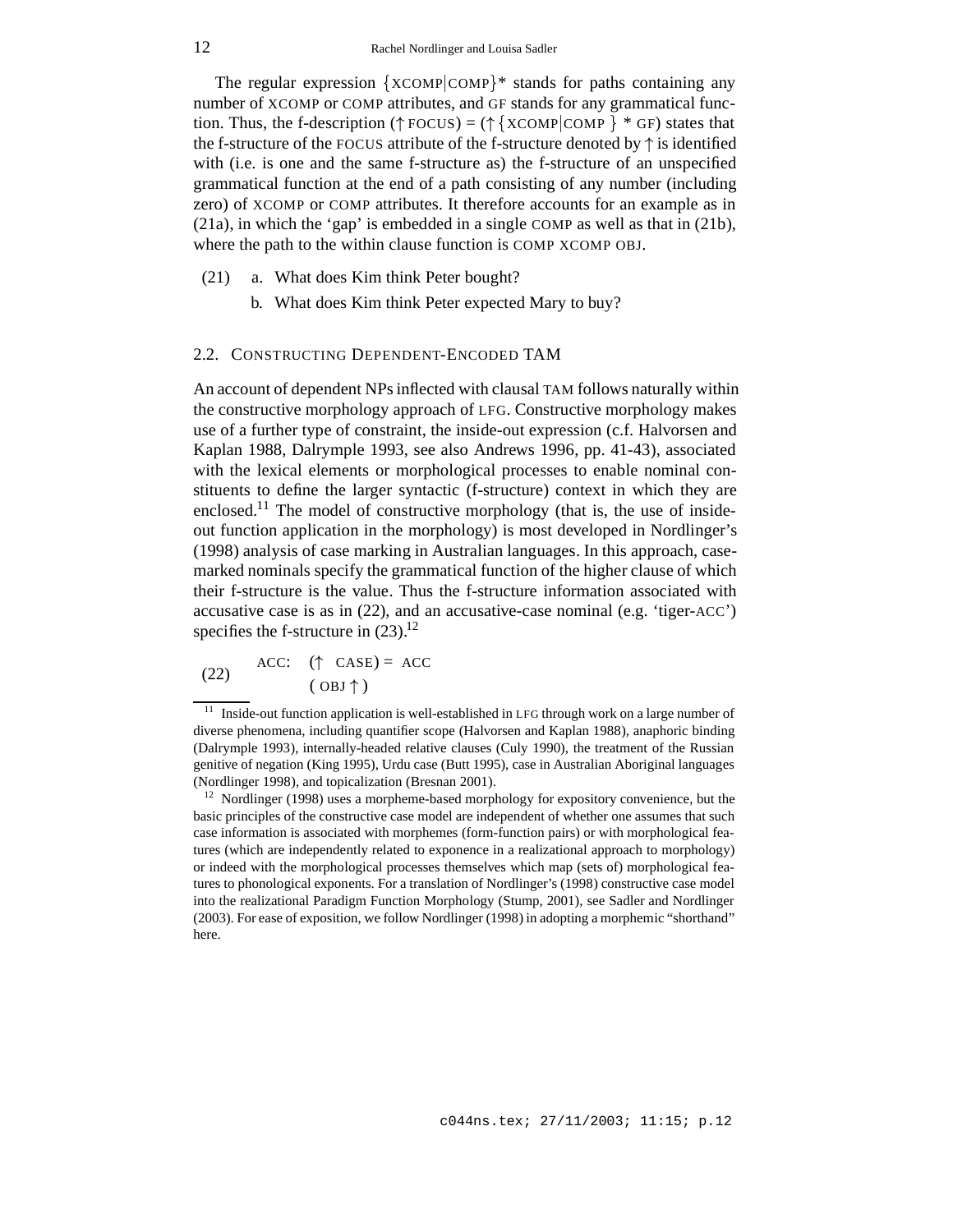(23) 
$$
f_x
$$
  $\begin{bmatrix} \text{OBJ} & f_y \end{bmatrix}$   $\begin{bmatrix} \text{CASE} & \text{ACC} \\ \text{PRED} & \text{'TIGER'} \end{bmatrix}$ 

By virtue of the inside-out designator (OBJ  $\uparrow$  ), the information associated with the accusative case constructs a higher f-structure  $(fx)$  which contains an OBJ to which the immediate f-structure containing the case-inflected nominal  $(fy)$  belongs. Thus, on this analysis, a nominal inserted into the syntax already constructs its grammatical function by virtue of the case marker attached to it.<sup>13</sup>

For the purposes of this paper, the important aspect of the constructive case approach is that embedded nominals (such as those functioning as arguments or adjuncts of verb-headed clauses) can specify information about the higher fstructure to which they belong – in the accusative case examples above we see how a case-inflected nominal can specify its grammatical function in the higher clause. If such nominals can specify information about the higher clause, then there is no logical reason why they couldn't also provide other types of information to the clausal f-structure, such as information about clause-level TAM. Thus, the constructive case approach, independently motivated to account for many of the complexities of case marking in Australian (and other) languages, provides a simple and natural account of the use of clausal TAM on dependent nominals also.

Nordlinger (1998, pp. 122-123) demonstrates this use of constructive case with an analysis of case/tense portmanteaux in Pitta Pitta (Pama-Nyungan, Australia). The Pitta Pitta case system is summarised in Table I below (taken from Blake 1987, p. 59, Table 13), and exemplified by examples (24) - (27). As this shows, not only do case markers in Pitta Pitta encode a future/non-future tense distinction, but the case marking system itself differs according to the tense of the clause: future tense involves a nominative/accusative case distinction, and non-future a three-way distinction between intransitive subject (S), transitive subject (A) and object  $(O).<sup>14</sup>$ 

Inside-out expressions are defined as follows (Dalrymple, 2001, p. 145):

 $(a, f) = g$  iff q is an f-structure, q is a symbol, and the pair  $(a, f) \in g$ .

 $(\epsilon, f) \equiv f$ , where  $\epsilon$  is the empty string

 $(s a f) \equiv (s (a f))$ , for a symbol a and a (possibly empty) string of symbols s

<sup>&</sup>lt;sup>14</sup> Blake (1979) does note however that the non-future object form *-nha* is used by some of his language consultants for future tense also, alongside the specifically future tense form *-ku*.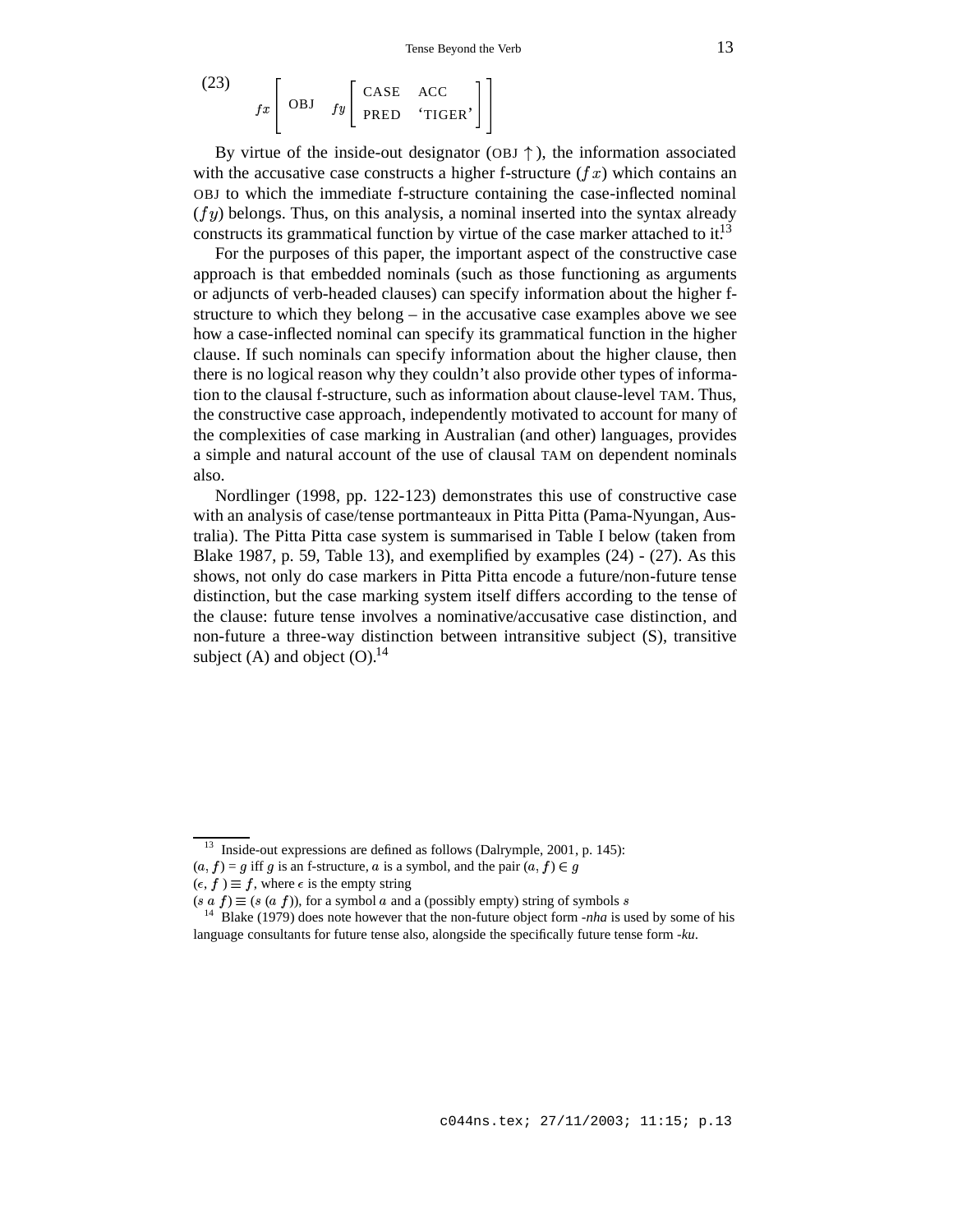Table I. Pitta Pitta case/tense suffixes

|                   |      |      | $\lambda$ | Inst |
|-------------------|------|------|-----------|------|
| Non-Future $\Box$ |      | -lu  | -nha      | -lu  |
| Future            | -ngu | -ngu | -ku       | -ngu |

- (24) Ngamari *mother(*NFUT.NOM*) go-*PRES *nardoo-*PURP *knife-having(*NFUT.NOM*)* karnta-ya ngartu-nga kankari-marru. 'Mother's going for (to get) nardoo (edible plant species) with a knife.' (Blake 1987:59, 4.11)
- (25) Ngamari-ngu *mother-*FUT.NOM *go* karnta ngartu-nga kankari-marru-ngu. *nardoo-*PURP *knife-having-*FUT.NOM 'Mother will go for (to get) nardoo with a knife.' (ibid:60, 4.13)
- (26) Ngamari-lu *mother-*NFUT.ERG *give-*PAST *we.*DU*-*NFUT.ACC ngunytyi-ka ngali-nha mangarni-marru-nga-nha *bone-having-*GEN-NFUT.ACC *meat-*NFUT.ACC*.* kathi-nha. 'Mother gave us the doctor's meat.' (ibid, 4.12)
- (27) Ngamari-ngu *mother-*FUT.NOM *give* ngunytyi ngali-ku *we.*DU-FUT.ACC mangarni-marru-nga-ku *bone-having-*GEN-FUT.ACC *meat-*FUT.ACC*.* kathi-ku. 'Mother will give us the doctor's meat.' (ibid, 4.14)

Note that these case/tense markers are also found on adjuncts modifying arguments, as in *kankari-marru* and *kankari-marru-ngu* in examples (24) and (25) respectively. According to Nordlinger's (1998) constructive case analysis, the information associated with the tense-marked accusative case markers, for example, is as follows:

(28) a. 
$$
\text{-}nha
$$
: ((OBJ  $\uparrow$ ) TNS) =  $\neg$  FUT  
( $\uparrow$  CASE) = ACC  
b.  $\text{-}ku$ : (OBJ  $\uparrow$ ) TNS) = FUT  
( $\uparrow$  CASE) = ACC

Nominals inflected with these cases, then, both specify their grammatical function in the higher f-structure and provide a tense feature for that higher f-structure, as shown by the f-structure corresponding to the future tense accusative suffix (28b) in (29):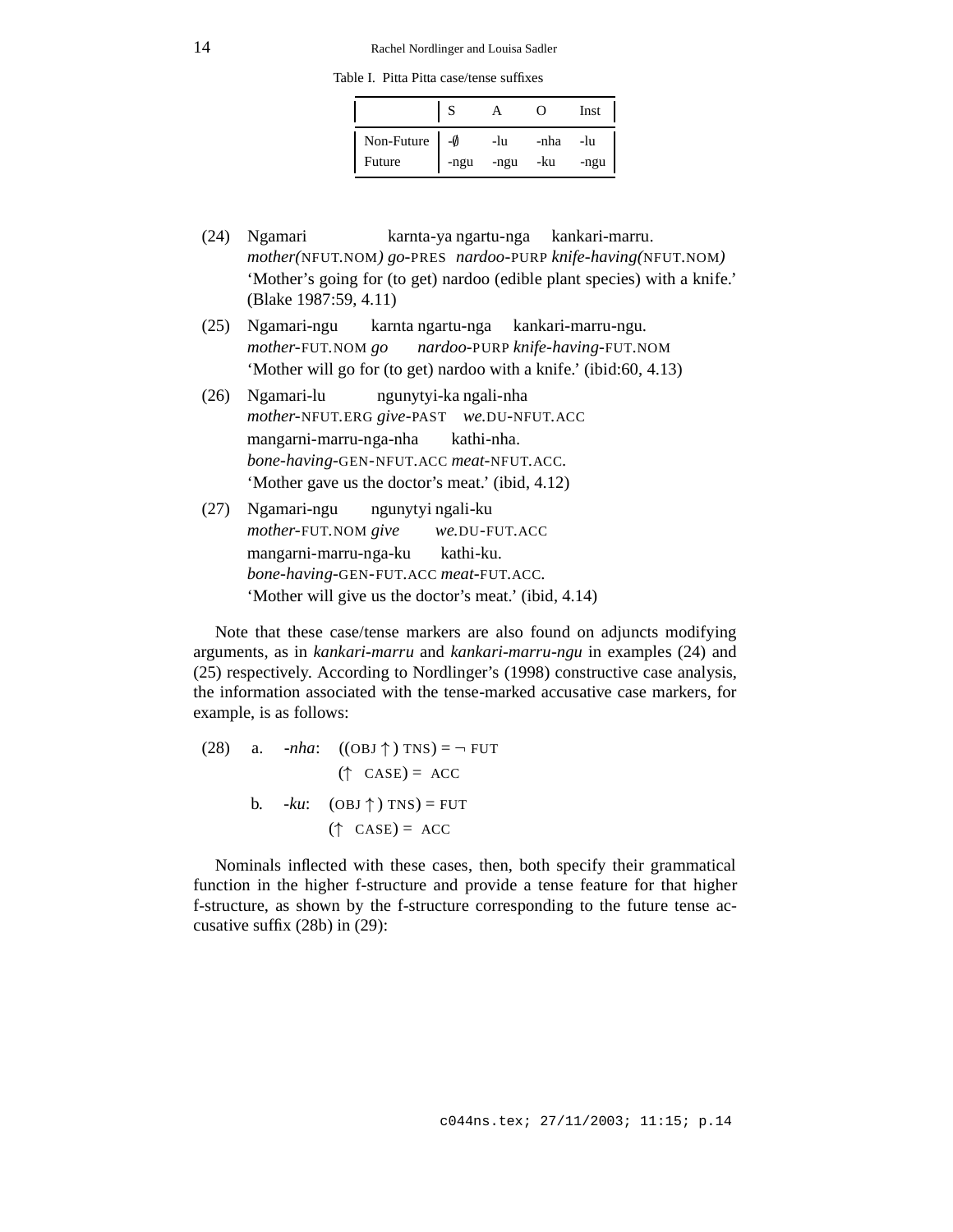(29) 
$$
f_1
$$
  $\begin{bmatrix} \text{TNS} & \text{FUT} \\ \text{OBJ} & f_2 \end{bmatrix}$  CASE ACC

Nordlinger's primary concern is case marking, however this analysis of tensemarked dependent nominals is not inherently restricted to situations involving case. Thus, this general constructive approach extends simply and naturally to the range of TAM-inflected dependent NPs exemplified in section 1. To illustrate, we begin with an analysis of tense-marked determiners in Chamicuro.

As we saw in (1) above, in Chamicuro the definite article encodes distinctions of tense: *na* is the non-past (or present and future tense) definite article and *ka* the past tense article. In contrast there is no obligatory tense morphology on verbs: there is no present tense marker, and the past and future tense markers ( *kati* and *-ye* ? respectively) are optional. Thus, in most examples, it is the definite marker alone which signals the tense information for the clause. The examples in (1c, d) are repeated below:

- (30) I-nis-kána na *3-see-*PL THE(NPAST) *bat* čamálo. 'They see the bat.'
- (31) Y-alíyo ka *3-fall* THE(PAST) *rain* ké:ni. 'It rained' (the rain fell).

Using the model of constructive morphology, the past tense definite article is associated with the following lexical description:

(32)  $ka:$  ((GF  $\uparrow$ ) TNS) = PAST  $(\uparrow$  SPEC) = DEF

As noted above, the notation GF is conventionally interpreted in LFG as a variable over attribute names ranging over the set of grammatical functions (SUBJ, OBJ, OBL, etc). The first part of this lexical description therefore states that the definite article has some grammatical function in a higher f-structure (encoded by  $(GF \uparrow)$ ) and that this higher f-structure has past tense. The second part contributes information to the f-structure of the definite article itself.<sup>15</sup>

This f-description thus places constraints both over the f-structure of the article and the immediately containing f-structure, as we saw in the discussion of Pitta Pitta above. That is, it describes the following partial f-structure:

<sup>15</sup> Obviously if such a distinction were restricted to NPs in a particular grammatical function, this would be specified in the f-description (e.g. (SUBJ  $\uparrow$ ) instead of (GF  $\uparrow$ )). Such might be the case, for example, for English subject pronominals incorporating nonsyllabic reduced tense/mood markers: *He'll be arriving at 10pm*. See Spencer (1991), Barron (1998), Sadler (1998) and Bender and Sag (2001) for some discussion as to whether English has tensed pronominals.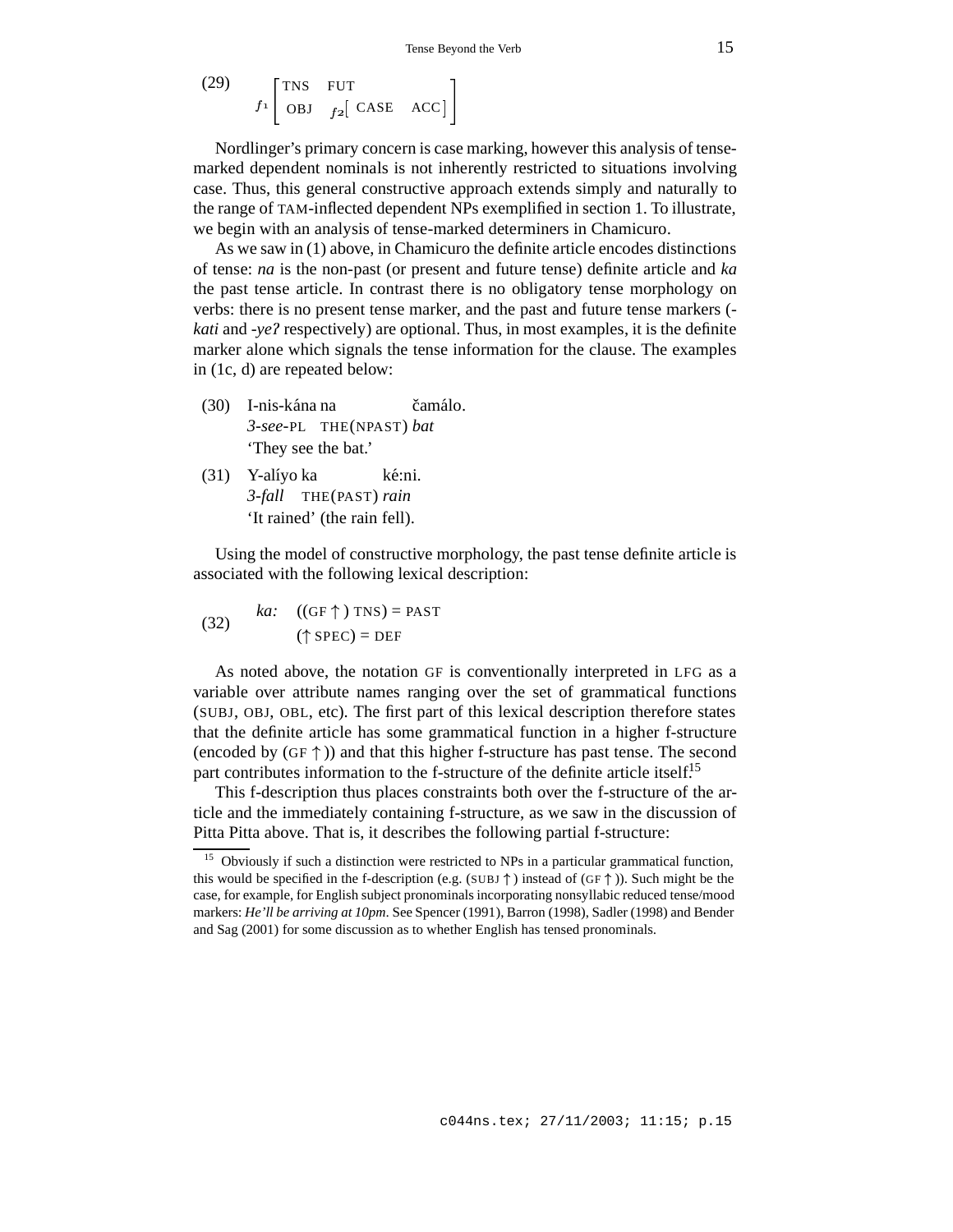(33) 
$$
f_1
$$
  $\begin{bmatrix} TNS & PAST \\ GF & f_2 \end{bmatrix} \text{SPEC} \text{DEF} \}$ 

This f-description lexically associated with the definite article will interact with the information associated with the c-structure to define the actual grammatical function borne by the constituent containing the definite article.

For example, the c-structure and contribution of the NP in (34) is shown below.<sup>16</sup> The subscripts  $f1, f2$  etc. on the tree nodes serve only as an aid to the reader in identifying the corresponding f-structure.<sup>17</sup>

 $(34)$  P-aškala?t-ís=ka *2-kill-2.*PL*=*THE(PAST) *bat* čamálo. 'You (plural) killed the bat.'



A crucial feature of this constructive morphology approach is that the tense information associated with dependent NP – here through the definite article – is placed into the outer (clausal) f-structure directly. It is not associated with the fstructure for the NP itself at all. Thus, this approach neatly captures the fact that these tense-marked dependent NPs are *morphologically* tensed without actually being *semantically* tensed; they carry tense information, but this is placed only into the f-structure of the clause as a whole.<sup>18</sup>

<sup>&</sup>lt;sup>16</sup> Recall that the cliticization of the definite article onto the preceding syntactic element is a purely phonological process.

<sup>&</sup>lt;sup>17</sup> For concreteness and in the absence of further evidence we assume the inflected verb is in V. Whether it is in V or in I is in fact immaterial to the mapping to f-structure. See Bresnan (2001) for the theory of extended heads and the c- to f-structure mapping.

<sup>&</sup>lt;sup>18</sup> This analysis of Chamicuro therefore complies exactly with Parker's (1999, p. 556) suggestion that the definite articles "are really tense markers themselves and their temporal features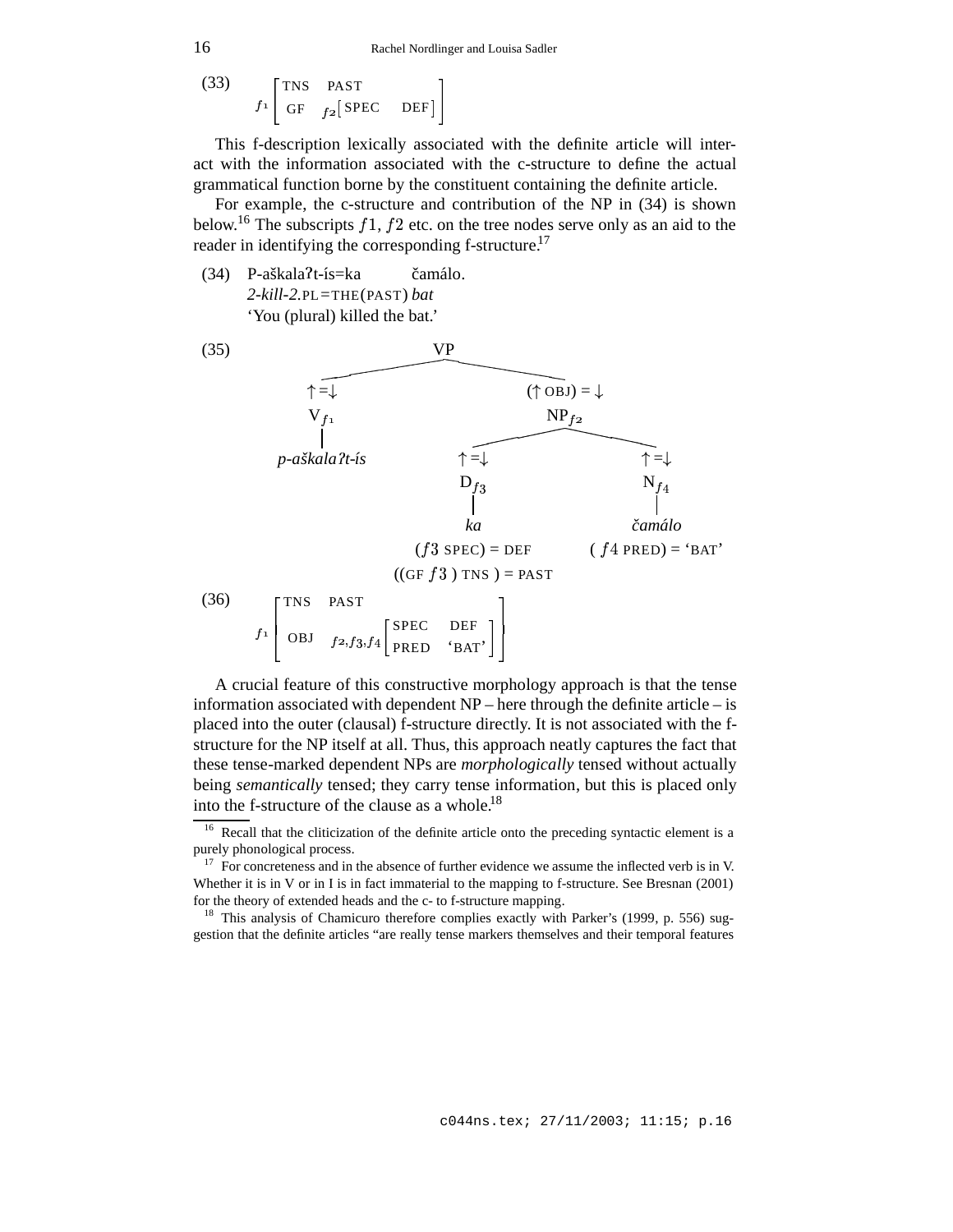Moreover, since the tense information associated with the NP is placed directly into the clausal f-structure it is therefore required to be consistent (i.e unifiable) with any TAM information associated with the verb or other clausal head. Thus agreement between the tense information introduced by the definite article in Chamicuro and any tense information on the verb follows simply from the fact that verb and article both provide partial specification of the same fstructure, with no need for additional tense features in the f-structure of the NP itself nor extra stipulated constraints ensuring agreement between the tense of the NP and the verb. Clearly, if the values for the TENSE attribute specified by the verb and by a definite article, or by two definite articles, are inconsistent, then no satisfying f-structure will be constructed and the sentence is ungrammatical.

To illustrate further this interaction between NP-encoded tense and verbal tense, we turn to an analysis of the non-past definite article in Chamicuro. Parker (1999) describes this as being essentially ambiguous between present tense and future tense readings (rather than simply encoding a nonpast value for tense). This article may co-occur with overt future tense marking on the verb, as in (37) and (38), indicating that Chamicuro certainly does have a future tense (note that the definite article cliticizes in (37) but not in (38) beccause in the former, but not the latter, the preceding word ends in a consonant).

- $(37)$  U-?-yé?=na *1-go-*FUT=THE(NPST) *Pampa Hermosa-*LOC Pámpa Hermosa-šána. 'I will go to Pampa Hermosa.' (ibid:554, 9)
- (38) I-mak-ye?-kána na *3-sleep-*FUT-PL THE(NPST) *tomorrow* wá?ni. 'They are going to sleep tomorrow.' (ibid:555, 18)

We assume that the lexical description associated with the non-past definite article is the following:

(39) *na:* 
$$
((GF \uparrow) \text{ TNS}) = \text{PRES} \lor \text{FUT}
$$
  
 $(\uparrow \text{SPEC}) = \text{DEF}$ 

This states that the value of TNS in the f-structure containing the f-structure of the definite article is either PRES or FUT. In the absence of further specification of tense by the verb, there will be two minimal solutions to the f-description (one with the value PRES and one with the value FUT). On the other hand, in an example such as  $(37)$  the verb bears future tense morphology specifying  $(†$  TNS) = FUT and then the f-structure of the clause must satisfy the set of constraints shown in (40). Since a disjunctive f-description is satisfied if one of the disjuncts

eventually percolate up to a higher node". The other option he suggests – that the tensed articles " 'agree' with some clause-level tense morpheme" is implausible since there is frequently no other tense morpheme in the clause for them to agree with.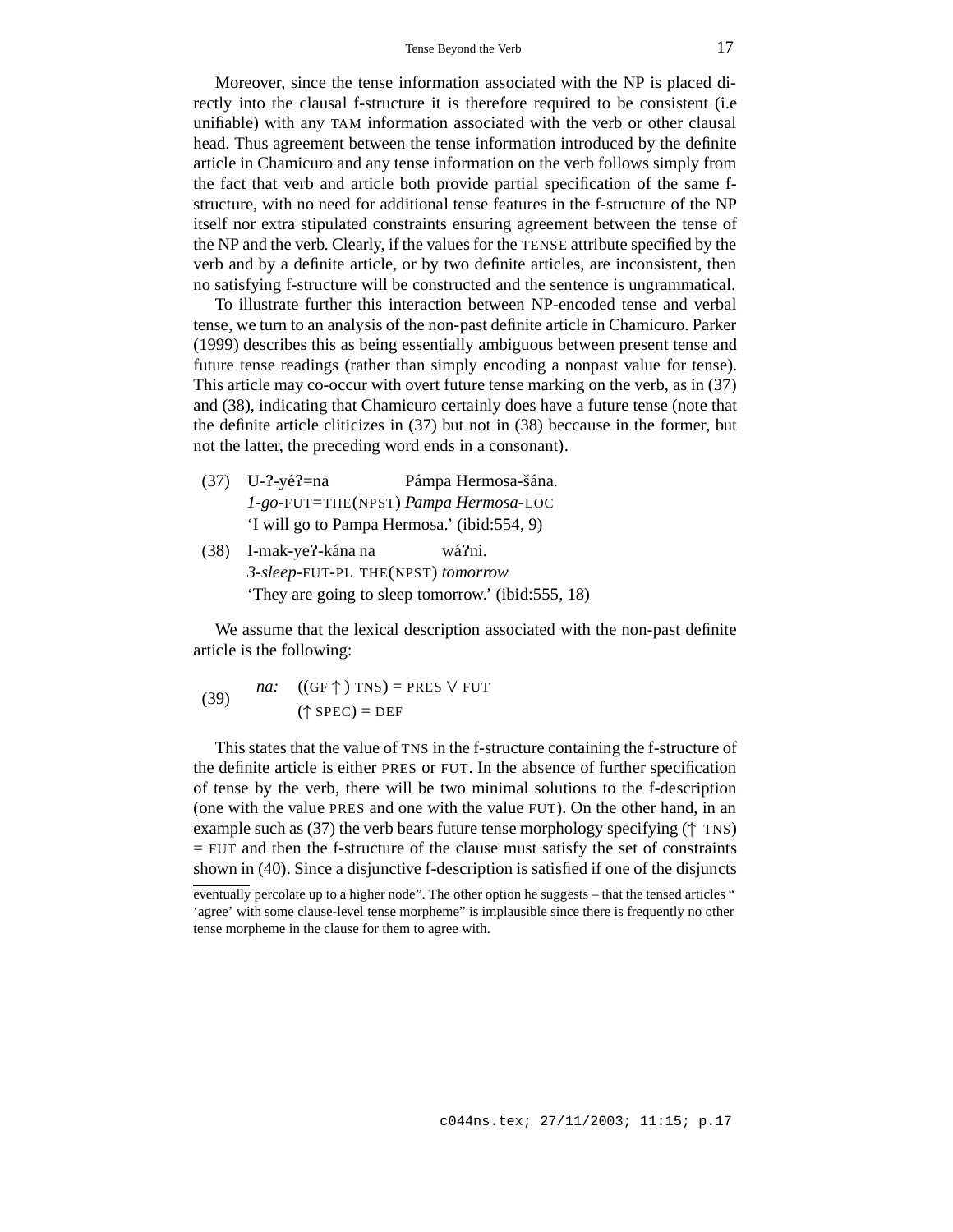is satisfied, these constraints are satisfied by the (partial) f-structure in (42), which results from the NP in the c-structure in  $(41)$ .

(40) ((GF 
$$
\uparrow
$$
)<sub>f<sub>1</sub></sub> TNS) = PRES V FUT  
( $\uparrow$  <sub>f<sub>3</sub></sub> SPEC) = DEF  
( $\uparrow$  <sub>f<sub>1</sub></sub> TNS) = FUT



This approach to the interaction between clausal TAM properties expressed on the verbal head, and those encoded on (nominal) dependents can be straightforwardly extended to cover the more complicated sorts of interaction such as those found in Kayardild. Recall that in Kayardild, the verbal inflection and the modal case marking on the nominal dependents make independent and interacting contributions to the TAM properties of the clause as a whole. For example in (10) the NEG.POT verbal inflection and M.PROP modal case combine to produce a future inability reading, and in (11) the NEG.POT verbal inflection and the M.LOC modal case combine to produce a past inability reading. In the examples below, the M.OBL (43) combines with the verbal APPR (apprehensive) inflection to mark an undesirable event; in (44) the M.PROP places the unpleasant event in the future while the M.LOC in (45) marks it as 'instantiated' and therefore taking place in the present (see Evans 1995 for extended discussion of the independent contribution of verbal inflection and modal case).

(43) warrjawarri ngada *slowly.*NOM 1SG.NOM *lift-*ACT barrbiru-tha manarr-iy, *torch-*M.LOC *see-*APPR kurri-nyarra ngijin-inj 1SG.POSS-M.OBL *fly-*APPR *arise-*APPR kala-nyarr rabi-nyarr.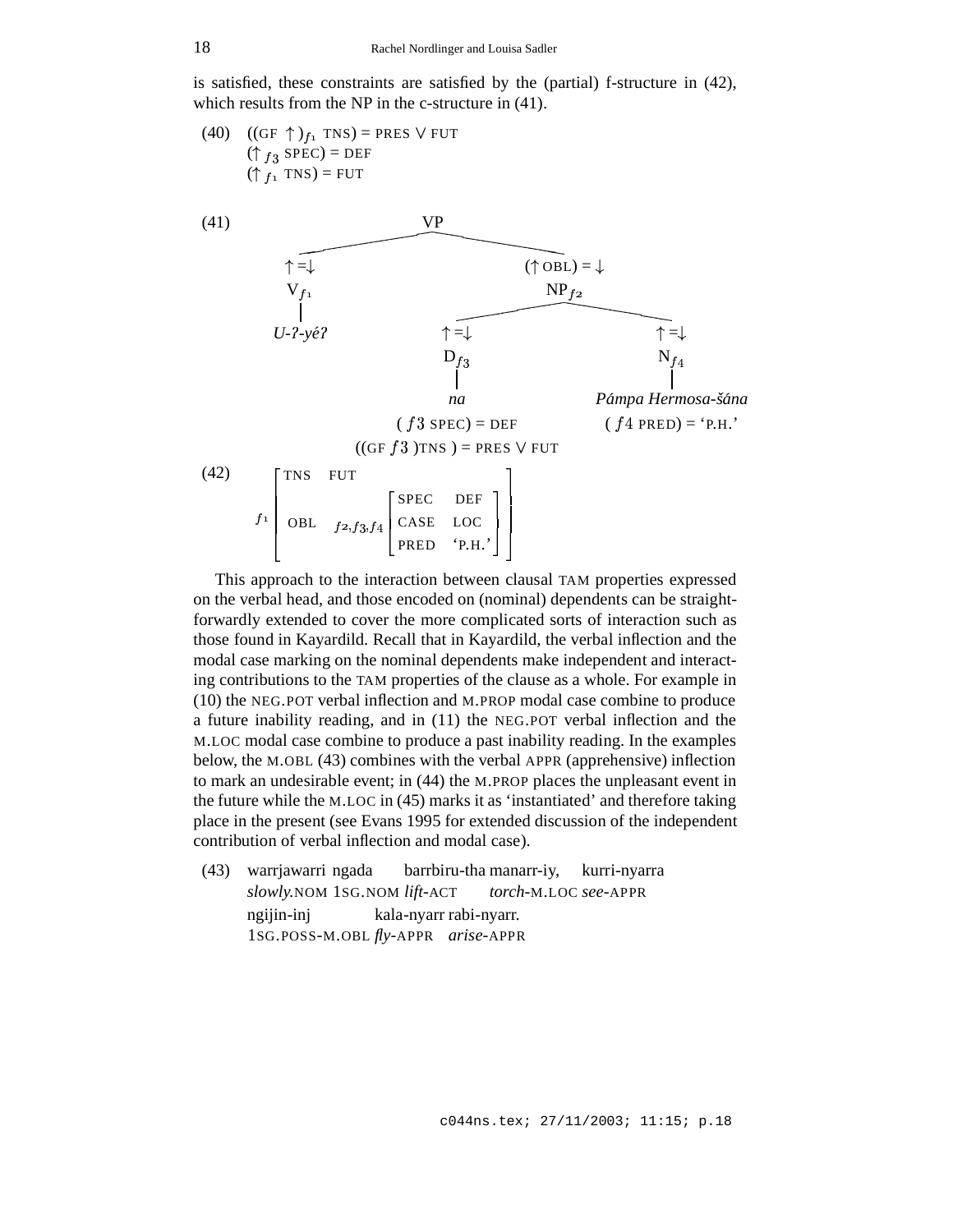'Unhurriedly I lifted the bark torch, in case (the diver birds) should see me and fly off'. (Evans 1995:405, 10-14)

(44) nying-ka ngudi-na 2SG-NOM *throw-*NEG.IMP *boomerang.*NOM 1SG.NOM 2SG-M.PROP wangalk, ngada ngumban-ju burldi-nyarr. *throw-*APPR

'Don't you throw the boomerang, or I'll throw one at you.'(ibid, 10-15)

(45) thararra *ember.*NOM *jump-*APPR *bush-*M.LOC *burn-*APPR kali-nyarra wambal-iya naa-nyarr. '(Look out), the embers are jumping into the bush, it might burn.' (ibid, 10-16)

Developing a full account of the precise contributions of verbal inflection and modal case marking requires an in-depth analysis of the semantics of tense and modal case marking in Kayardild and thus is outside the scope of the present paper. However, it should be clear that the formalism itself will support an analysis along the lines of Nordlinger and Bresnan's (1996) approach to Wambaya in which the contribution to clausal TAM properties of syntactically independent elements is captured by means of separate but interacting f-structure attributes. For example, the apprehensive verbal suffix in the examples above would contribute modal information of undesirability, and the different modal cases would contribute tense and further specific modal information. Since the tense/mood information contributed by modal case markers will be placed directly into the clausal f-structure, using the constructive morphology approach already demonstrated for Pitta Pitta and Chamicuro, it will interact with that contributed by the verb to define the clausal TAM value as a whole.

Thus, a further advantage to the constructive morphology approach is that it straightforwardly accounts for any agreement or interaction between the tense information associated with the dependent NPs and that of the verb. Since the NP places its tense information into the clausal f-structure directly, then it must be consistent with any information projected from the verb, in order to produce a complete and coherent f-structure. Any clash in values will result in ungrammaticality.

The Chamicuro data illustrates another aspect of nominal TAM marking which we find in a number of languages. This is the fact that nominal TAM is quite often expressible on adjuncts as well as on subjects and complements, as shown in the example (38) above. Unlike complements, adjuncts are not syntactically subcategorised by the predicate and thus occur freely (subject to constraints of semantic compatibility). The fact that clausal temporal information can be encoded on free adjuncts argues against an analysis of temporal specification on dependents under which a verbal head subcategorises for this information, since adjuncts are not subcategorised constituents. In LFG adjuncts are treated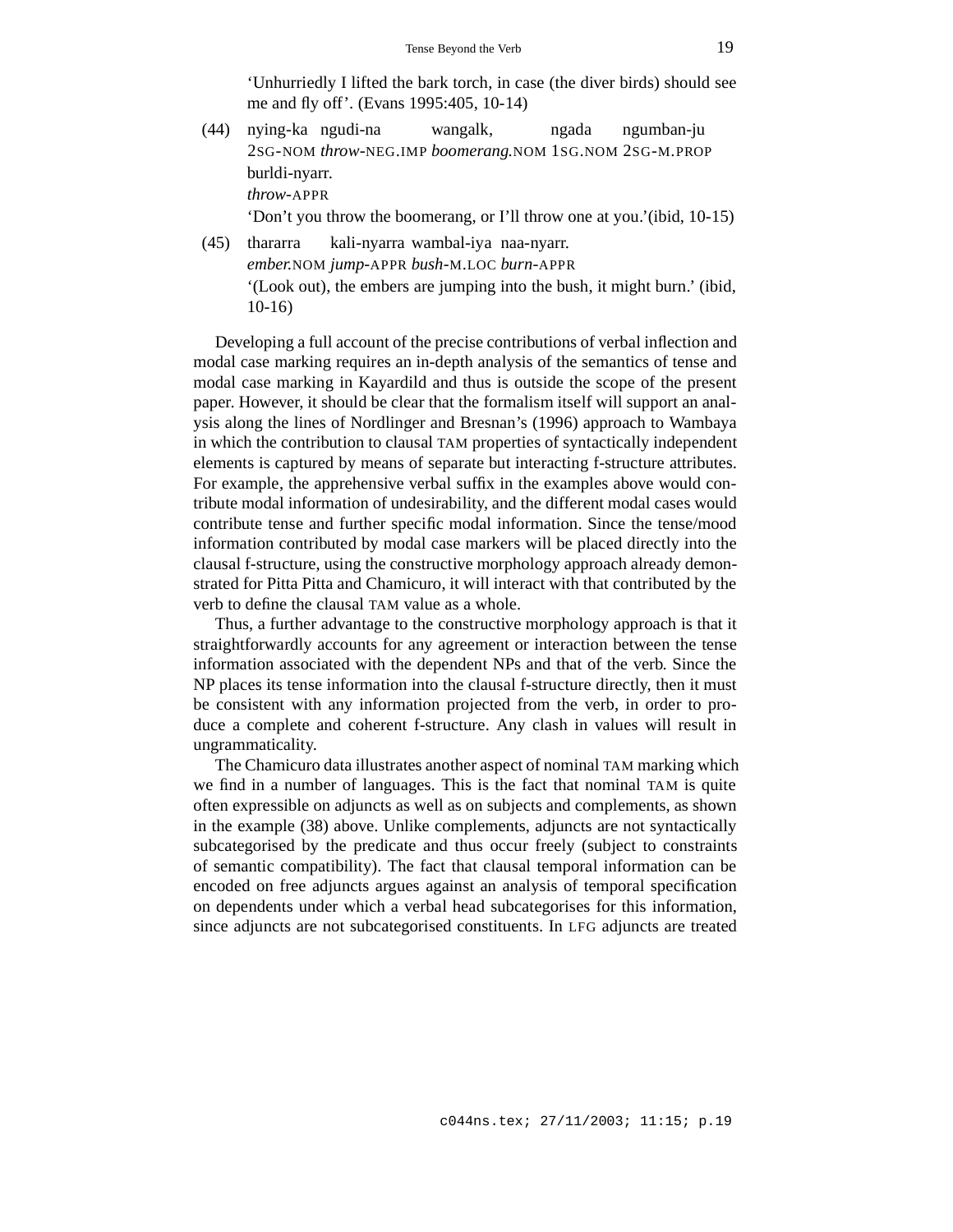as (non-subcategorised) members of the set-valued f-structure attribute ADJ for example, the f-structure of (38) is (46) below:

(46)

\n
$$
\begin{bmatrix}\nTNS & FUT \\
SUBJ & PRED & 'PRO' \\
PERS & 3 \\
NUM & PL\n\end{bmatrix}
$$
\nPRED SLEEP  $\langle (\uparrow SUBJ) \rangle$ 

\nADJ  $\{ \begin{bmatrix}\nPRED & 'TOMORROW' \\
PRED & 'TOMORROW'\n\end{bmatrix}\}$ 

In an f-structure such as (46), the f-structure of *tomorrow* is not the value of the attribute ADJ in the containing f-structure, but is a member of the *set* of f-structures which fill the ADJ function. Taking the f-structure of *tomorrow* to be  $\uparrow$ , the path out to the largest f-structure in (46) is (ADJ  $\in \uparrow$ ).<sup>19</sup> The presence of (clausal) temporal features on definite articles within ADJ can therefore be straightforwardly accommodated by permitting the inside-out path to the clausal f-structure to allow for an optional  $\in$  as attribute. It should be clear that this allows tense information lexically associated with the definite article of an ADJ to contribute this information to the clausal f-structure which contains the ADJ, as well as continuing to allow for tense marked on dependents other than adjuncts. With this extension, (47) replaces (32) and (39) as our generalisation concerning the expression of TAM by definite articles in Chamicuro:

\n ka: 
$$
((GF(\in) \uparrow) \text{ TNS}) = \text{PAST}
$$
  $(\uparrow \text{SPEC}) = \text{DEF}$    
\n na:  $((GF(\in) \uparrow) \text{ TNS}) = \text{PRES} \vee \text{FUT}$    
\n ( $\uparrow \text{SPEC}$ ) = \text{DEF}

## 2.3. LONG DISTANCE EFFECTS

Our analysis of Chamicuro has demonstrated how the model of constructive morphology can easily account for the use of both argument and adjunct NPs to encode TAM features of the immediately containing clause. In fact, as discussed in section 1, it is possible for clause-level TAM information to be encoded on more deeply embedded NPs as well. In this section we show how these long

The expression (ADJ  $\in \uparrow$ ) refers to the f-structure in which  $\uparrow$  appears as a member of the set of ADJuncts (Dalrymple 2001, p. 261).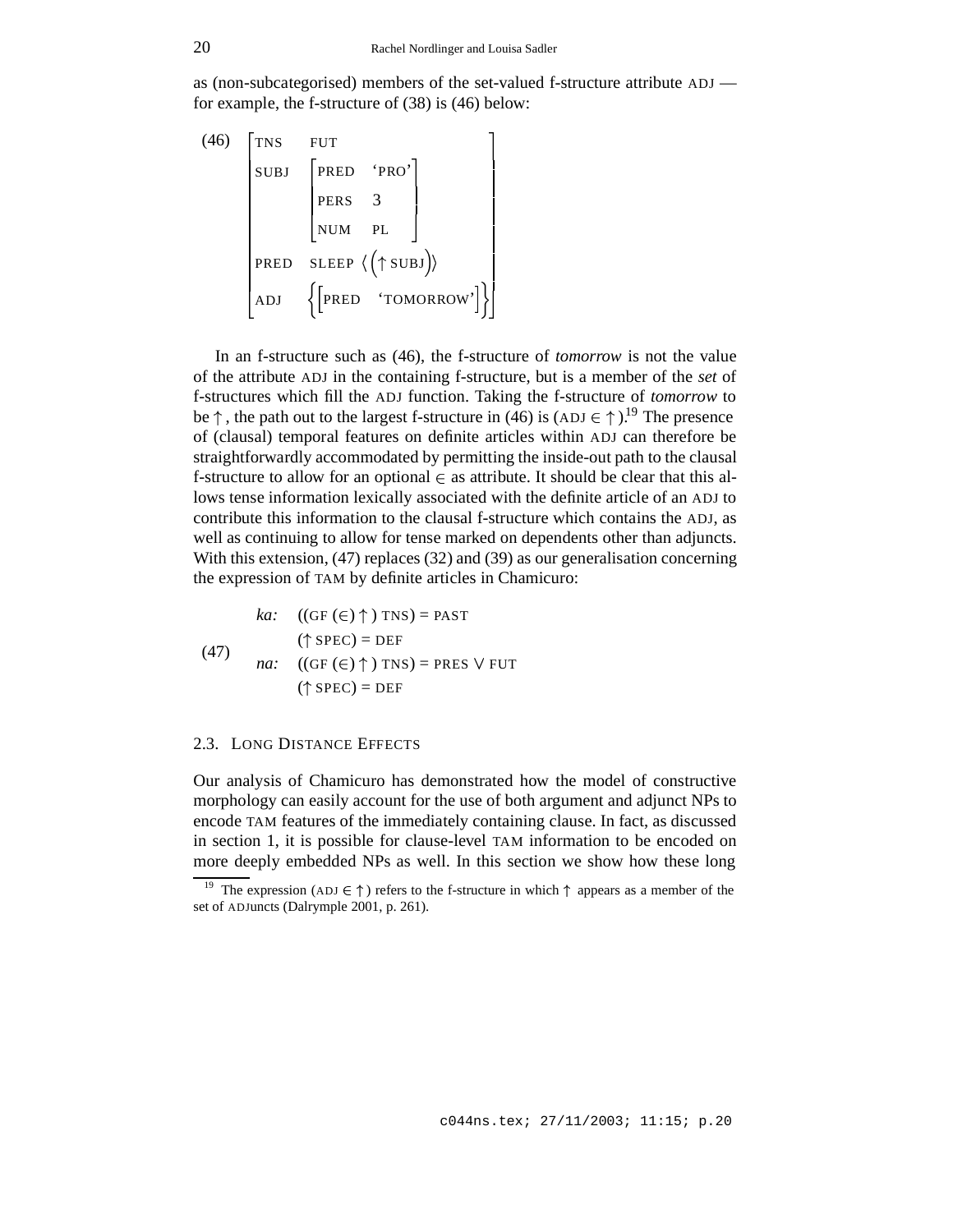distance facts can also be incorporated into the present approach through modifying an f-description along the lines of (47) to permit a longer path out from the f-structure of the NP to the closest clausal f-structure.

Recall from section 1 the Supyire examples repeated below, illustrating the clausal mood distinction (declarative vs. non-declarative) encoded by pronominals.<sup>20</sup>

| (48) | a. Mìi à<br>pa.                                                       |
|------|-----------------------------------------------------------------------|
|      | PERF come<br>$\prime$                                                 |
|      | 'I have come.' (Carlson 1994:152, 1b)                                 |
|      | b. Mu a mìì kánhá.                                                    |
|      | You PERF me tire                                                      |
|      | 'You have annoyed me.' (ibid:152, 2b)                                 |
| (49) | a. Na<br>wìì.                                                         |
|      | <i>me.NONDECL look.at</i>                                             |
|      | 'Look at me.' (imperative) (ibid:154, 7a)                             |
|      | b. Ma<br>fyè<br>taha na<br>e!                                         |
|      | you.NONDECL follow my.NONDECL footprints in                           |
|      | 'Follow me (lit. in my tracks), please!' (polite com.) (ibid:522, 8a) |
|      | $k\acute{\epsilon}$ gé<br>c. Na<br>cevoo `nkùu, taá ma<br>ke?         |
|      | my.NONDECL friend chicken where you.NONDECL go.IMPV LOC.Q             |
|      | 'My friend chicken, where are you going?' (ibid, 7c)                  |

This mood distinction encoded in pronominals is completely independent of other TAM systems in the language (which generally involve the use of auxiliaries as in (12a), see Carlson (1994, p. 307ff) for discussion), and is only encoded morphologically in the choice of pronominal form. Given that these mood-inflected nominals appear in a variety of grammatical functions, we can associate with them lexical descriptions analogous to those for Chamicuro definite articles in (32). Partial lexical entries for non-declarative *ma* and declarative *mu* are given below (we will further specify these shortly). Note that the mood information in the latter case is optional since these pronouns can also occur in nondeclarative clauses, as in (52).

$$
ma: (\uparrow PRED) = \text{`PRO'}(50) (\uparrow PER) = 2(\uparrow NUM) = SING((GF (∈) †) MOOD) = NONDECL
$$

<sup>&</sup>lt;sup>20</sup> Supyire is not an isolated case of mood-inflected pronominals – a similar phenomenon is found in /Gui where the imperative mood of the clause is encoded only by the form of the subject pronominal (Hitomi Ono, pc, see Nordlinger and Sadler (2002)).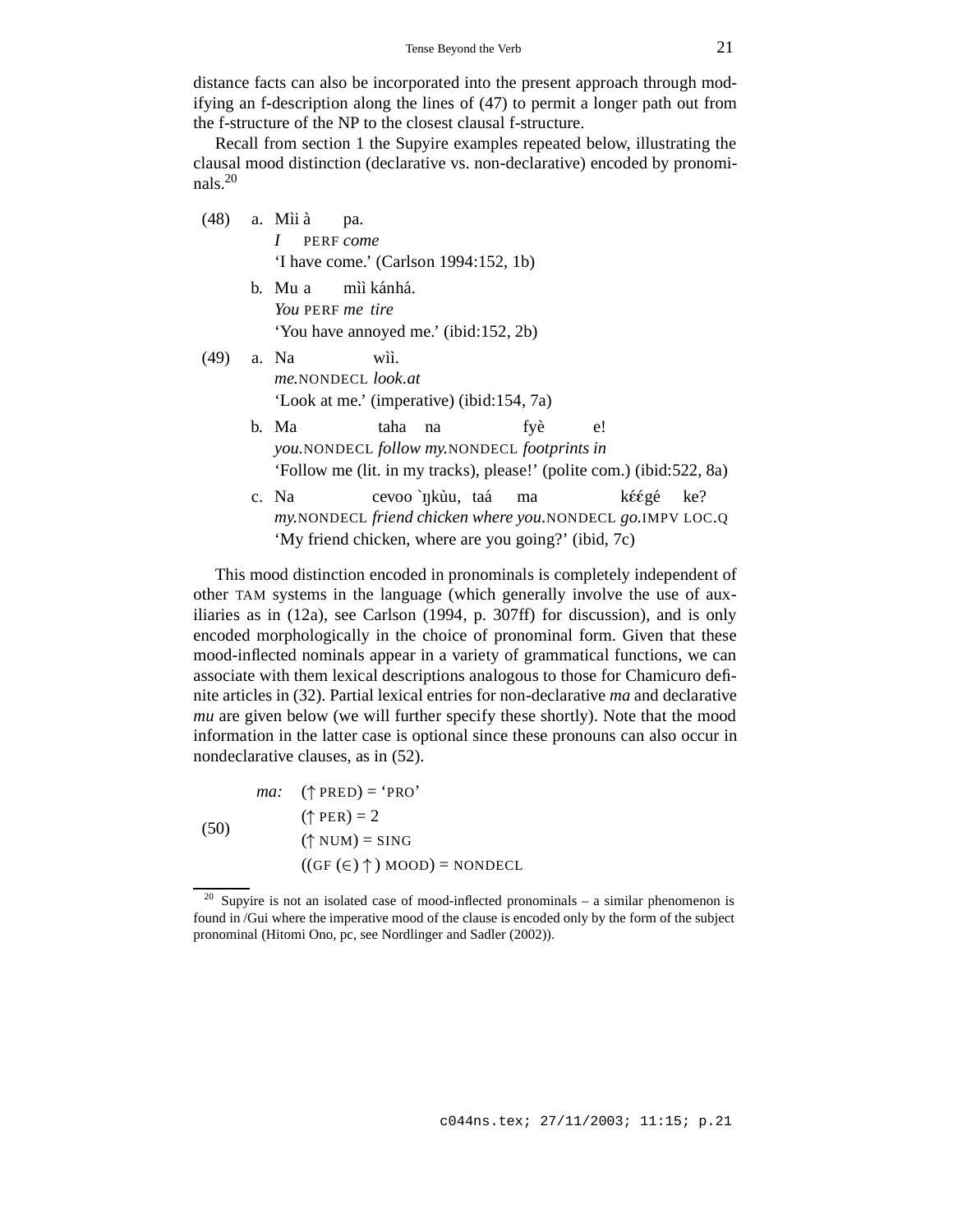*mu:* (
$$
\uparrow
$$
 PRED) = 'PRO'  
\n(51)  
\n(† PER) = 2  
\n(† NUM) = SING  
\n(((GF (∈) †) MOOD) = DECL)

(52) Y`ı`ı *you.*PL fyah` a!` *be.quiet* 'Be quiet!' (Carlson 1994:523, 11a)

The interesting twist provided by Supyire, however, is that examples such as (49b) and (49c) above show that the pronominal expressing mood information may be quite deeply embedded in the clause: in (49b) a possessor within an oblique phrase is in non-declarative form, as is a possessor embedded within a vocative function in (49c). Examples such as these suggest that the relevant condition on the distribution of mood-inflected pronominals in Supyire is a clausebounded condition, that is, they contribute mood information to the clause that they occur in, irrespective of how deeply embedded within that clause they are. The powerful and flexible language of f-descriptions in LFG provides a simple and straigthforward way of capturing the contribution of clausal properties by Supyire pronouns. The use of functionally uncertain (inside-out) constraints will permit pronouns deeply embedded within sentences to (directly) contribute properties to f-structures which enclose them (the notion of uncertainty equations was introduced in section 2.1). Thus the Kleene plus in (53) stands for a disjunction of path extensions, each of which includes at least one GF, allowing for the possibility that the path 'upwards' includes more than one attribute.<sup>21</sup> The combination of a functionally uncertain constraint with an off-path restriction will then restrict the path 'upwards' to a single clause. The full lexical entry for the non-declarative pronoun *ma* is provided in (53).

ma: 
$$
(\uparrow
$$
 PRED) = 'PRO'

\n(† PER) = 2

\n(53)  $(\uparrow$  NUM) = SING

\n((GF<sup>+</sup> (∈) †) MOD) = NONDECL

\n¬ (→ SUBJ)

The last constraint in (53) states that the pronominal contributes nondeclarative MOOD information to some containing f-structure (recall that the uncertainty statement picks out a set of containing f-structures), where the path up is itself subject to an additional requirement, that no f-structure on the path may contain a SUBJ attribute. This effectively ensures that the MOOD information is

<sup>&</sup>lt;sup>21</sup> Inside-out functional uncertainty is defined as follows:

 $(\alpha, f) \equiv g$  if and only if g is an f-structure,  $\alpha$  is a set of strings, and for some s in the set of strings  $\alpha$ ,  $(s f) \equiv g$  (Dalrymple 2001, p. 145).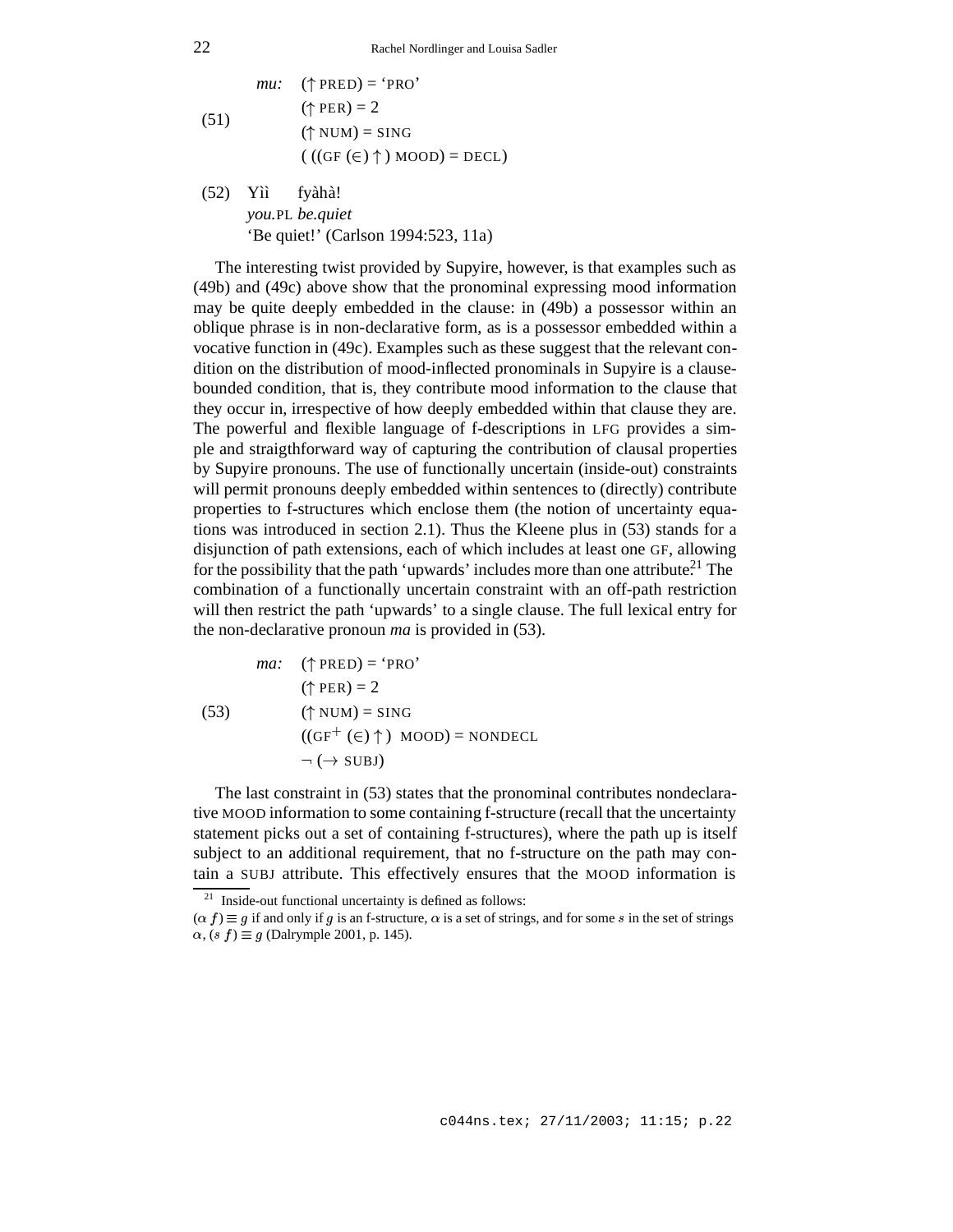contributed to the minimal complete nucleus, that is, to the closest enclosing f-structure containing a SUBJ. Thus, the restriction permits the pronoun to add MOOD = NONDECL to  $f_2$  but not to  $f_1$  in (54).<sup>22</sup>

$$
(54) \t f1 [GF f2[SUBJ \t ....]]
$$

The use of off-path constraints to state restrictions on solutions to functionally uncertain constraints in this manner is well established in LFG and in particular it is used extensively in Dalrymple (1993) which develops a lexicalized analysis of anaphoric binding conditions. Dalrymple formulates a number of f-structure domains by means of off-path constraints, including the Minimal Complete Nucleus (used in (53) above to express the clausal restriction) and the Minimal Finite Domain (in which the path 'upwards' cannot pass through an f-structure containing a TENSE attribute).

The constrained functional uncertainty statement in (53) therefore ensures that even a pronominal deeply embedded within the clause – such as the possessor NP embedded within the oblique NP in (49b) – can contribute mood information to the clausal f-structure, but, crucially, to no higher containing f-structure. With the same basic constructive morphology analysis, therefore, we can provide a simple and uniform analysis for the encoding of TAM information on dependent NP constituents, irrespective of how deeply they may be embedded in the clause.

# 2.4 MULTIFUNCTIONALITY

In the languages we have discussed so far, the TAM distinction encoded on NPs is only encoded on dependent NPs; that is, NPs functioning as arguments or adjuncts. In some languages however, such TAM marking can also be found encoded on NP predicates of verbless clauses. The challenge posed by these languages is that an analysis of the TAM encoded on dependent NPs also needs to be able to account for the use of the same TAM markers on NPs functioning as clausal heads.

This is the situation we find in Siriono<sup>*'*</sup>, where NPs are inflected with *clausal* TAM when functioning as either clausal dependents (55) or predicates of verbless clauses (56) (the following examples are from Firestone (1965, pp. 24-38)). Note that we follow Firestone's careful study of Sirióno morphology and phonology in treating these TAM markers as affixes rather than clitics or particles.

 $(55)$  a. Esi-ke *woman-*PST *go near water-to(*LOC*)* óso ñá ií-ra. 'The woman went near the water.'

<sup>&</sup>lt;sup>22</sup> We additionally assume that the MOOD attribute is only appropriate for f-structures corresponding to verbal projections.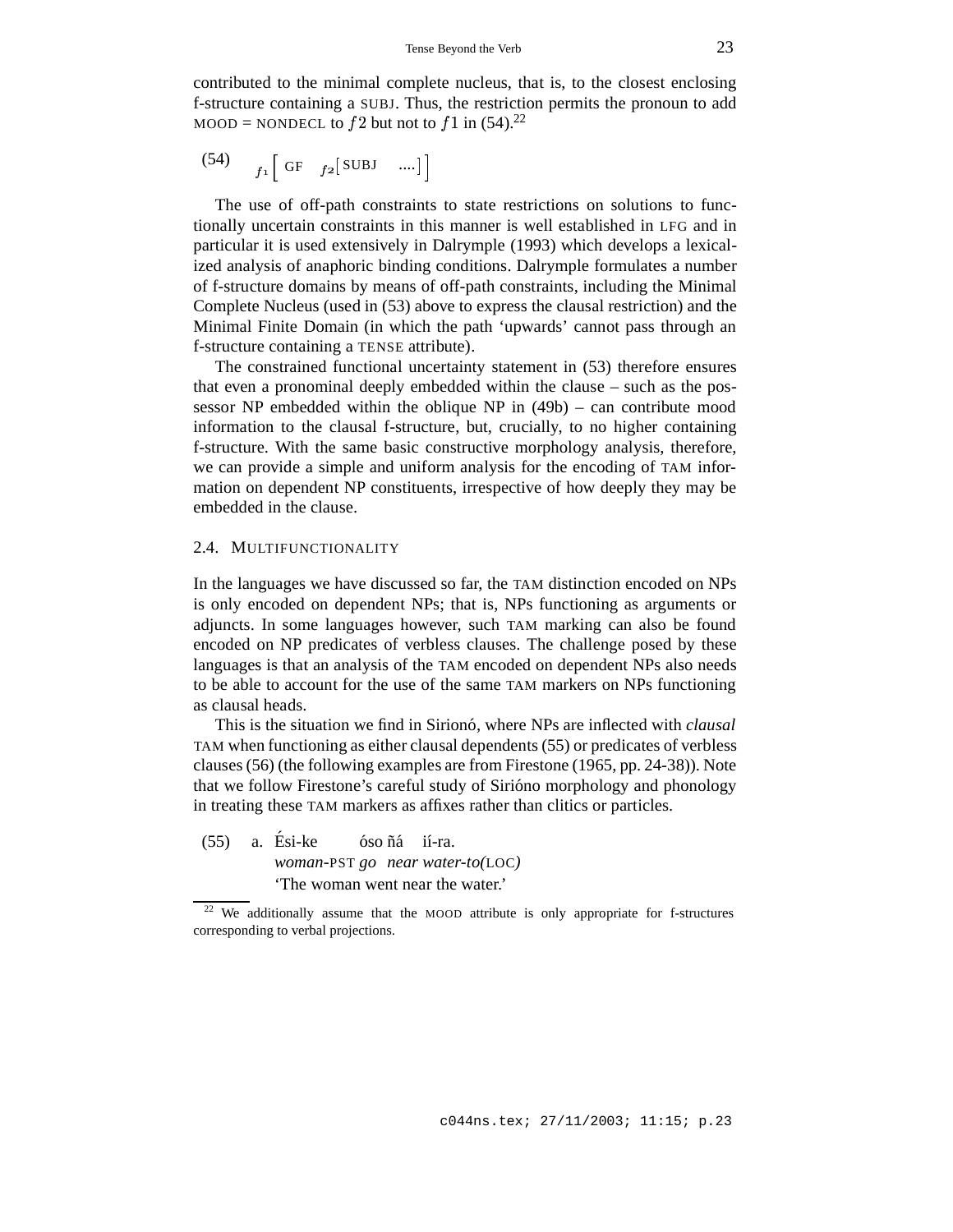b. Áe osó-ke-rv *he go-*PAST-PERF *water-*PERF ií-rv. 'He went to the water.'

- c. jýkv-ke úke-rv. *tiger-*PST *sleep-*PERF 'The tiger slept.'
- $(56)$  a.  $\tilde{\text{N}}$ éda-he-rae. *road-*REFL-FUT 'It will be a road.'
	- b. Kibáe-rv. *man-*PERF 'It was a man'
	- c. áe jýku-ke-rv *he turkey-*PST-PERF 'He was a turkey'

This data demonstrates that the TAM inflections used with NPs, while maintaining the same basic function of encoding clausal temporal and aspectual properties, may do so in two distinct syntactic contexts: when the f-structure of the NP is embedded within the clausal f-structure (i.e. when the NP is a dependent of the clause), and when the f-structure of the NP is the same as the clausal f-structure (i.e. when the NP is the head of the clause). Moreover, the examples in (56) clearly demonstrate that these nominals can be inflected with clausal TAM information without the presence of a verb with which they could be agreeing.

On the current approach this data follows very naturally; we simply assume that the lexical descriptions associated with the TAM markers only optionally specify a grammatical function in the inside-out path, as follows:

|      | $-ke:$ (((GF) $\uparrow$ ) TNS) = PAST     |
|------|--------------------------------------------|
| (57) | $-rv:$ $((GF) \uparrow)$ ASP) = PERF       |
|      | <i>-rae:</i> $(((GF) \uparrow) TNS) = FUT$ |

Each of these statements is disjunctive  $-$  for example the first statement abbreviates the set of possibilities shown in (58) below:

(58) a.  $(\uparrow$  TNS) = PAST b.  $((GF \uparrow) TNS) = PAST$ 

(58a) specifies the f-structure corresponding to the past tense inflected word  $(\uparrow)$  as TNS = PAST; when attached to the (predicate) nominal 'turkey' it describes the f-structure given in (59). (58b), on the other hand, describes the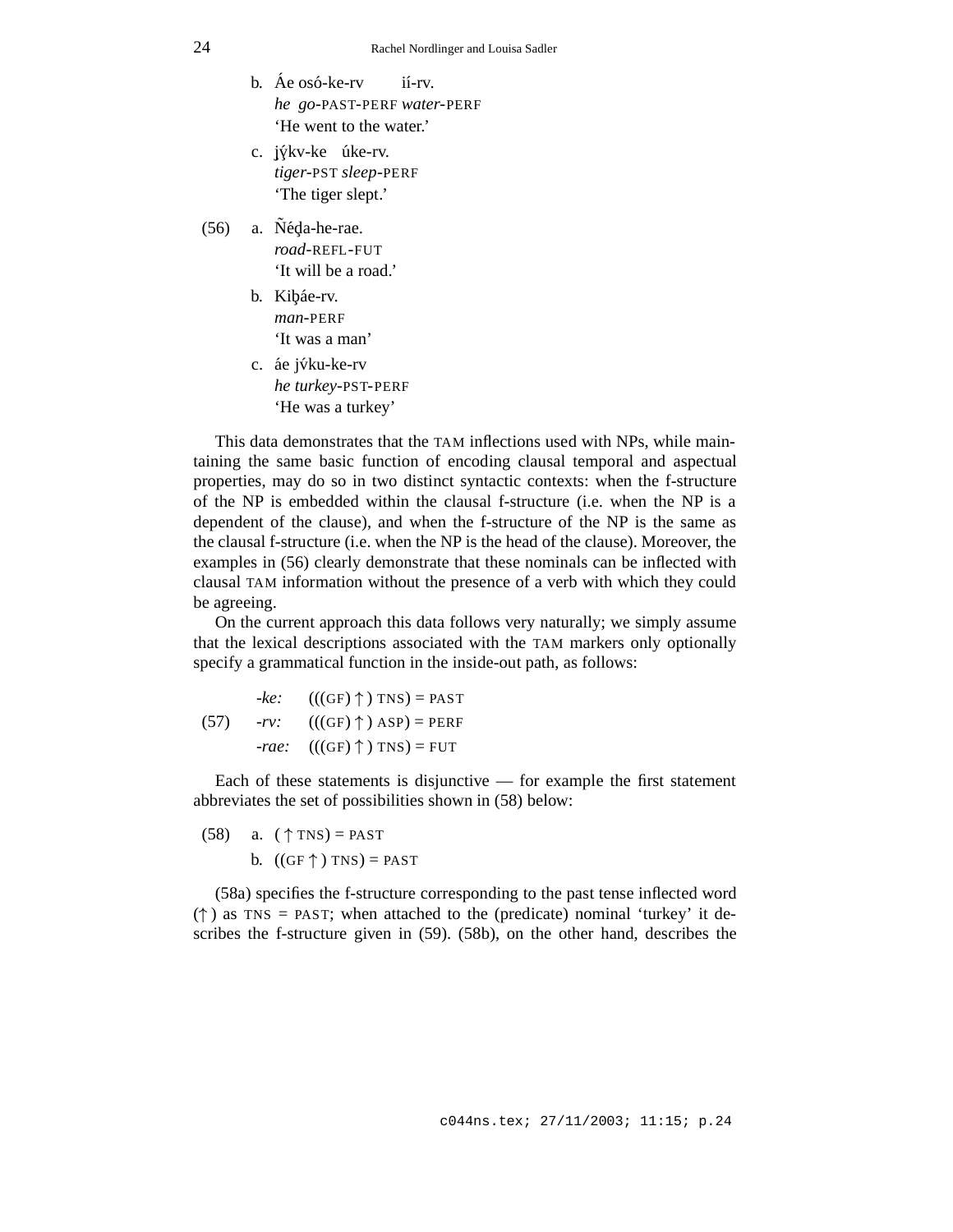use with dependent NPs exactly as we have already seen for Chamicuro above. Thus, when attached to the (non-predicative) nominal 'turkey' it describes the f-structure in (60). In each of these f-structures,  $f_1$  is the f-structure of the NP itself.

(59) 
$$
f_1
$$
  $\begin{bmatrix} TNS & PAST \\ PRED & 'TURKEY \langle (\uparrow SUBJ) \rangle \end{bmatrix}$   
(60)  $\begin{bmatrix} TNS & PAST \\ GF & f_1 \end{bmatrix}$  PRED 'TURKEY']

Notice that when attached to NP predicates, TAM markers in this analysis carry exactly the same information as when they attach to verbs (e.g.  $(\uparrow \text{TNS}) = \text{PAST}$ ), thus capturing the obvious equivalence in function.

Independent principles governing the distribution of grammatical functions will ensure that the information suitable for dependent NPs (58b) cannot be associated with NPs in predicate function. This option specifies that the NP has a grammatical function in a higher f-structure (see (60)), but there will be nothing licensing this grammatical function in the higher f-structure (since the NP is the clausal predicate itself in this scenario), and so the structure will be ruled ungrammatical by the general principle of coherence.

In order to ensure that the option suitable for NP predicates (58b) is not associated with dependent NPs we simply assume that there is a constraint over the mapping between morphology and syntax which ensures that TAM features must always belong to the clausal f-structure – the minimal complete nucleus (Falk, 2001, p. 182). Since the minimal complete nucleus must necessarily have a subject, this will rule out associating the information in (58b) with a dependent NP, but allow it with an NP predicate, whose f-structure does contain a SUBJ (see (59)).

#### 2.5. HEAD INCORPORATION

The analysis presented here treats TAM-marking on dependents by associating an inside-out functional description with the tense marked element which directly attributes the tense information to a dominating f-structure. A further interesting possibility is that the analysis presented here may extend to cover what are at first sight quite independent and different data. Broadly speaking, these are cases where it may be that a finite element, the head of the clause, has incorporated morphologically into a clausal dependent, that is, cases of true head incorporation (rather than just incorporation of features of the head).

One such possible case is the phenomenon of so-called 'floating inflection' in Polish. The past tense is expressed in Polish by means of a *l* form participle (which inflects for gender) in combination with a finite bound form which bears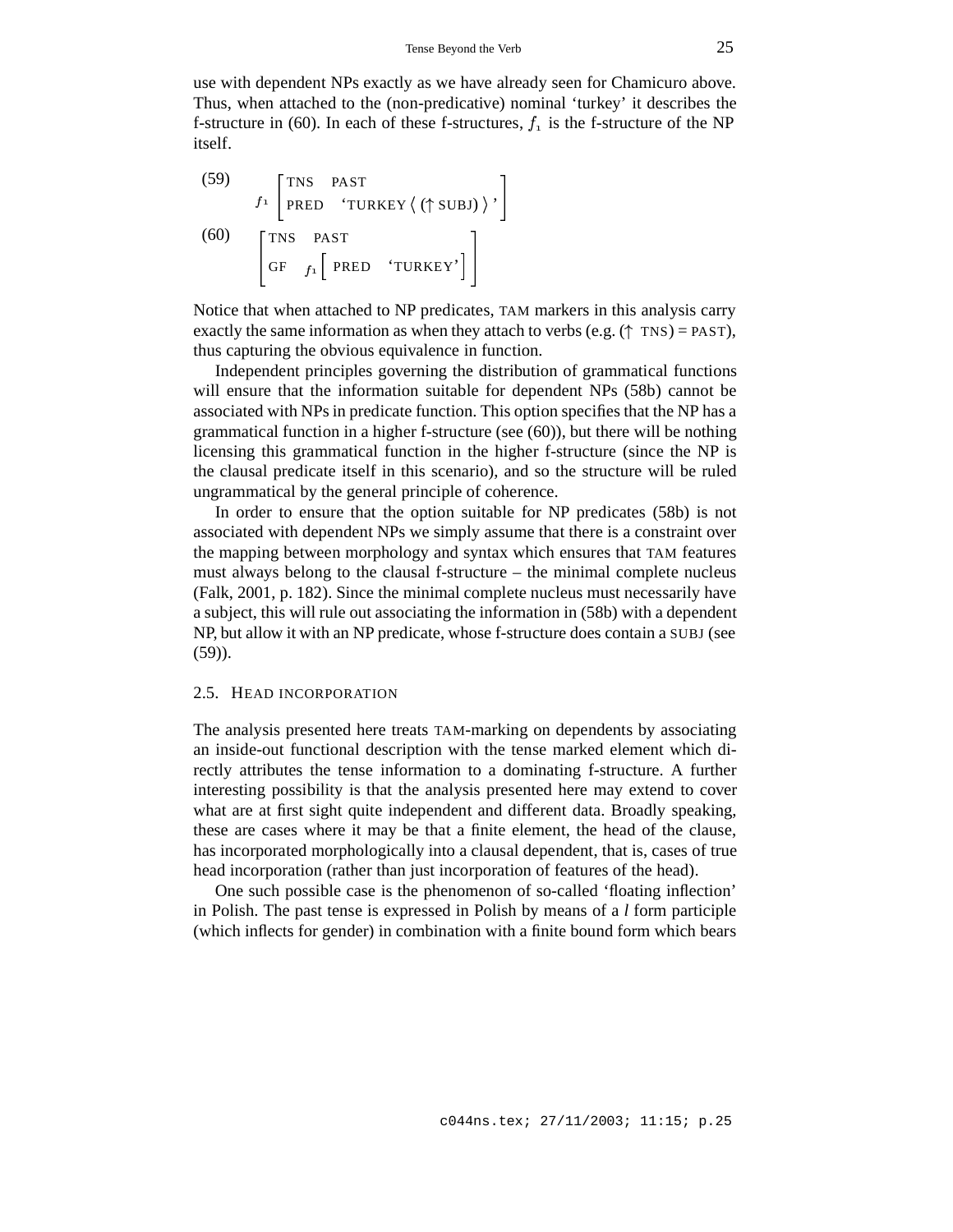subject agreement features (and may be the sole expression of the subject). This element may appear attached to the participial form, and a past tense paradigm might be given as in Table II (Spencer 1991, p. 370, table 9.9).

Table II. Past Tense of *dac´* 'give'

|                                   | Sing<br>Masc | Fem   | Neut | Plur<br>Masc | Fem/Neut  |
|-----------------------------------|--------------|-------|------|--------------|-----------|
|                                   | dałem        | dałam |      | daliśmy      | dałyśmy   |
| $\begin{bmatrix} 2 \end{bmatrix}$ | dałeś        | dałaś |      | dallyście    | dallyście |
| $\overline{3}$                    | dał          | dała  | dało | dali         | dały      |

Intriguingly, this bound form can be combined either with the participle (as shown above) or may appear attached to an element to the left of the verb: note that in the following examples we follow the authors' practice of glossing it with person and number features.

- (61) a. Wieczorem czytaliśmy książki *evening read-*1PL *books-*ACC
	- b. Wieczoremśmy czytali książki *evening-*1PL *read books-*ACC
	- c. Ksiażki *books-*ACC *evening-*1PL *read* wieczorem**smy ´** czytali
	- d. Książkiśmy wieczorem czytali *books-*1PL *evening read* 'In the evening we read books.' (Dziwirek 1998:66, 25)
- (62) a. Ty jego widziab -es.´ *you him see.*M.SG*-*2SG
	- $b.$  Ty- $\zeta$ *you-*2SG *him see.m.sg* jego widział.
	- c. Ty jego-ś widział. *you him-*2SG *see.*M.SG 'You saw him' (Borsley and Rivero 1994: 374,2)

What is the nature of this floating element? Spencer (1991) argues that this element is a reduced form of the auxiliary *be* (reflecting person and number distinctions), providing diachronic evidence for this position, and Borsley and Rivero (1994) analyze it as a 'perfect' auxiliary. Diachronically, it appears that

.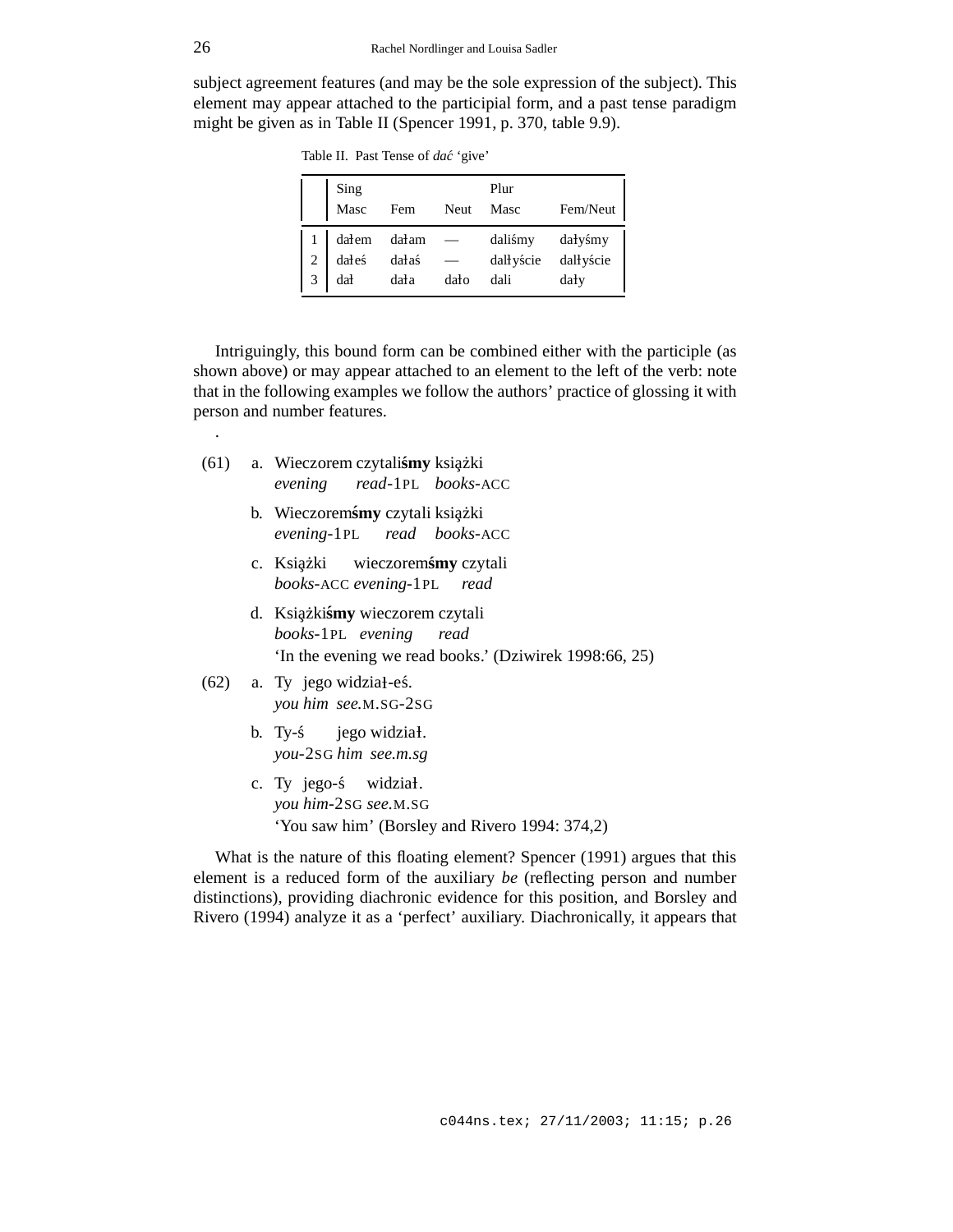the bound auxiliary form was indeed a phonological clitic, part of a periphrastically expressed tense-aspect form in combination with a participle of a relatively familiar sort. If this view of the 'floating element' is correct, then if it *is* morphologically incorporated into the hosts in (61) and (62), these constitute cases in which what would otherwise be the syntactic head of the clause has been morphologically incorporated into a dependent.

Analyses of the synchronic state of affairs are split on whether to treat this element as a syntactic atom phonologically cliticised, or as a bound form, precisely because of the difficulty in head-driven syntactic frameworks of accommodating the resultant 'headless' construction. For example, Borsley and Rivero (1994) treat the participle-auxiliary combination as syntactically analysable syntactic incorporation of V into Aux and the "floating inflection" as PF (phonological) cliticization of I to the constituent to its left. Dziwirek (1998) , on the other hand, treats the auxiliary morphologically. The morphophonological evidence for affixal status is extremely strong, (see Spencer 1991 for a full discussion), and, as Spencer observes, the only evidence against this view is the lack of strong selection of the stem/host by the auxiliary (promiscuous attachment). Indeed, this mix of properties led Booij and Rubach (1987) to argue for a lexical treatment, but keeping the process of word-internal cliticization separate from other word formation processes. The evidence therefore strongly suggests that the combination of host and (subject incorporating) auxiliary is not syntactically transparent. If this is correct, then these data constitute a case in which a head (here, the auxiliary (and subject agreement marker) in the past tense formations) is incorporated into a dependent. Providing an analysis of the precise contribution of both the affixal element and the participial element in the Polish past tense is beyond the scope of this paper, but it should be clear that the flexible nature of the mapping between constituent structure and functional structure in LFG and in particular the use of inside-out constraints will permit an elegant treatment of these sorts of morphological incorporation.

Welsh presents another potential case of head incorporation, but of a rather different nature. Borsley and Jones (2000) discuss some cases in Welsh where finite but verb-less sentences with pronominal subjects are permissible. In Welsh finite clauses the verb is clause initial — in synthetically expressed tenses the finite (auxiliary) verb is followed by the subject and then a VP containing nonfinite forms of any further auxiliaries and the main verb, while finite clauses with synthetically expressed tenses exhibit VSO order. However a copula-less variant of the periphrastic pattern is found with second person singular and plural and first person plural pronominal subjects (in all these cases the final consonant of the missing (present tense) copula form and the initial consonant of the pronoun are the same). The glosses in the following data (in which the verbal properties attributed by Borsley and Jones to the pronominal forms appear in square brackets) are those provided by the authors, and underline the fact that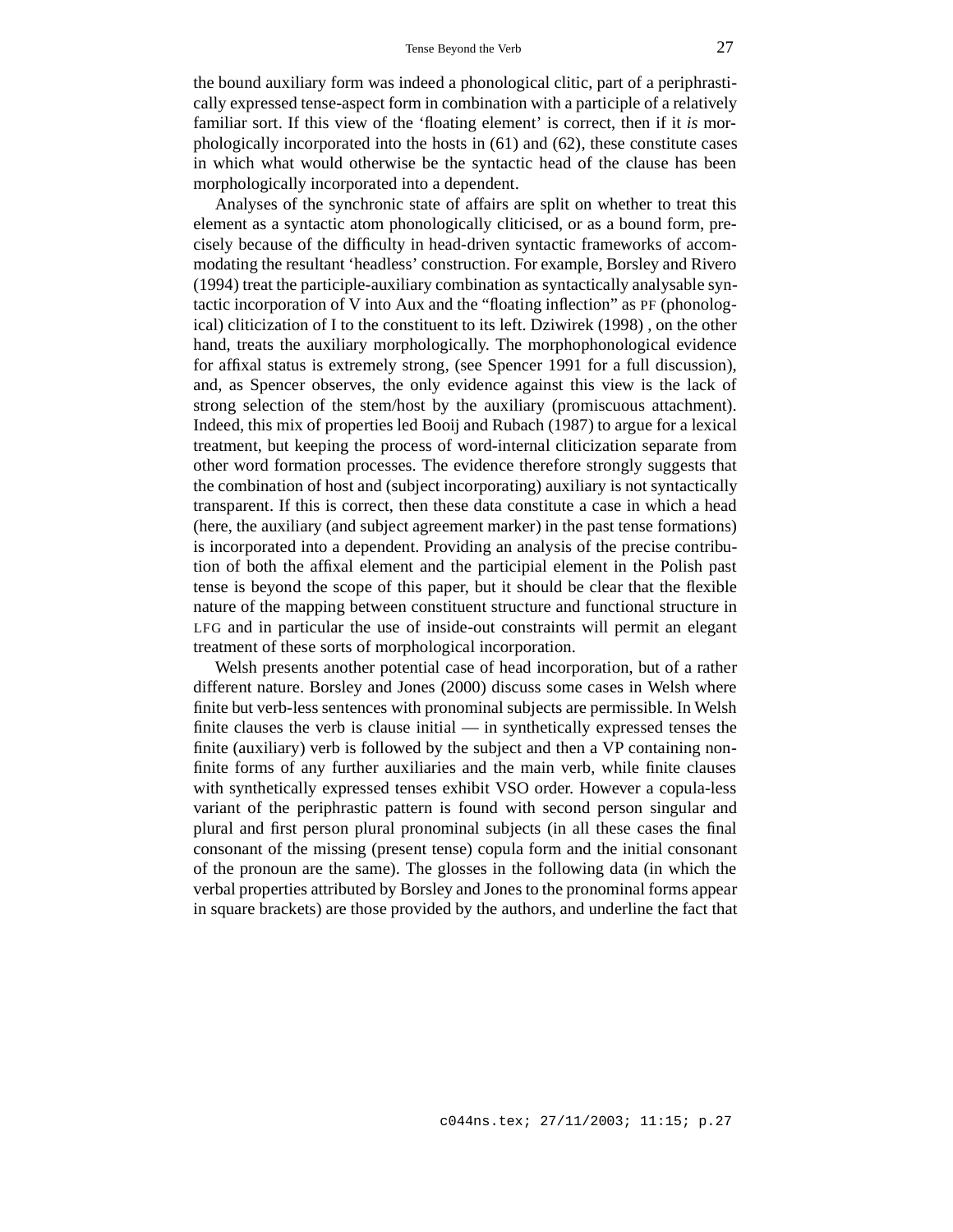the forms in question (*ti*, *chi*) are simple pronouns, that is, they do not show any morphological evidence of affixation (of a form of the copula).

- (63) ti *[be+pres]*2S PROG *like juice orange* 'n licio sudd oren. 'You like orange juice.'
- (64) chi *[be+pres]*2PL *not* PROG *like juice orange* ddim yn licio sudd oren. 'You don't like orange juice.'

Borsley and Jones establishes several crucial facts about these data, which distinguish them from a clipped or fast informal speech phenomenon and in particular from similar forms with full NPs. The diagnostics include control of responsives appropriate for questions with forms of *be*, form of tag questions, possibilities for fronting constituents, possibility of ellipsis and occurrence in noun clauses (the last is illustrated below):

(65) a. Dw *Be.*PRES.1SG 1SG-PROG *think* i'n meddwl ti *[be+pres].*2SG PROG *know* 'n gwbod 'I think you know.' b. \*Dw *Be.*PRES.1SG *I-*PROG *think* i'n meddwl dadi *Daddy* PROG *know* 'n gwbod 'I think Daddy knowing.'

These data strongly suggest that these forms are subject pronouns carrying tense information. Once again, an analysis of such forms follows straightforwardly from the present approach. As with the Polish auxiliary, these Welsh pronominals would simply specify the tense information for the clause to which they belong, using the now familiar inside-out f-descriptions.<sup>23</sup>

(66) *ti*  $((SUBJ \uparrow) TNS) = PRES$  $((\uparrow$  PRED) = 'PRO')  $(\uparrow$  NUM) = SG  $($ <sup> $\uparrow$ </sup> PER) = 2

Thus, in addition to providing a simple and unifed account for the encoding of clausal TAM on dependent NPs, this approach also extends naturally to cases of head-incorporation discussed independently in the syntactic literature.

<sup>&</sup>lt;sup>23</sup> See Barron (1998) and Sadler (1998) for similar analyses of the non-syllabic variants of English reduced auxiliaries as in *He'll be leaving soon*.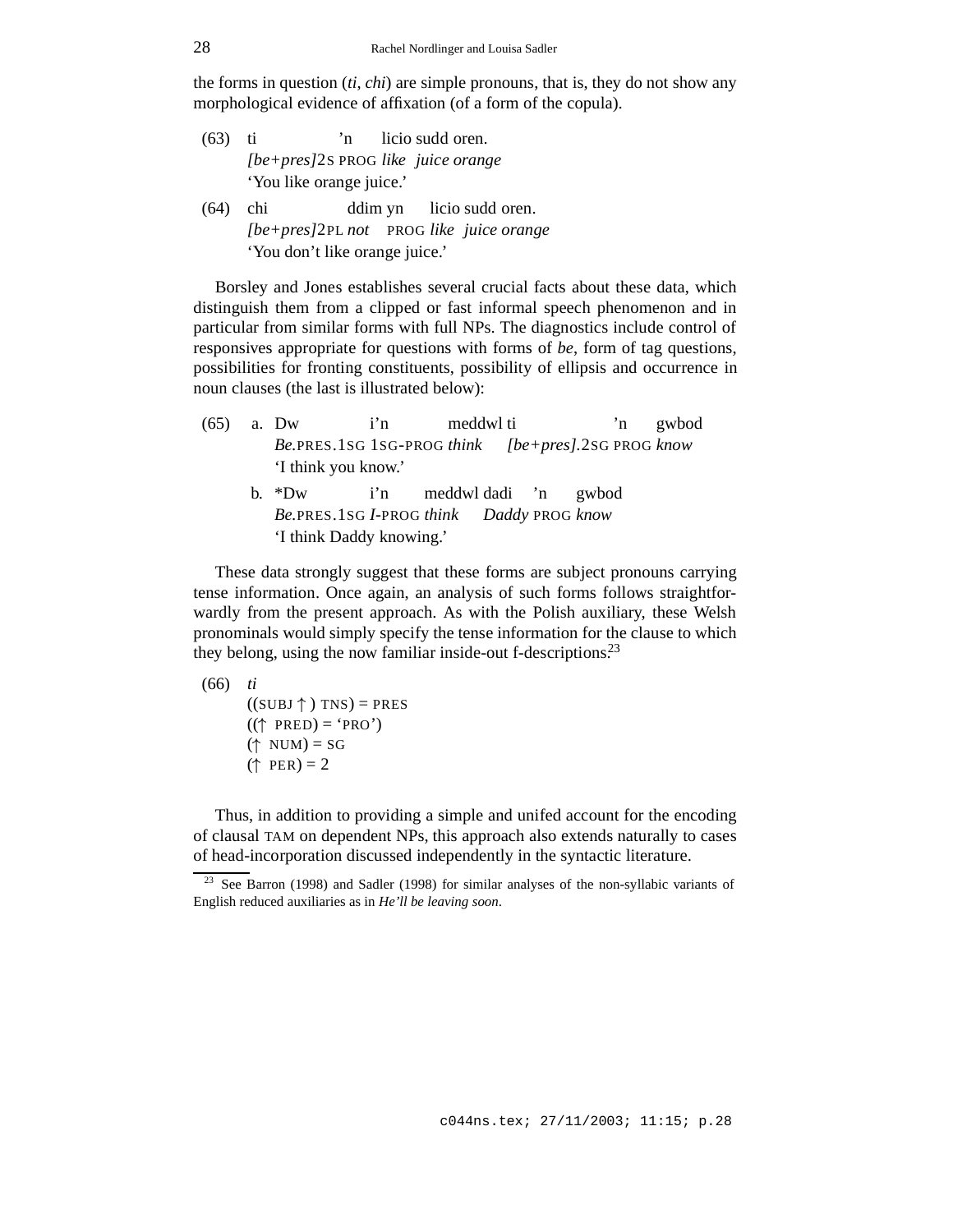#### **3. Discussion and Further Issues**

When nominal dependents inflect for clausal temporal or modal properties, features of the clause typically expressed on the head of the clause are found occurring on non-head elements, in some cases as the sole exponent of the clausal property in question. The LFG account presented in the previous section accommodates this phenomenon in a simple and intuitive manner, exploiting the flexibility of the LFG description language to permit (nominal) dependents to contribute information directly to the f-structure of the clause. A crucial property of the analysis is that it is not necessary to posit intrinsic TAM features for nominal f-structures themselves. The question naturally arises as to how this class of data might be captured in frameworks which adopt a single notion of syntactic head, grounded in the notions of categorial similarity and phrase structure. Unfortunately there has been very little work on the phenomenon of TAM-marked clausal dependents in these frameworks reported in the literature, but we review what there is in this section and make some general remarks.

The most relevant work in the literature is Hale's (1998) albeit brief discussion of tense marking on and within dependent nominals in Lardil and Pitta Pitta. Some basic examples of nominal tense marking in Lardil are given in (3) and repeated here.

|  | (67) a. Ngada bilaa wu-thur ngimbenthar diin-kur |                                              |  |                                                             |  |
|--|--------------------------------------------------|----------------------------------------------|--|-------------------------------------------------------------|--|
|  |                                                  | 1SG.NOM tomorrow give-FUT 2SG.FOBJ this-FOBJ |  |                                                             |  |
|  | wangalk-ur.                                      |                                              |  |                                                             |  |
|  | boomerang-FOBJ                                   |                                              |  |                                                             |  |
|  |                                                  |                                              |  | 'I'll give you this boomerang tomorrow.' (Klokeid 1976:493) |  |
|  | b. Ngada niwentharr maarn-arr wu-tharr.          |                                              |  |                                                             |  |
|  |                                                  | 1SG.NOM 3SG.NFOBJ spear-NFOBJ give-NFUT      |  |                                                             |  |

'I gave him a spear.' (ibid:476)

Adopting a configurational model of constituent structure with multiple functional heads, Hale views these cases as a sort of tense concord in which subparts of a constituent or phrase are marked for a feature of the phrase as a whole. As Hale observes, if the structure relevant to tense concord in an example such as (68) is as in (69), as would be expected on the sort of configurational model he adopts, then the spreading of Tense marking onto the nominal constituents should be impossible because the tense marker violates the principle of locality in spreading into the domain of the functional head K.

(68) Ngada *I*SG.NOM *throw-*FUT *that-*FOBJ *long-*FOBJ *spear-*FOBJ were-thur kiin-kur karnan-kur maarn-kur. 'I will throw that long spear.' (Hale 1998:200,  $8^2$ <sup>4</sup>

 $^{24}$  Hale's gloss is changed here from FUT to FOBJ for consistency.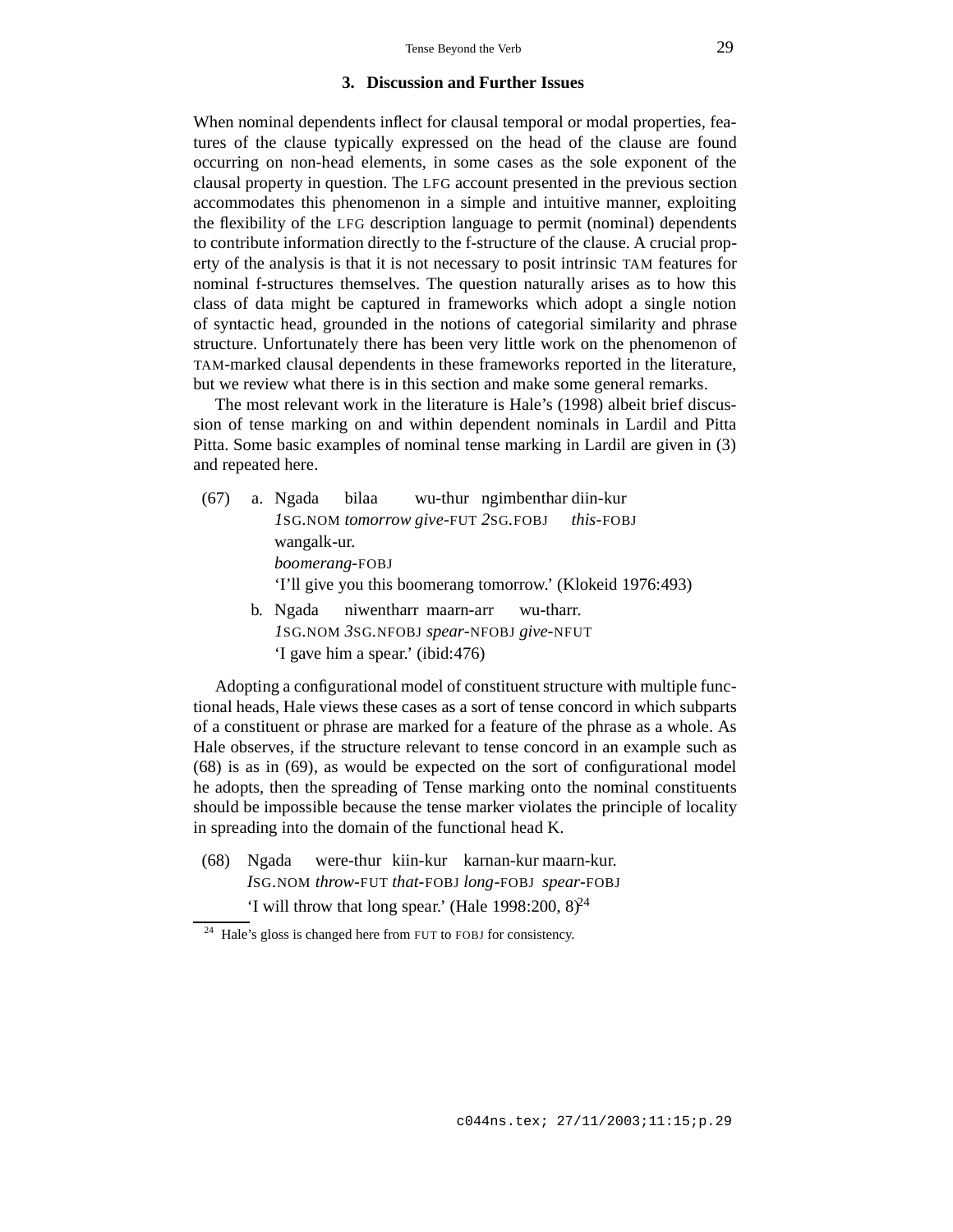

From this perspective, then, what is exceptional about Lardil (and other languages in which tense spreads onto nominal dependents) is that concord is permitted at all. The analysis that Hale suggests is based on the idea that (future) tense marking *replaces* accusative marking. More specifically, that case and tense are merged in this instance into a single element "If K and T were merged in this way, they would not define distinct domains, and the single ending could then be realized in the manner which is normal for Lardil inflections, i.e as suffixed to each head in the relevant domain" (Hale 1998, p. 201). In sum, the mechanism that Hale proposes for tense concord is: attachment of T to V and K, fusion by replacement of K by T and then subsequent reattachment of the fused K-T to the constituents of D.

One difficulty with this analysis is locality. Firstly, the tensed case marking does not always merge with (and therefore replace) the relational case borne by an argument. It 'merges' only with ACC, but crucially it occurs additional to other relational case markers. This is shown in (70) where the future case marker occurs in combination with the instrumental marker.

(70) Ngada *1*SG*.*NOM *rob-*FUT marndi-thu niwentha niwen-kur-u *3*SG*.*FOBJ *3*SG*.*GEN-INSTR-FOBJ kerndi-wur-u. *wife-*INSTR-FOBJ 'I will steal his wife for him.' (Hale 1997:201)

If a locality violation is "saved" by merger of T with K, then clearly, this example involves a locality violation. By his own reasoning, this is a violation of locality by entry of T into the K domain associated with the instrumental case. Note further the following contrast, in which the ACC spreads onto the higher genitive possessor but not the more deeply embedded.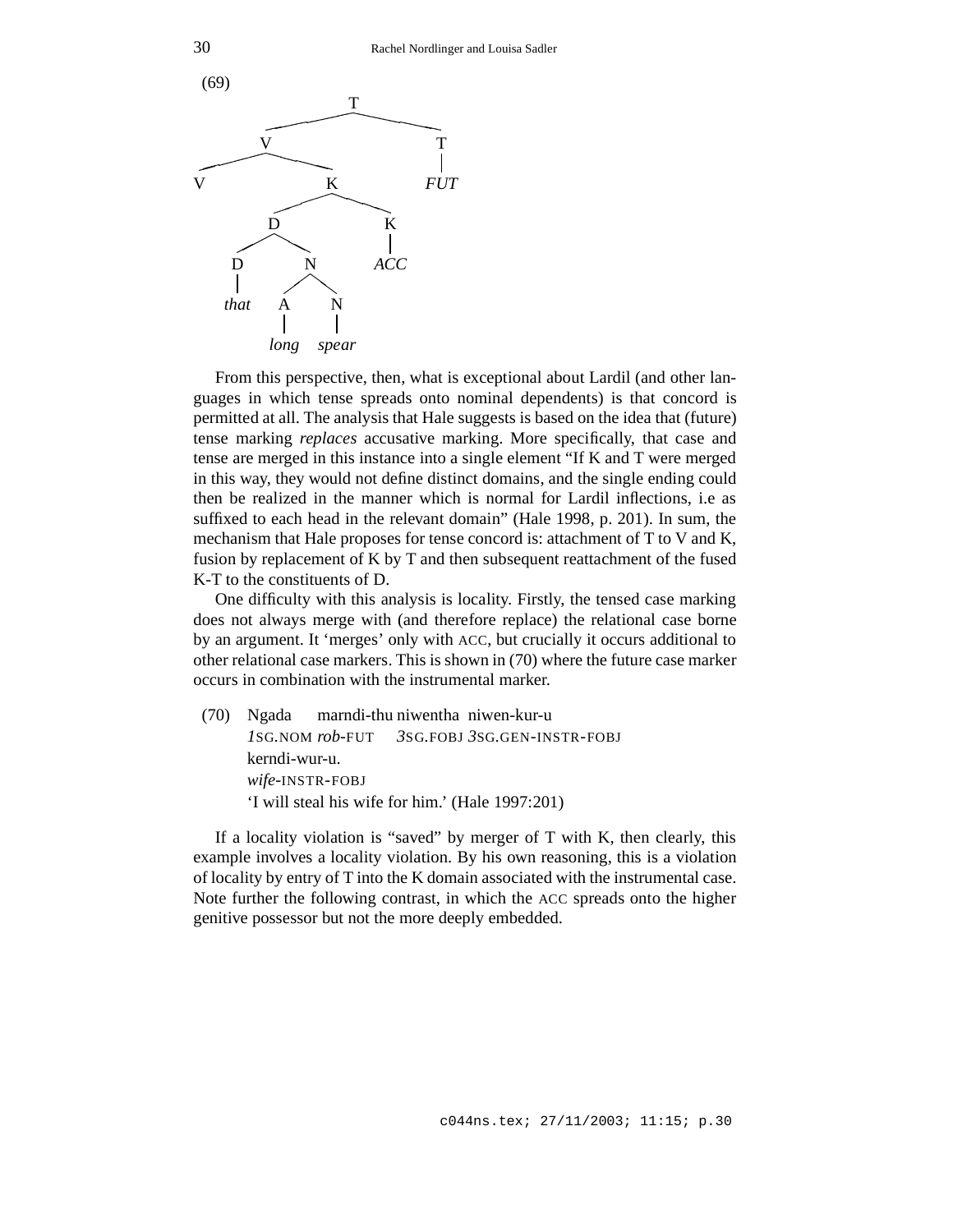- (71) kantha-kan-in *father-*GEN*-*ACC *long-*ACC *spear-*ACC karnan-in maarn-in 'father's long spear' (Hale 1998:198, 6)
- (72) marun-ngan kantha-kan-in karnan-in maarn-in *boy-*GEN *father-*GEN*-*ACC *long-*ACC *spear-*ACC 'the boy's father's long spear' (Hale 1998:199, 7)

The ACC does not spread, according to Hale, because of a limitation which is a "reflection of the general structural relation of locality" (Hale 1998, p. 199). But note that the degree of locality violation which would be involved if ACC spread to 'boy' in (72) is precisely the same as in (70).

(73)



Furthermore, Hale makes explicit reference to a contrast between the spreading of *suffixal* future tense (illustrated above) and the case marking pattern found with the *non-suffixal* perfective, which he views as not undergoing spreading (Hale 1998, p. 200), see (75). That this is prefixal rather than suffixal is relevant to Hale, as he observes: "The principle is rather simple, reflecting a universal and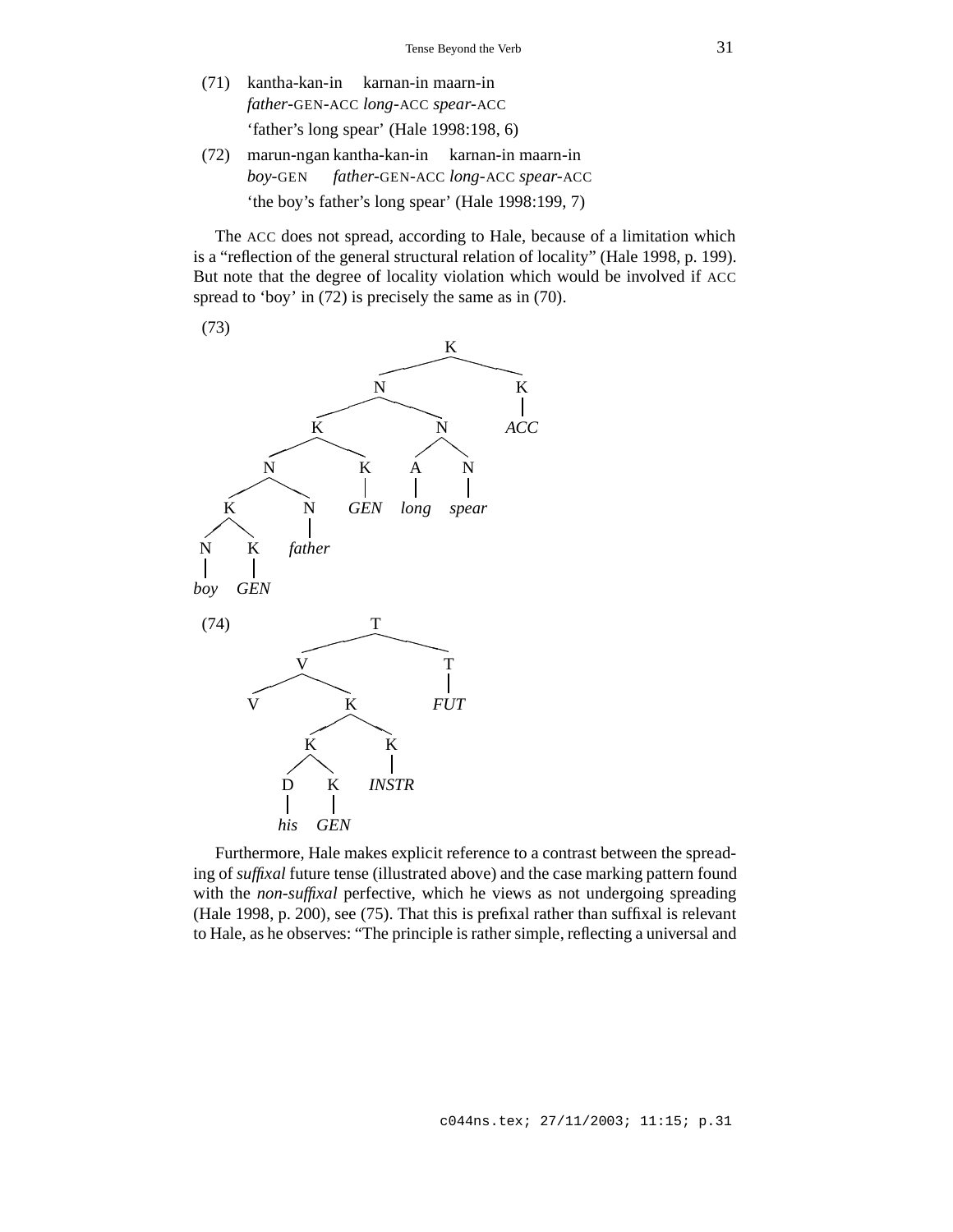favored option among languages with suffixal case inflection: attach suffixal K to the head of the phrase it locally governs, where "head" is *each* head in the minimal domain locally governed by K" (Hale 1998, p. 198).

(75) Ngada *I*SG.NOM PERF*-throw that-*ACC *long-*ACC *spear-*ACC yuurr-were kiin-in karnan-in maarn-in. 'I threw that long spear.' (Hale 1998:200, 8a)

But the problem here is that it is not really clear how on this analysis tense spreading is related to the overt expression forms. Note first that the same accusative marker as occurs in (75) accompanying the prefixal perfective also occurs in combination with the general non-future suffixal inflection on the verb, as shown in (76), which contrasts with the examples in (67).

(76) Ngada *1*SG*.*NOM *3*SG*.*OBJ *spear-*OBJ *give-*GNF niween maarn-in wu-tha. 'I gave him a spear.' (Klokeid 1976:476, 56a)

Clearly (67) might be taken to show morphological evidence of "replacement" of accusative case by (both future and non-future) tense. But presumably, on Hale's own assumptions, sentences such as (76) must contain a T node to constitute a valid sentence. If general non-future (GNF) is T and suffixal, then on Hale's assumptions, we might expect it to spread. But then *-in* in (76) *would* involve T-K merger while *-in* in (75) would not.

Our own analysis of Lardil instead follows from the constructive morphology approach outlined above. Lardil core argument case marking operates according to a nominative-accusative pattern, thus all three forms exemplified in (76) above introduce accusative case information. Additionally, the form  $-(w)ur$  is constrained to occur only in future tensed clauses, and the form *-(ng)arr* in non-future tensed clauses. The third form, *-(i)n* is constrained to occur only in clauses which lack a tense specification (this includes aspectually marked perfective clauses, and clauses involving the plain, unmarked verbal inflection -*-*q*/-tha* (GNF)).<sup>25</sup>

(77)  
\n
$$
(\uparrow \text{CASE}) = \text{ACC}
$$
\n
$$
\neg ((\text{OBJ} \uparrow) \text{ TNS})
$$
\n
$$
(w)ur: \quad (\uparrow \text{CASE}) = \text{ACC}
$$
\n
$$
((\text{OBJ} \uparrow) \text{ TNS}) =_c \text{ FUT}
$$
\n
$$
(ng)arr: \quad (\uparrow \text{CASE}) = \text{ACC}
$$
\n
$$
((\text{OBJ} \uparrow) \text{ TNS}) =_c \text{ NFUT}
$$

<sup>&</sup>lt;sup>25</sup> There are several alternative approaches to this data. For example, if GNF IS interpreted as an f-structure TNS value, then the plain accusative must be constrained to occur only where tense is neither FUT nor NFUT, as an alternative to the approach sketched in the text. We leave this open for future research.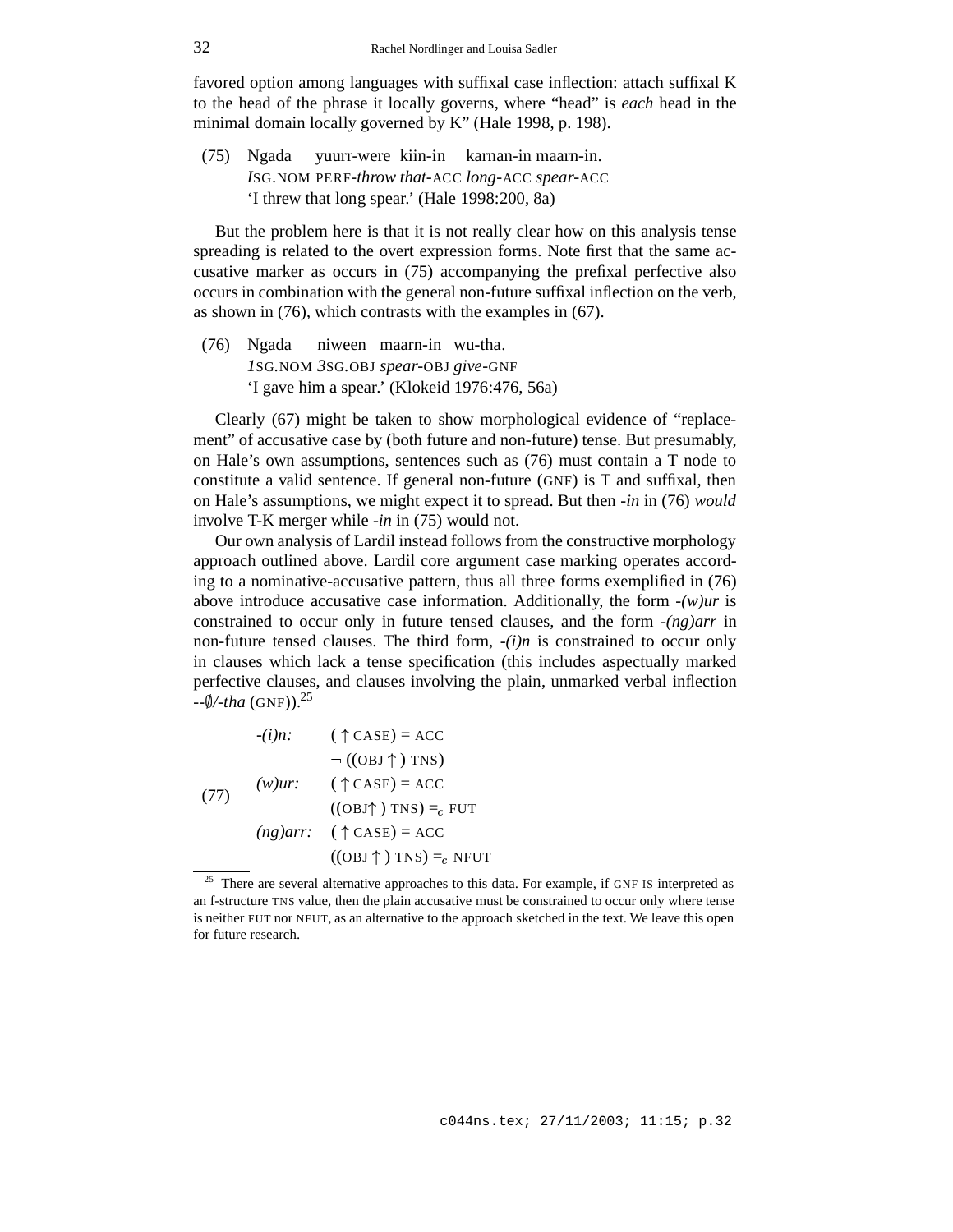#### Tense Beyond the Verb 33

The use of constraining equations here (signalled by the subscripted 'c') captures the fact that these case markers are purely concordial with the verbal tense: that is, they do not define or specify any tense information themselves but are appropriate only for f-structures which are independently specified for tense. The effect of this is to require that the verb is also specified for tense. The model of constructive morphology which we adopt here also deals straightforwardly with the type of long distance concord which results in the stacking of multiple case markers on a single nominals, as in example (70). In an investigation of case stacking phenomena in languages such as Kayardild and Martuthunira, Nordlinger (1998) shows that the iconic ordering exhibited by such stacking morphology motivates a strong constraint on the way morphological information interacts with the syntax encapsulated in the Principle of Morphological Composition (see Nordlinger 1998). Space precludes any detailed discussion of this principle here, but in short the PMC ensures that the "path out" in any inside-out statement associated with a morphological element takes into account whatever f-structure path is defined by more deeply embedded affixes. In this way this principle constrains the interaction of functional descriptions associated with "pieces" of morphology such that each affix contributes information to parts of the f-structure outside of that already specified by the stem to which it is attached.

Thus, when the tensed accusative markers in (77) are affixed to a nominal already inflected with the instrumental case as in (70), for example, the tense and case information associated with the accusative marker will not be relevant to the f-structure of the instrumental nominal itself, but to the higher f-structure belonging to the clause, as appropriate.

In Hale's approach, configurational assumptions are key in ensuring that tense does not spread onto the subject (for Lardil). For languages such as Pitta Pitta which does exhibit tense concordial case morphology on subjects, see examples (78) and (79), Hale adopts a configurational model with the sort of structure in (80), in which the subject is c-commanded by the functional head T:

- (78) Majumpa-lu pukarra-nha thaji-ka *kangaroo-*ERG *grass-*ACC *eat-*PST 'The kangaroo ate the grass' (Hale 1998: 203 ex. 10a)
- (79) Majumpa-ngu pukarra-nha/-ku *kangaroo-*FUT *grass-*ACC*/-*ACC.FUT *eat.*FUT thaji The kangaroo will eat the grass'(Hale 1998:203 ex. 10b)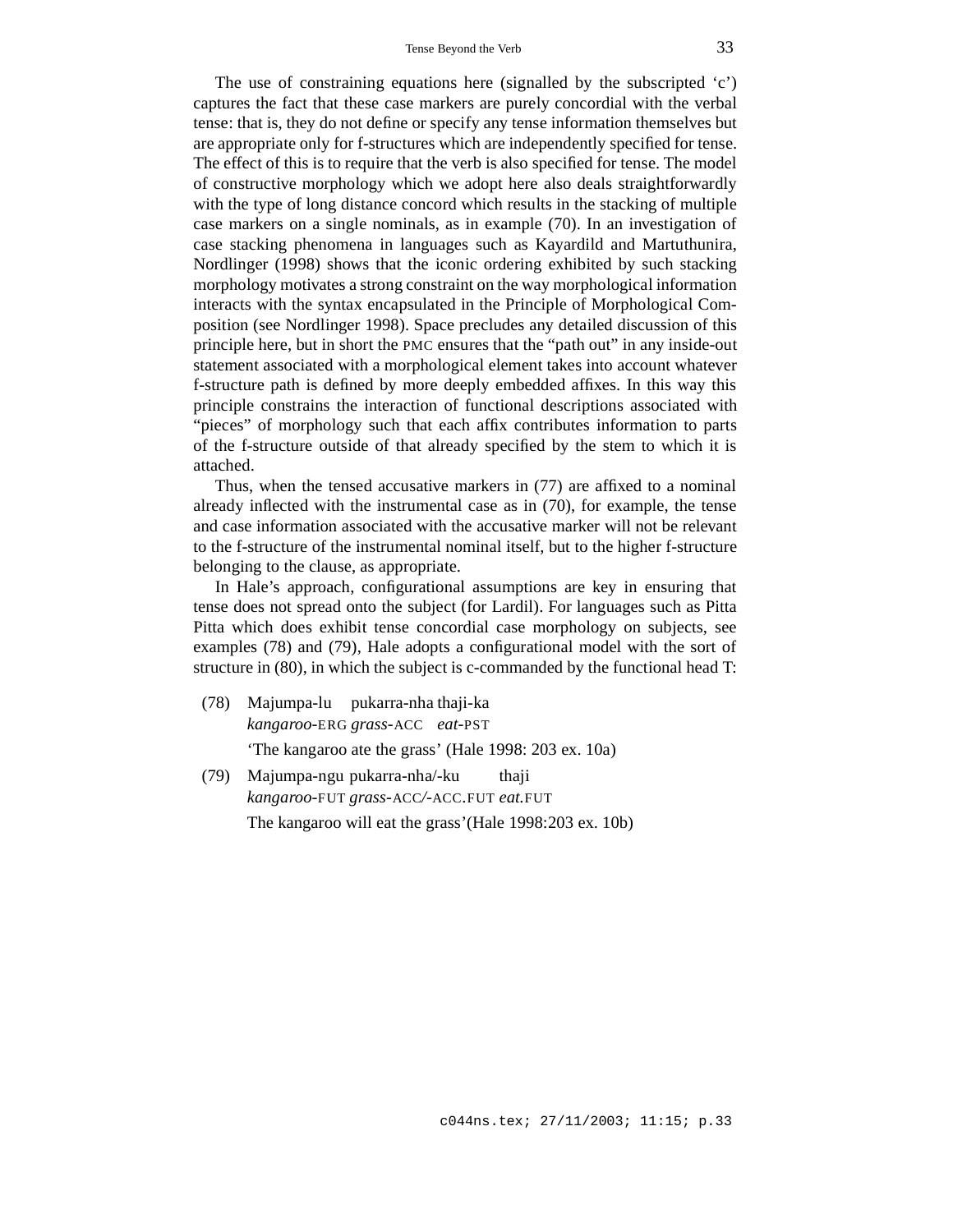

On this configurational view it would be problematic to find languages in which you get TAM marking on the subject but not on the other grammatical functions. But this is precisely what is found in later dialects of Pitta Pitta in which the tense distinctions on objects have been lost, and also in the neighbouring language Wangkajutjuru (Blake, 1979). Elsewhere, the Camerounian language Yag Dii also has tense and mood inflected subject pronominals, but no TAM marking on other dependents (Bohnhoff, 1986). On the other hand, the constructive analysis of dependent-marked nominal TAM presented in section 2 above allows us to state any restrictions on the grammatical function of the tense-encoding nominal that are empirically motivated.

In a series of two papers Pesetsky and Torrego (2001, to appear) explore the idea that what is known as structural Case (nominative and accusative case on DPs) are actually instances of uT, that is, an uninterpretable Tense feature occurring on D or DP. Uninterpretable features, in this framework, make no semantic contribution to the projection on which they appear, but play a role in triggering syntactic processes (such as movement). An example would be the subject agreement features of a finite verb. The positing of (often invisible) uninterpretable (meaningless) features is a key aspect of the framework Pesetsky and Torrego are working with, and such features are deleted subsequent to pairing up in appropriate fashion with (presumably interpretable) instances of the same feature in appropriate configurational relations (this is referred to as the relation Agree). In Pesetsky and Torrego (2001) they propose that Nominative Case is uninterpretable T on D, and treat the T features of DP as strictly uninterpretable, although they do observe in a footnote that DPs can be temporally situated, citing the work on the temporal location of nominals by Enc (1981) and Musan (1995) and the work on Somali determiners by Lecarme (1999).

Pesetsky and Torrego (2001) contains some discussion of a morphological perspective on their unification of the notions of nominative case on DPs and agreement on T, that is, of the notion that nominative is simply an uninterpretable T feature on D or DP. They note that the crucial covariance evidence (parallel to what you find with subject agreement morphology on a verbal head)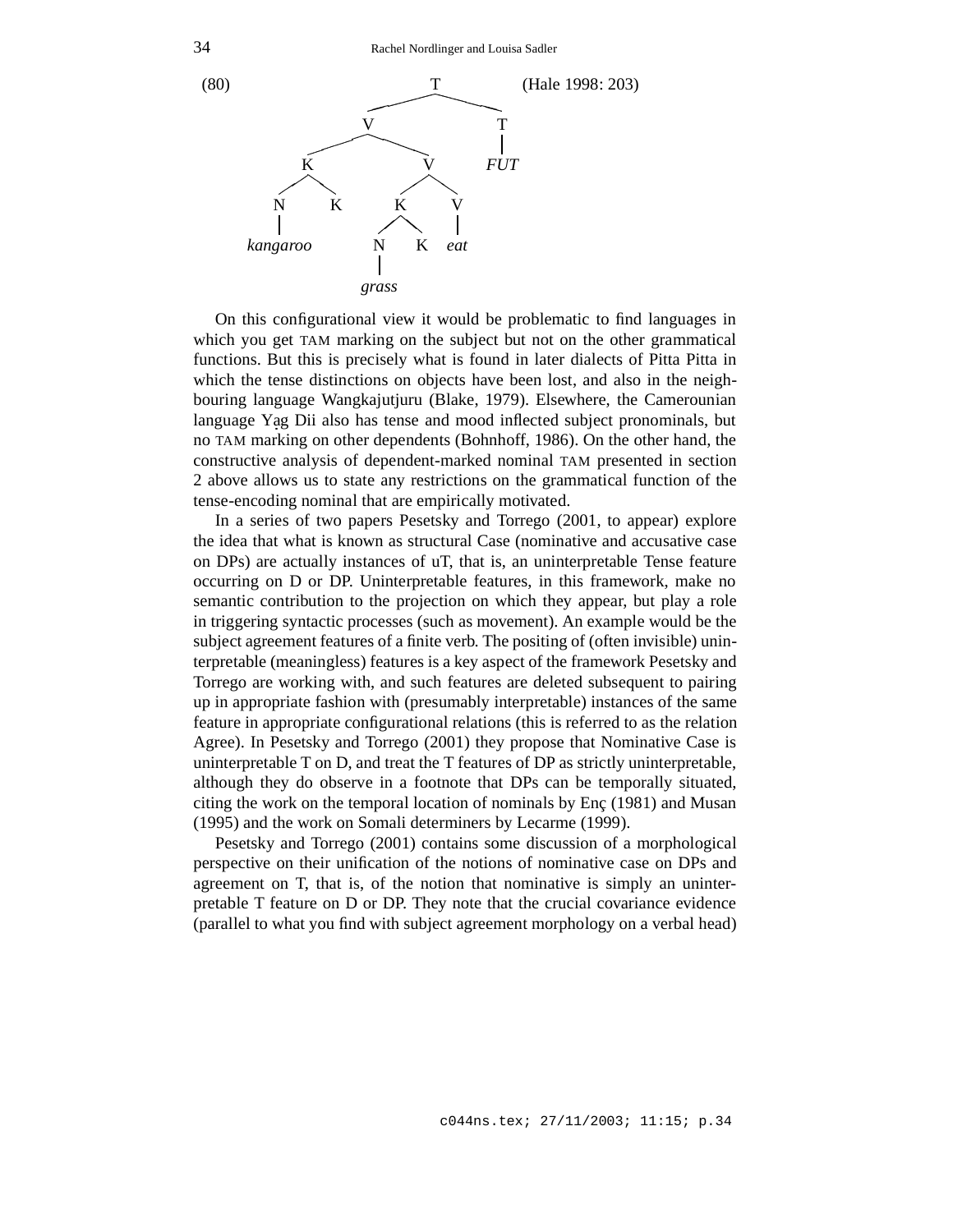is lacking: "the morphology of nominative case does not often covary with choice of present, past, or future tense" (Pesetsky and Torrego 2001, p. 365). This is the context in which they discuss Pitta Pitta. For Pitta Pitta they claim that future tense is marked on the nominative subject NP and no other tense is marked on any nominal (although they do note that in earlier stages the language did mark future tense on object nominals as well), giving the following example:

(81) Ngapiri-ngu thawa paya-nha. *father-*FUT *kill bird-*ACC 'Father will kill the bird (with missile thrown).'

Recall however from the discussion in section 2.1 that the Pitta Pitta case marking *system* itself differs according to whether the clause is future tense or not, and further that these distinctions are evident in the case marking found on instrumental NPs as well as on subjects and objects (in some cases). This is shown in the following table, repeated from Table I above.

Table III. Pitta Pitta case/tense suffixes

|            |      |      | $\Omega$ | Inst |
|------------|------|------|----------|------|
| Non-Future | -0   | -lu  | -nha     | -lu  |
| Future     | -ngu | -ngu | -ku      | -ngu |

In light of this, the claim that only nominative marked NPs reflect tense, and only future tense, would appear untenable. Consider the following examples.

- (82) rtipu-ngu *stone-*FUT.INSTR *we-*FUT.NOM *pelt he-*FUT.ACC-HERE ngana-ngu rtuwa nhu-ku-ka karna-ku *man-*FUT.ACC *bad-*FUT.ACC manha-ku 'We will throw stones at (or pelt with stones) the bad man.' (Blake 1979:196,4)
- (83) parnkuparnku-lu karnta-ya. *stick-*NFUT.INSTR *go-*PRES 'He walks with a (walking) stick.' (Blake 1979:196,6)

On closer inspection, it is quite unclear what Pesetsky and Torrego mean by stating that future tense is marked on the nominative subject DP in Pitta Pitta — by their own hypothesis, all nominative DPs are uT, and therefore marked for T. If they take all subjects in Pitta Pitta (that is, all S and A arguments) to be nominative, then the claim that only future tense is marked on nominatives makes no sense, for clearly, by hypothesis, all nominatives are uT, and so we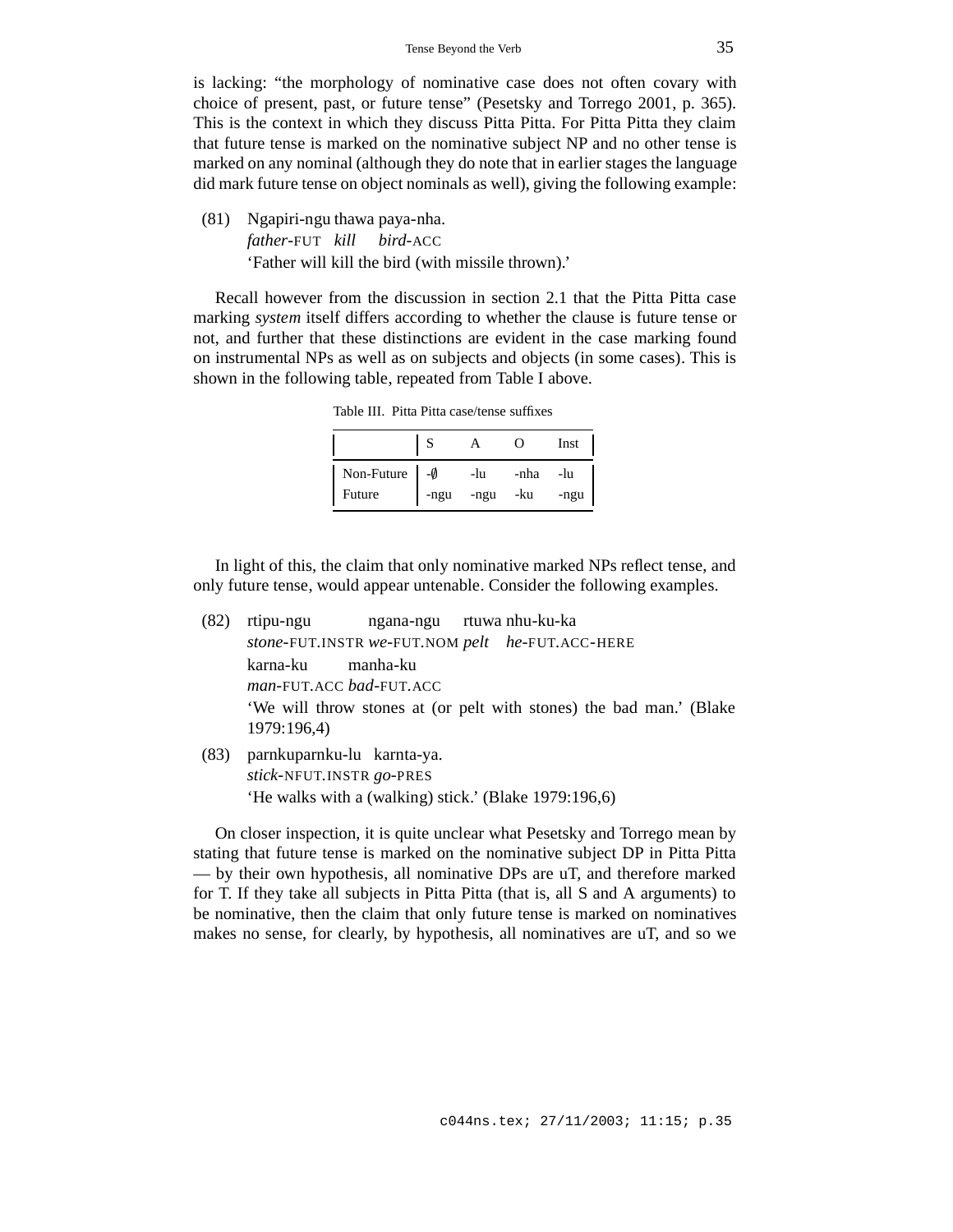would expect tense to be marked on nominative subjects in non-future contexts also. If on the other hand, they follow more standard Australianist analysis (reflected in Table III) and take the tense marking system in the future tense to be nominative-accusative based, and that in the non-future tenses to be a three-way system, then it is clearly untrue that the reflection of tense distinctions in the case system is limited to the nominative case! Furthermore, the tense distinctions in the case system are not limited to the nominative, nor even to cases marking core grammatical functions, as the table above makes clear, but occur also on instrumental arguments (and adjuncts to the subject) ((82) and (83)). Clearly, then, tense based allomorphy, contrary to the claim made in Pesetsky and Torrego, is not limited to the nominative, even in the language Pitta Pitta which they discuss. In sum, the logical problem here concerns what might constitute evidence for the uninterpretable feature whose presence they hypothesize: on the one hand, uT is necessarily distinct from morphological expression since it occurs in all languages by hypothesis, but on the other hand they are using the presence of overt morphological expression to support their approach.

In more general terms, it is certainly difficult to see how the deployment of abstract T features on arguments in the Pesetsky and Torrego framework can offer an account of overt clausal TAM marking on nominal dependents in the range of languages we have discussed above. The essential concerns which underlie the positing of an uT feature on DP (and an iT (interpretable) feature on PP) arguments within this strand of work involve instead the theory of Case of Chomskyan generative approaches and the patterns of complementation. The fact that overt nominal TAM marking is attested on unselected adjuncts and *in combination* with overt case markers does not seem self-evidently likely to fall within the analytic domain explored in Pesetsky and Torrego's work. For example, the probe for uT on a (nominative) DP subject goal is a hypothesized  $T_s$  functional head, and the probe for uT on an (accusative) DP object is a hypothesized  $T<sub>o</sub>$  functional head as shown in the verbal predication structure in (84).

(84)  $[\text{SUBJ } \mathsf{T}_s |_{vp} v \mathsf{T}_o |_{VP} \text{V } \text{OBJ } ||]$ 

But this itself raises a number of problems. In particular, it is not clear what relations are envisaged between  $T_s$  and  $T_o$ , and between these Ts and the clausal tense value itself. Furthermore, if the postulation of uT on direct object arguments involves a  $T<sub>o</sub>$  head, then the occurrence of uT on other arguments and on instrumental adjuncts will require further  $T_x$  nodes, one for each tensed marked NP, compounding the difficulty of relating this proliferation of  $T_x$  nodes to the actual clausal tense.

In general, then, the existence of nominal tense marking on various sorts of adjuncts and deeply embedded arguments in a variety of languages requires the postulation of further probing heads in the appropriate configuration in this approach. Given the normal locality expectations for probe-goal relations, setting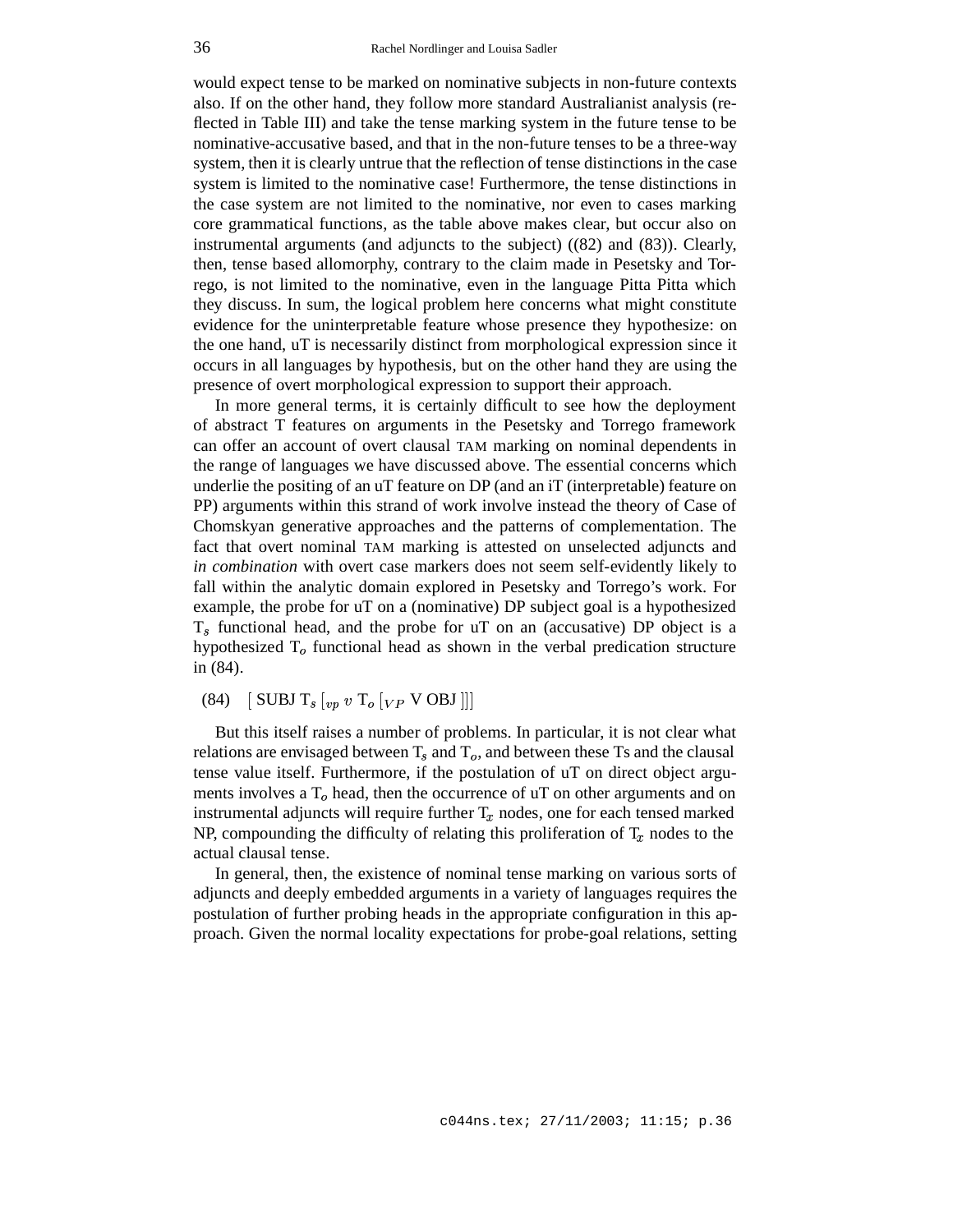up the relationship between a (clausally oriented) functional head and a nominal tense marker deeply embedded within an argument function does not appear to be straightforward. In an interesting discussion of cases of tensed prepositions in Titan (Admirality subgroup, Oceania), Bowern and Aygen-Tosun (2000) explore some of the problems posed by this data for a Minimalist account. In Titan, a subset of the language's prepositions must bear a tense feature which agrees with the tense expressed on what Bowern and Aygen-Tosun describe as the subject agreement clitic which is hosted by the verb. (85) exemplifies this interesting data. Exploring this phenomenon further is beyond the scope of the present paper but the LFG account we present here for dependent-marked nominal TAM can extend naturally to accommodate such tense-marked prepositions in Titan.

 $(85)$  i=tawi 3SG.NFUT*=place yams* buangan i-ti NFUT*-on Manus.* Manus. 'He put yams on the island of Manus.' (Bowern and Aygen-Tosun 2000: ex. 7)

Finally, although we are not aware of any explicit HPSG analysis of the data discussed here, in a paper on case stacking in Australian languages, Malouf (2001) suggests that modal case in Kayardild (see section 1), which appears on all non-subject clausal constituents and, in conjunction with the verb, specifies tense/mood values for the clause as a whole (Evans 1995), could be straightforwardly accounted for by HPSG's Case Concord Principle which he formulates as follows.

(86) 
$$
\begin{bmatrix} \text{HEAD} \mid \text{CASE} & [0] \\ \text{DEPS} & [2] \oplus \left\langle [ \text{ ARG NP} [ \text{ LCASE} [1] \text{ list}(\text{case})] ] \right\rangle \oplus [3] \\ \rightarrow \\ \text{DEPS} & [2] \oplus \left\langle [ \text{ ARG NP} [ \text{ CASE} [1] \oplus [0] ] ] \right\rangle \oplus [3] \end{bmatrix}
$$

Thus, on this view, such tense-based case marking on nominals in Kayardild is treated as a form of concord whereby the (verbal) head shares its (modal) case feature with its dependents. Finite verbs in Kayardild, then, have (modal) case features which aren't morphologically expressed on the verb itself, but which spread (via the concord principle) to its list of dependents. There are a number of problems with this approach to modal case. Firstly, modal case crucially doesn't appear on subjects and subject-oriented adjuncts, as shown in the Kayardild examples repeated here from above. The case concord principle simply spreads the modal case feature onto all items of the dependents list, and thus would counterfactually predict that modal case appears on subjects also.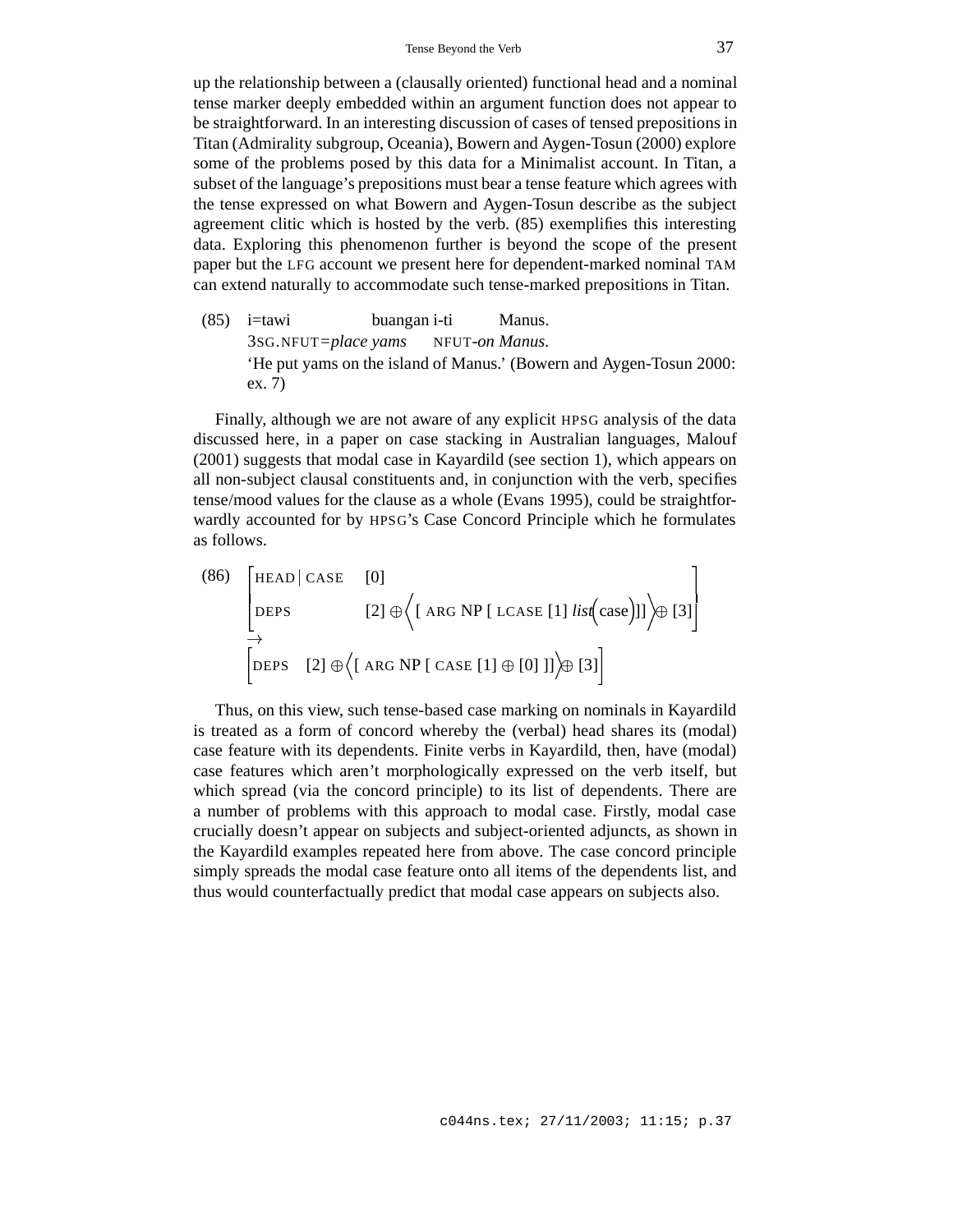- (87) warrjawarri ngada *slowly.*NOM 1SG.NOM *lift-*ACT barrbiru-tha manarr-iy, *torch-*M.LOC *see-*APPR kurri-nyarra ngijin-inj 1SG.POSS-M.OBL *fly-*APPR *arise-*APPR kala-nyarr rabi-nyarr. 'Unhurriedly I lifted the bark torch, in case (the diver birds) should see me and fly off.' (Evans 1995:405, 10-14)
- (88) nying-ka ngudi-na 2SG-NOM *throw-*NEG.IMP *boomerang.*NOM 1SG.NOM 2SG-M.PROP wangalk, ngada ngumban-ju burldi-nyarr. *throw-*APPR 'Don't you throw the boomerang, or I'll throw one at you.'(ibid, 10-15)
- (89) thararra *ember.*NOM *jump-*APPR *bush-*M.LOC *burn-*APPR kali-nyarra wambal-iya naa-nyarr. '(Look out), the embers are jumping into the bush, it might burn.' (ibid, 10-16)

Furthermore, this head-driven view of modal case has other undesirable consequences. Firstly, as shown by the examples above, and discussed in detail by Evans (1995), modal case works in conjunction with the verbal TAM inflection to fully define the TAM value for the clause as a whole. On this head-driven approach, however, such interaction is not captured. Rather, each TAM-inflected verb form simply assigns a modal case to its dependents: where one verb form co-occurs with a range of modal case values, multiple lexical entries for the verb need to be posited. Consider, for example, the apprehensive verbal inflection exemplified in the examples above. On the head-driven view the lexicon will be proliferated to contain three different lexical entries for each verb that can be inflected with the apprehensive suffix: one which spreads the modal oblique case as in (87); one which spreads the modal proprietive case, as in (88); and one which spreads the modal locative, as in (89). Each of these apprehensiveinflected verbs will have a slightly different TAM semantics, but the relationship between the modal case value spread to the dependents and the TAM semantics of the verb will be entirely coincidental; the generalization that the modal case value and the verbal TAM work together to fully specify the TAM value of the clause will remain uncaptured.

Additionally, it is not clear how this approach to TAM-inflected dependent nominals would extend to the other languages we have discussed, where there is no modal case feature to be spread. One possibility would be to treat the phenomenon as a form of tense concord, whereby the dependent nominals carry tense features in agreement with the verb which subcategorises for them. Such an approach may be reasonable where we do seem to have pure tense agreement morphology, that is, in cases where a nominal dependent of a verbal head is marked to agree with some TAM feature of the verbal head, such as in Lardil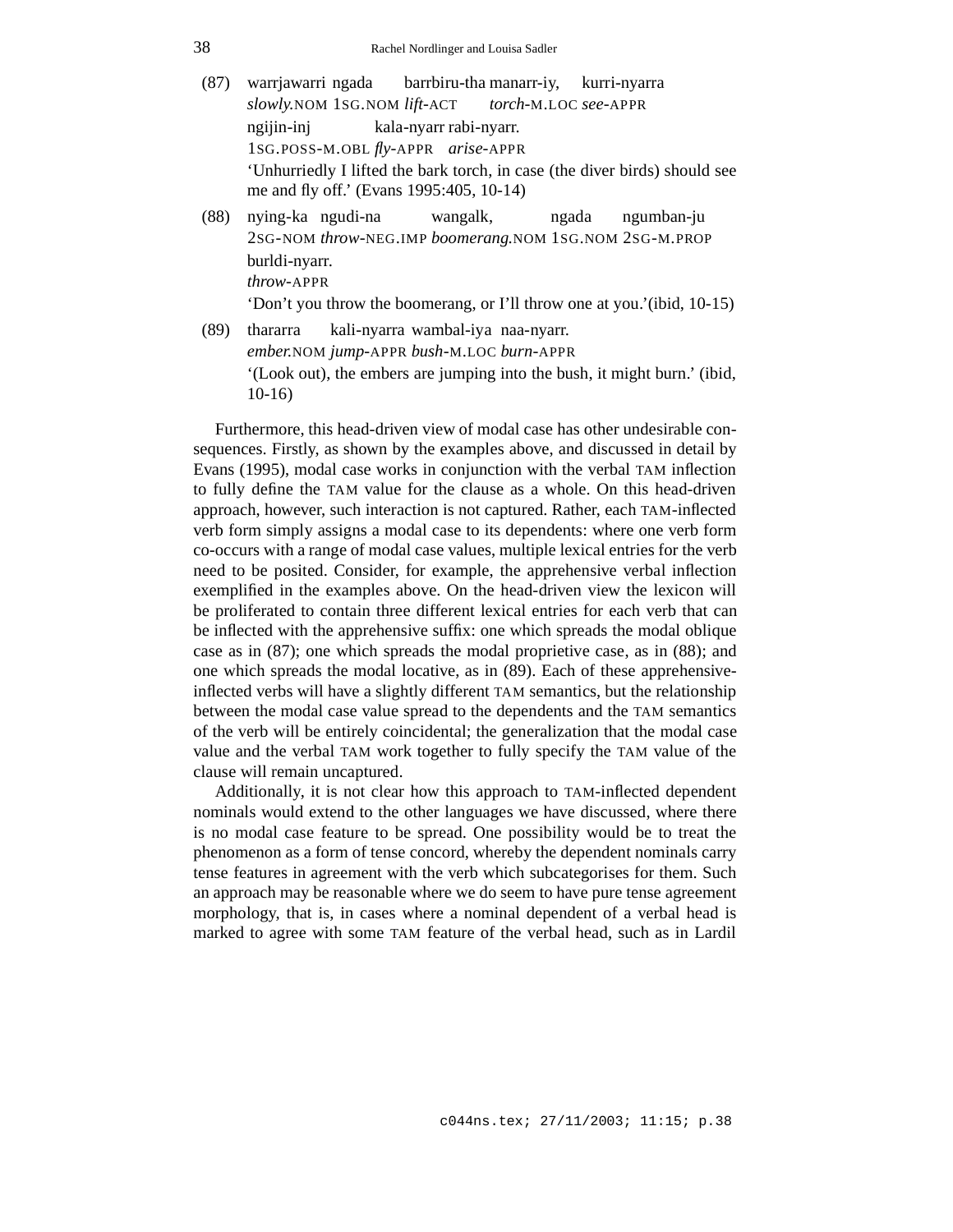(see above). But positing intrinsic TAM features for nominal dependents of verbal heads does not capture the intuition concerning the data discussed here, in which the nominal elements directly co-describe or constrain the TAM values of the clause (or verbal projection) within which they appear. Furthermore, in some languages, such as Supyire and Chamicuro, the relevant distinction is not encoded on the verb at all making a concord analysis seemingly untenable.

# **4. Conclusion**

This paper has presented an analysis of a little discussed phenomenon, that of clausal tense, aspect and mood marking occurring on nominals and other dependents. Building on previous work we have shown how a simple and intuitively appealling account of this phenomenon can be given in the lexicalist, constraintbased theory of LFG, using the model of constructive morphology developed within that framework. When clausally-interpreted tense, aspect and mood information is expressed morphologically on nouns and determiners what we have is a mismatch between the morphological expression of these properties and the domain within which they are interpreted: such nominals and determiners are *morphologically* tensed without themselves being temporally located by the tense marking, which is *semantically* interpreted with respect to the clause. The core of our analysis is the association of inside-out constraints with morphological formatives, which permits inflected words to contribute information not just to their own f-structures, but directly to the f-structures which contain them. A crucial advantage of the present approach emerges in the treatment of TAM marking on deeply embedded arguments, where our approach permits a direct relation to be stated between the morphological formative and the clausal fstructure within which it is (deeply) embedded, without the need for featural information to be passed up and down head chains. A further advantage of our approach emerges in consideration of (potentially long-distance) TAM marking which is restricted to certain categories of word, for example, Supyire mood marking, which is morphologically realized only on pronominals. If this relation is seen as a chain of local head-dependent relations, then it would be necessary to postulate mood distinctions as intrinsic featural properties of dependents which never overtly realize these properties. This is unnecessary on our approach. Finally, the inside-out approach extends gracefully to accommodate the existence of TAM marking on a variety of adjuncts (e.g. in Pitta Pitta, Kayardild and Chamicuro), without requiring any special mechanisms or alterations in our syntactic approach to adjuncts.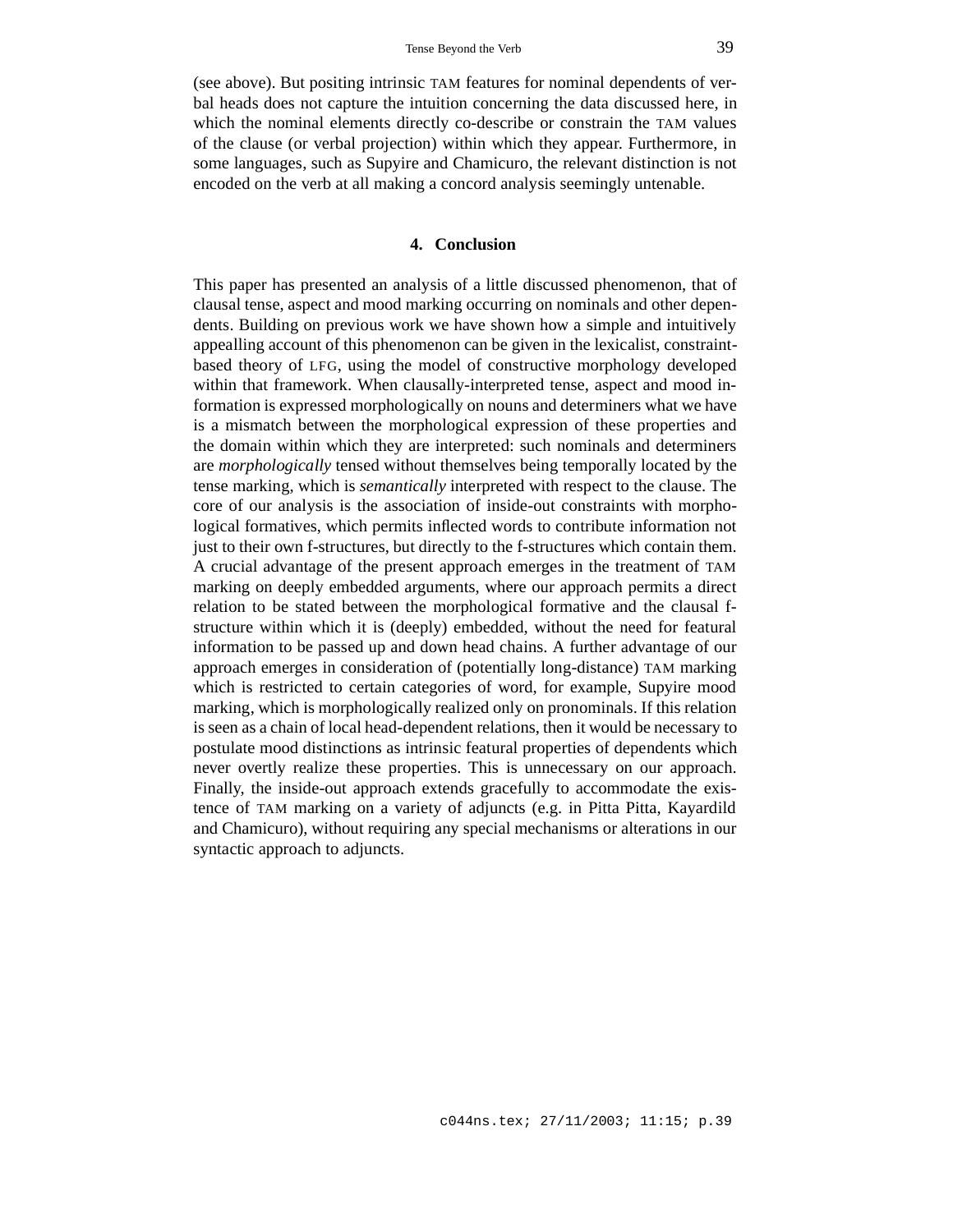#### **References**

- Aikhenvald, Alexandra Y. To appear, *The Tariana language of Northwest Amazonia*. Cambridge: Cambridge University Press.
- Andrews, Avery: 1996, 'Semantic case-stacking and inside-out unification'. *Australian Journal of Linguistics* **16**(1), 1–55.
- Barron, Julia: 1998, ''have' contraction: explaining 'trace effects' in a theory without movement'. *Linguistics* **36**(2), 223–251.
- Barron, Julia: 2000, 'The morphosyntactic correlates of finiteness'. In: M. Butt and T. H. King (eds.): *Proceedings of LFG00*. Stanford, CA, pp. 25–43, CSLI Publications: http://wwwcsli.stanford.edu/publications.
- Bender, Emily and Ivan Sag: 2001, 'Incorporating contracted auxiliaries in English'. In: R. Cann, C. Grover, and P. Miller (eds.): *Grammatical Interfaces in HPSG*. Stanford, CA: CSLI Publications, pp. 17–32.
- Blake, Barry: 1979, 'Pitta Pitta'. In: R.M.W. Dixon and Barry Blake (ed.): *Handbook of Australian Languages Volume 1*. Amsterdam: Benjamins, pp. 183–242.
- Bohnhoff, Lee. E.: 1986, 'Yag Dii (Duru) Pronouns'. In: U. Wiesemann (ed.): *Pronominal* Systems. Tübingen: Gunter Narr Verlag, pp. 103-129.
- Booij, Geert and Jerzy Rubach: 1987, 'Postcyclic versus Postlexical Rules in Lexical Phonology'. *Linguistic Inquiry* **18**, 1–44.
- Borsley, Robert. and Bob M. Jones: 2000, 'Copula-less sentences in Welsh'. Unpublished presentation, 7th Gregynog Welsh Syntax Seminar.
- Borsley, Robert and Maria L. Rivero: 1994, 'Clitic Auxiliaries and Incorporation in Polish'. *Natural Language and Linguistic Theory* **12**(4), 373–422.
- Bowern, Claire and Gülsat Aygen-Tosun: 2000, 'Titan's Tensed Prepositions'. In: Papers from *the 36th CLS*, Vol. 2. pp. 35–48.
- Bresnan, Joan (ed.): 1982, *The Mental Representation of Grammatical Relations*. Cambridge, MA: MIT Press.
- Bresnan, Joan: 2001, *Lexical Functional Syntax*. Oxford: Blackwell.
- Bresnan, Joan and Sam Mchombo: 1987, 'Topic, pronoun and agreement in Chichewa'. *Language* **63**, 741–82.
- Bresnan, Joan and Sam A. Mchombo: 1995, 'The Lexical Integrity Principle: Evidence from Bantu'. *Natural Language and Linguistic Theory* **13**(2), 181–254.
- Butt, Miriam: 1995, *The Structure of Complex Predicates in Urdu*. Stanford, CA: CSLI Publications.
- Bybee, Joan L.: 1985, *Morphology*. Amsterdam: John Benjamins.
- Carlson, Robert: 1994, *A Grammar of Supyire*. Berlin: Mouton de Gruyter.
- Culy, Christopher: 1990, 'The syntax and semantics of internally-headed relative clauses'. Ph.D. thesis, Stanford University, Stanford, CA.
- Dalrymple, Mary: 1993, *The Syntax of Anaphoric Binding*. Stanford,CA: CSLI Publications.
- Dalrymple, Mary: 2001, *Lexical Functional Grammar*. San Diego, CA: Academic Press.
- Dalrymple, Mary, Ron Kaplan, John Maxwell, and Annie Zaenen (eds.): 1995, *Formal Issues in Lexical Functional Grammar*. Stanford, CA: CSLI Publications.
- Dziwirek, Katarzyna: 1998, 'Reduced Constructions in UG: Evidence from Polish Object Control Constructions'. *Natural Language and Linguistic Theory* **16**(1), 53–99.
- Enc¸, Murvet: 1981, 'Tense without Scope: An Analysis of Nouns as Indexicals'. PhD Dissertation, University of Wisconsin, Madison, WI.
- Evans, Nicolas: 1995, *A Grammar of Kayardild: With Historical-Comparative Notes on Tangkic*. Berlin: Mouton de Gruyter.
- Evans, Nicolas: 2003, 'Typologies of Agreement: some problems from Kayardild'. *Transactions of the Philological Society* **101**(2), 203–234.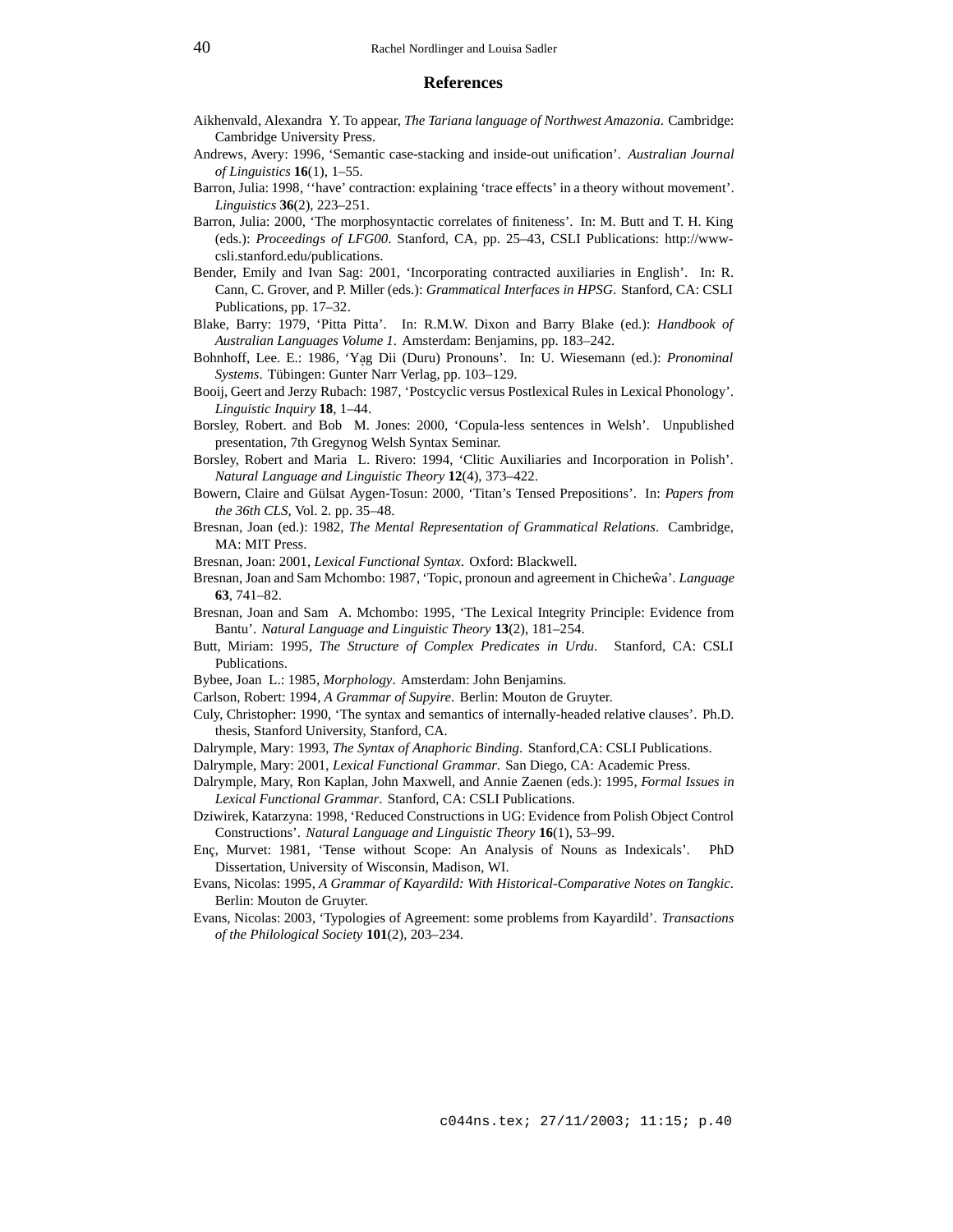- Evans, Nicolas: To appear , *A Pan-dialectal Grammar of Bininj Gun-Wok (Arnhem Land): Mayali, Kunwinjku and Kune*. Canberra: Pacific Linguistics.
- Falk, Yehuda: 2001, *Lexical-Functional Grammar: An Introduction to Parallel Constraint-Based Syntax*. Stanford, CA: CSLI Publications.
- Firestone, Homer L.: 1965, *Description and Classification of Siriono´*. London: Mouton.

- Hale, Ken: 1997, 'Remarks on Lardil phonology and morphology'. In: Ngakulmungan Kangka Leman (ed.): *Lardil Dictionary*. Queensland, Australia: Mornington Shire Council, pp. 12– 56.
- Hale, Ken: 1998, 'On endangered languages and the importance of linguistic diversity'. In: L. A. Grenoble and L. J. Whaley (ed.): *Endangered languages: Language loss and community response*. Cambridge: Cambridge University Press, pp. 192–216.
- Halvorsen, Per-Kristian and Ron M. Kaplan: 1988, 'Projections and Semantic Description in Lexical-Functional Grammar'. In: *Proceedings of the International Conference on Fifth Generation Computer Systems*. Tokyo, pp. 1116–1122.
- Kaplan, Ron and Joan Bresnan: 1982, 'Lexical Functional Grammar: a Formal System for Grammatical Representation'. In: J. Bresnan (ed.): *The Mental Representation of Grammatical Relations*. Cambridge, MA: MIT Press, pp. 173–282.
- King, Tracy. H.: 1995, *Configuring Topic and Focus in Russian*. Stanford, CA: CSLI Publications.
- Klokeid, Terry: 1976, 'Topics in Lardil Grammar'. Ph.D. thesis, MIT, Boston, MA.
- Lecarme, Jacqueline: 1999, 'Nominal Tense and Tense Theory'. In: F. Corblin, C. Dobrovie-Sorin, and J.-M. Marandin (eds.): *Empirical Issues in Formal Syntax and Semantics 2*. The Hague: Thesus, pp. 333–354.
- Lee, Hanjung: 1999, 'Aspectual and thematic licensing of grammatical case'. In: S. Billings, J. Boyle, and A. Griffith (eds.): *Papers from the 35th CLS*. pp. 203–222.
- Lehmann, Christian and Edith Moravcsik: 2000, 'Noun (Article 73)'. In: G. Booij, C. Lehmann, and J. Mugdan (eds.): *Morphologie/Morphology*. Berlin: Mouton de Gruyter, pp. 732–757.
- Malouf, Rob: 2001, 'A head-driven account of long-distance case assignment'. In: R. Cann and C. Grover and P. Miller (ed.): *Grammatical Interfaces in* HPSG. Stanford, CA: CSLI Publications, pp. 201–14.
- Mohanan, Tara: 1995, 'Wordhood and lexicality: noun incorporation in Hindi'. *Natural Language and Linguistic Theory* **13**(1), 75–134.
- Musan, Renate: 1995, 'On the temporal interpretation of noun phrases'. Ph.D. thesis, MIT, Boston, MA.
- Nordlinger, Rachel: 1998, *Constructive Case: Evidence from Australian Languages*. Stanford, CA: CSLI Publications.
- Nordlinger, Rachel and Joan Bresnan: 1996, 'Nonconfigurational tense in Wambaya'. In: M. Butt and T. H. King (eds.): *Proceedings of LFG96*. Stanford, CA, pp. 1–15, CSLI Publications: http://www-csli.stanford.edu/publications.
- Nordlinger, Rachel and Louisa Sadler: 2000, 'Tense as a Nominal Category'. In: M. Butt and T. H. King (eds.): *Proceedings of LFG00*. Stanford, CA, pp. 197–214.
- Nordlinger, Rachel and Louisa Sadler: 2002, 'The Typology of Nominal Tense'. Under review.
- O'Connor, Rob: 2002, 'Clitics and Phrasal Affixation in Constructive Morphology'. In: M. Butt and T. H. King (eds.): *Proceedings of LFG02*. Stanford, CA, pp. 315–332, CSLI Publications: http://www-csli.stanford.edu/publications.
- Ørsnes, Bjarne: 2002, 'Case marking and Subject Extraction in Danish'. In: M. Butt and T. H. King (eds.): *Proceedings of LFG02*. Stanford, CA, pp. 333–353, CSLI Publications: http://www-csli.stanford.edu/publications.
- Parker, Steve: 1999, 'On the behavior of definite articles in Chamicuro'. *Language* **75**(3), 552– 562.

Haegeman, Liliane: 1994, *Introduction to Government and Binding Theory*. Oxford: Blackwell.